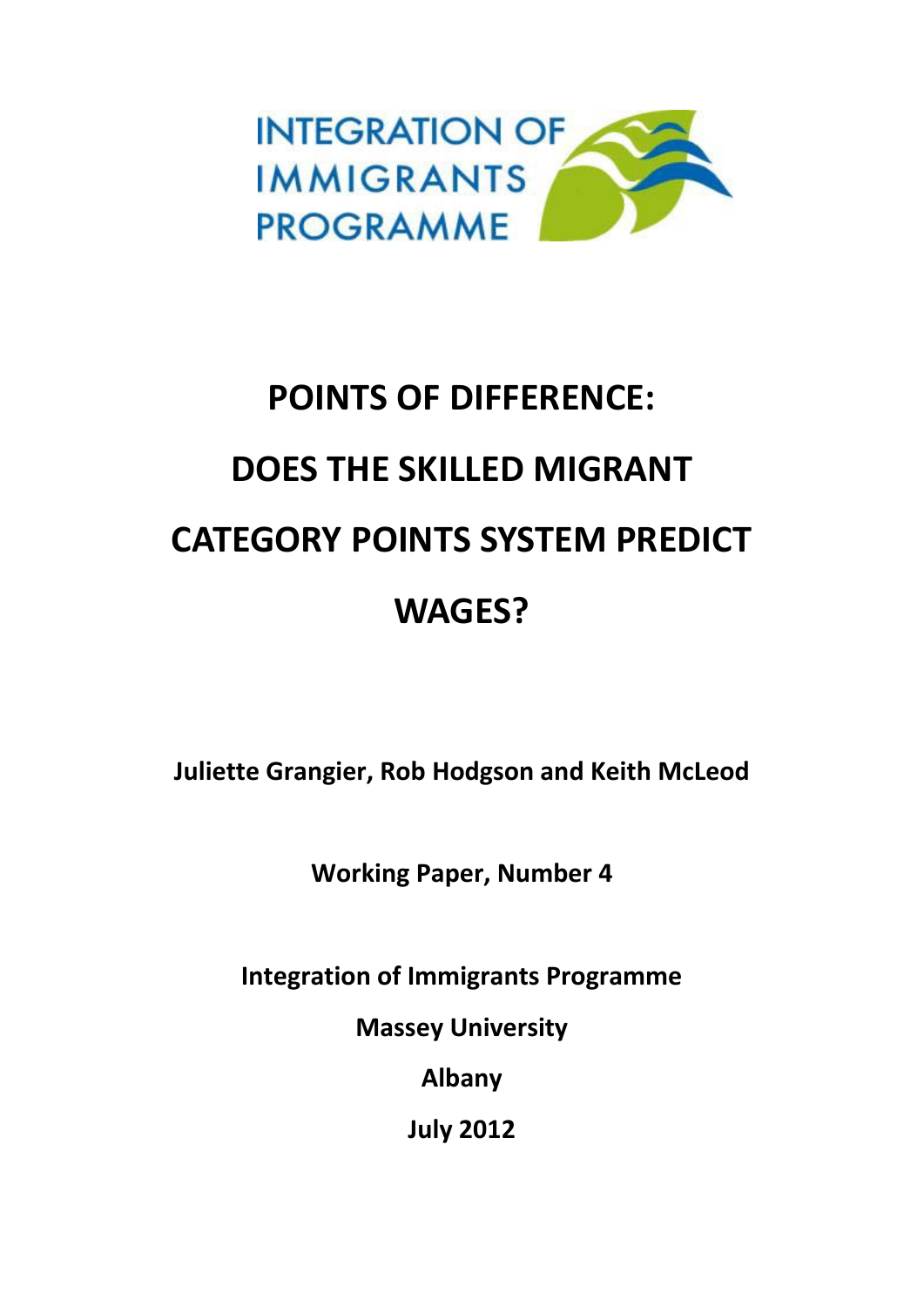Copyright. © 2012 J. Grangier, R. Hodgson and K. McLeod, Ministry of Business, Innovation and Employment and the Integration of Immigrants Programme, Massey University

- No part of the report may be reproduced in any form without written permission.
- Published by: Integration of Immigrants Programme College of Humanities and Social Sciences Massey University Private Bag 102 904 North Shore City New Zealand

ISBN: 978-0-9876588-0-7 ISSN: 1174-7625 (Print) ISSN: 1174-7633 (Online)

See our website at: [http://integrationofimmigrants.massey.ac.nz](http://integrationofimmigrants.massey.ac.nz/)

Working Papers are the work of staff members as well as visitors to the Programme's events. The analyses and opinions presented in the papers do not reflect those of the Programme but are those of the author alone.

### **Acknowledgement**

We thank Prof Steve Stillman, Prof Jacques Poot, and Dr Dave Maré for their valuable comments on the direction of the paper. We also thank the participants at the New Zealand Association of Economists Conference 2011 and the Labour Econometrics Workshop 2011 for comments on the paper.

**Disclaimer:** The Ministry of Business, Innovation and Employment has made every effort to ensure that the information contained in this report is reliable, but makes no guarantee of its accuracy or completeness and does not accept any liability for any errors. The information and opinions contained in this report are not intended to be used as a basis for commercial decisions and the Ministry accepts no liability for any decisions made in reliance on them. The Ministry may change, add to, delete from, or otherwise amend the contents of this report at any time without notice.

The material contained in this report is subject to Crown copyright protection unless otherwise indicated. The Crown copyright protected material may be reproduced free of charge in any format or media without requiring specific permission. This is subject to the material being reproduced accurately and not being used in a derogatory manner or in a misleading context. Where the material is being published or issued to others, the source and copyright status should be acknowledged. The permission to reproduce Crown copyright protected material does not extend to any material in this report that is identified as being the copyright of a third party. Authorisation to reproduce such material should be obtained from the copyright holders.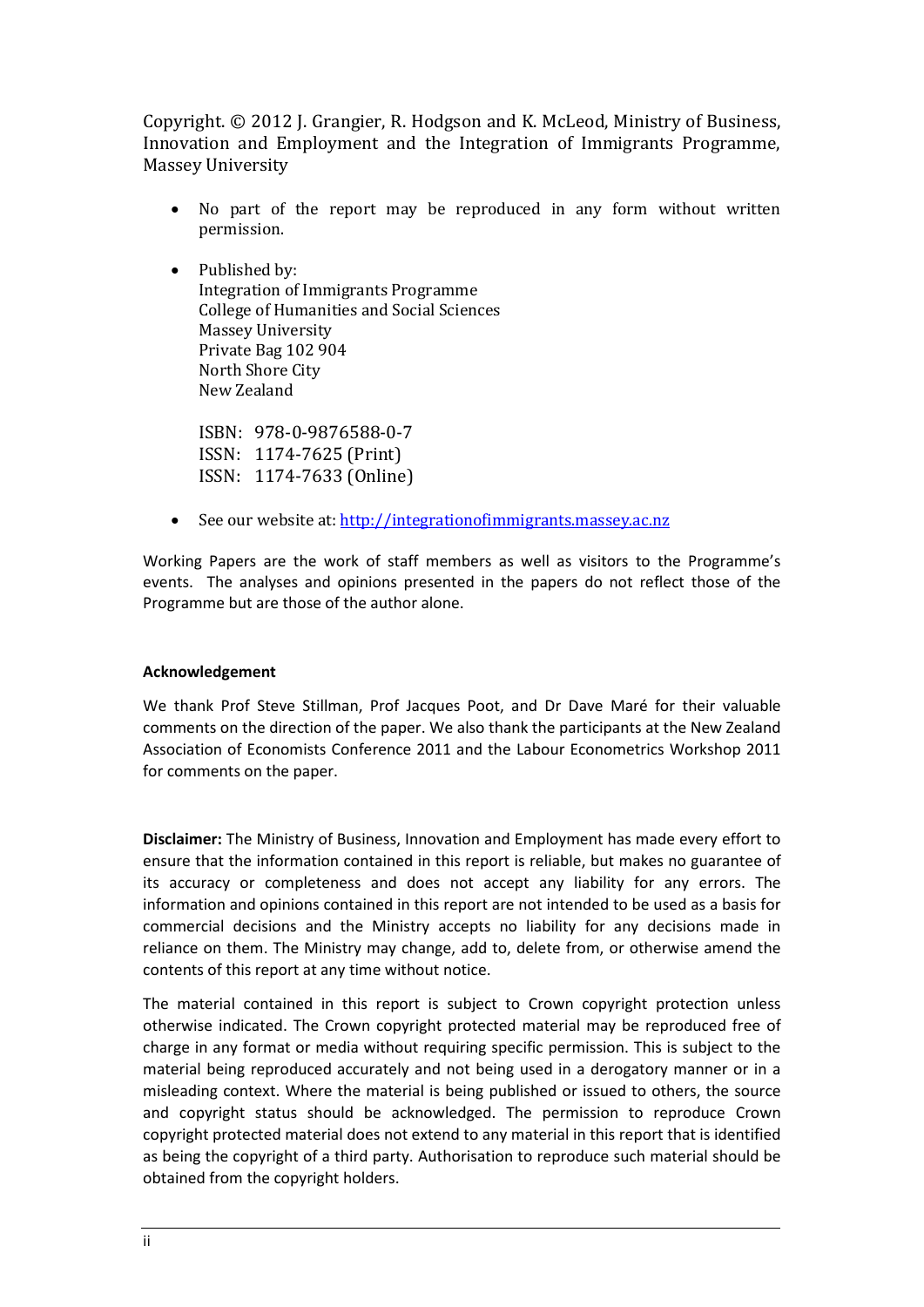# **CONTENTS**

| 1            |     |                                                                            |  |
|--------------|-----|----------------------------------------------------------------------------|--|
| $\mathbf{2}$ |     |                                                                            |  |
|              | 2.1 |                                                                            |  |
|              | 2.2 |                                                                            |  |
| 3            |     |                                                                            |  |
|              | 3.1 |                                                                            |  |
|              | 3.2 |                                                                            |  |
| 4            |     | SKILLED MIGRANT CATEGORY POINTS AS PREDICTORS OF                           |  |
|              | 4.1 |                                                                            |  |
|              | 4.2 |                                                                            |  |
| 5            |     | USING THE POINTS TO BETTER PREDICT WAGES  19                               |  |
|              | 5.1 | Results for Allocation 1 - Simplified Skilled Migrant Category             |  |
|              |     |                                                                            |  |
|              | 5.2 | Results for Allocation 2 - New variables and adjusted weighting of         |  |
|              | 5.3 | Results for Allocation 3 - Changes that do not conflict with other         |  |
| 6            |     |                                                                            |  |
|              | 6.1 | Skilled Migrant Category principal applicants are doing well in the        |  |
|              | 6.2 |                                                                            |  |
|              | 6.3 |                                                                            |  |
| 7            |     |                                                                            |  |
|              | 7.1 |                                                                            |  |
|              | 7.2 |                                                                            |  |
|              | 7.3 |                                                                            |  |
|              | 7.4 |                                                                            |  |
|              |     |                                                                            |  |
|              |     |                                                                            |  |
|              |     | Appendix B: Characteristics of principal skilled migrants by nationality32 |  |
|              |     | Appendix C: Skilled Migrant Category model for outcome at wave 133         |  |
|              |     |                                                                            |  |
|              |     |                                                                            |  |
|              |     |                                                                            |  |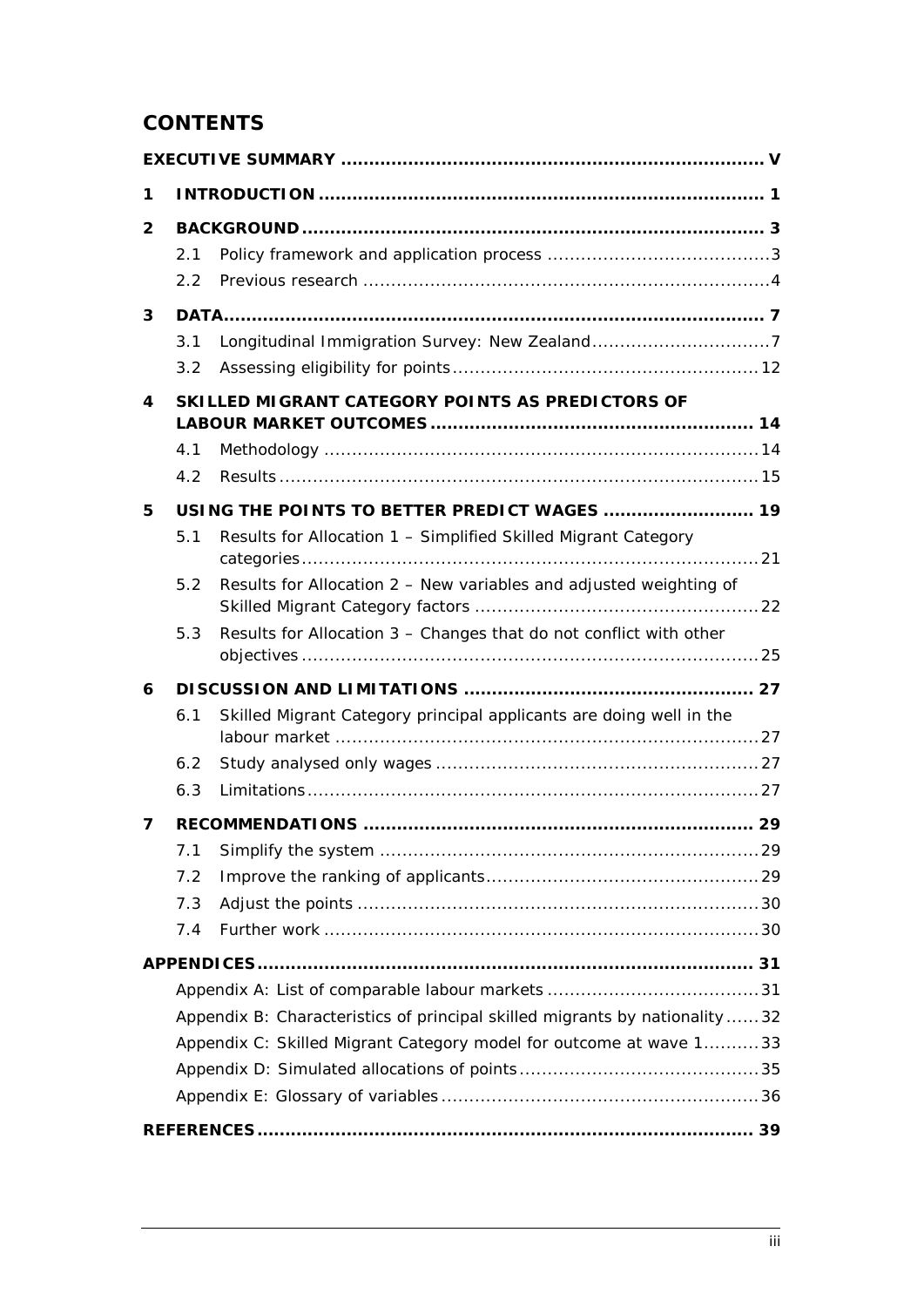# **FIGURES**

| Figure 1: Comparison between the current Skilled Migrant Category (SMC) |  |
|-------------------------------------------------------------------------|--|
| Figure 2: Comparison between the current Skilled Migrant Category (SMC) |  |
| Figure 3: Comparison between the current Skilled Migrant Category (SMC) |  |

# **TABLES**

| Table 3: Human capital characteristics and labour market outcomes11                                                                               |  |
|---------------------------------------------------------------------------------------------------------------------------------------------------|--|
| Table 4: LisNZ Estimates of Skilled Migrant Category points factors 13                                                                            |  |
| Table 5: Association between Skilled Migrant Category (SMC) labour market<br>factors and the hourly wages of SMC migrants 3 years after taking up |  |
|                                                                                                                                                   |  |
|                                                                                                                                                   |  |
|                                                                                                                                                   |  |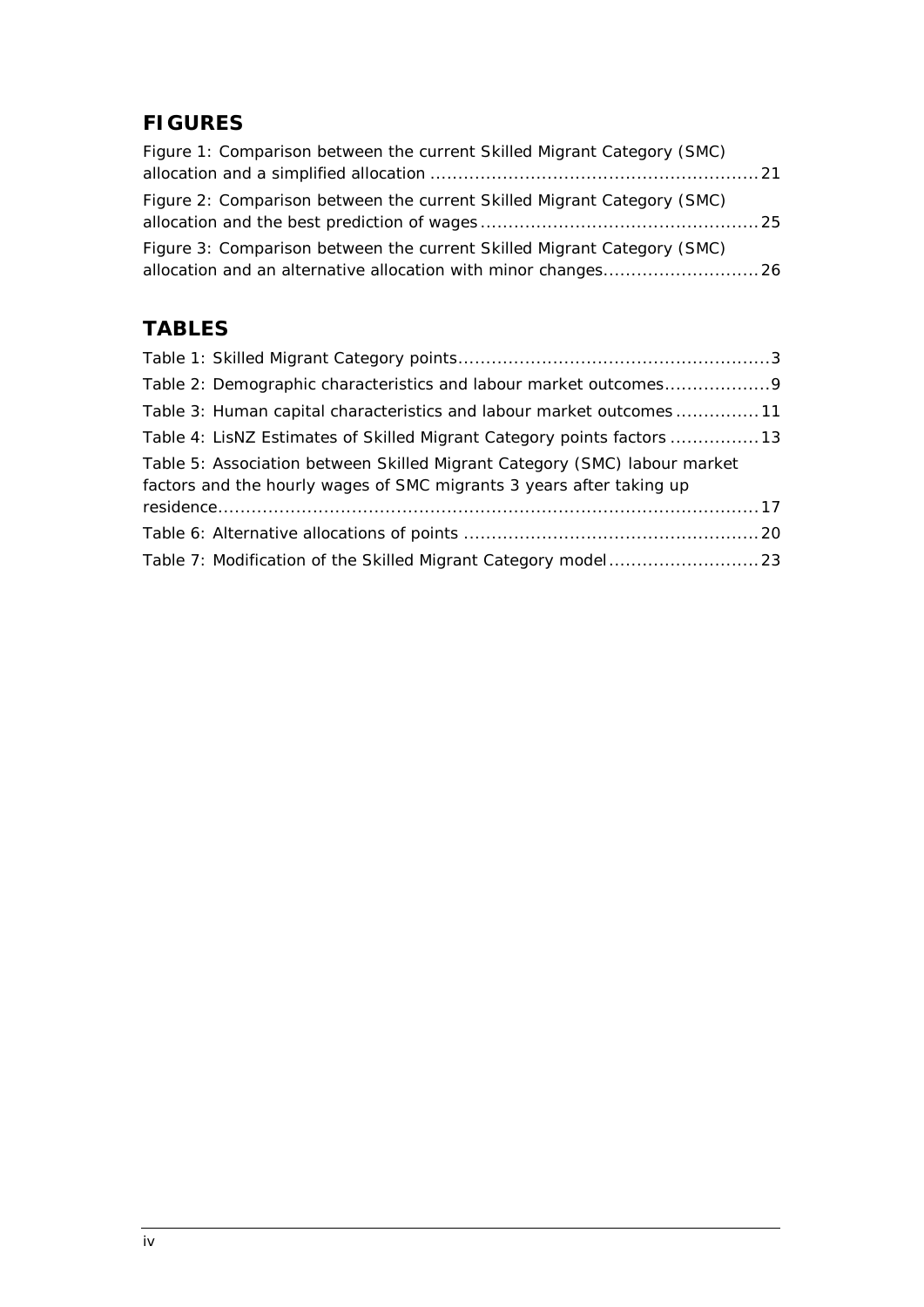# <span id="page-4-0"></span>**EXECUTIVE SUMMARY**

### **Background**

The Skilled Migrant Category (SMC) is a points-based policy that allows people to gain permanent residence in New Zealand if they have the ability to contribute to New Zealand economically and socially. More migrants are approved for residence in New Zealand under the SMC than any other immigration category, with approvals constituting in excess of half of all people approved for residence.

The research on which this report is based examined how the employability and capacity-building factors that are used to select among SMC applicants are related to the wages earned by SMC migrants 3 years after taking up residence. The report goes on to draw implications and make recommendations for SMC policy.

# **Method**

The Longitudinal Immigration Survey: New Zealand (LisNZ) documents the outcomes of migrants up to 3 years after taking up residence in New Zealand and, for the first time, the visa category under which migrants were approved and other detailed information.

LisNZ is used to assess what points applicants were eligible for in the SMC points system. Regression models are then used to examine how the SMC points and a set of other factors are associated with wages. Finally, improvements in the allocation of points are considered, using the wages earned by migrants as a measure of their contribution to the country.

### **Results**

### *Qualifications have positive returns*

Among skilled migrants, qualifications have positive returns but New Zealand qualifications are not more rewarded than foreign ones.

### *Migrants granted residence with a job offer earn at least as much as those already employed in New Zealand at the time of application*

In the medium term, migrants who were granted residence with a job offer earn at least as much as those who were already employed in New Zealand at the time of application.

### *Wage increases for New Zealand work experience are low*

Additional increases in wages for New Zealand work experience compared with foreign work experience are found to be low.

### *English language ability and skill level are not rewarded under SMC*

Self-reported English language ability (additional to a minimum standard) and the skill level of the current or previous job are positively associated with wages but are currently not rewarded under the SMC points system.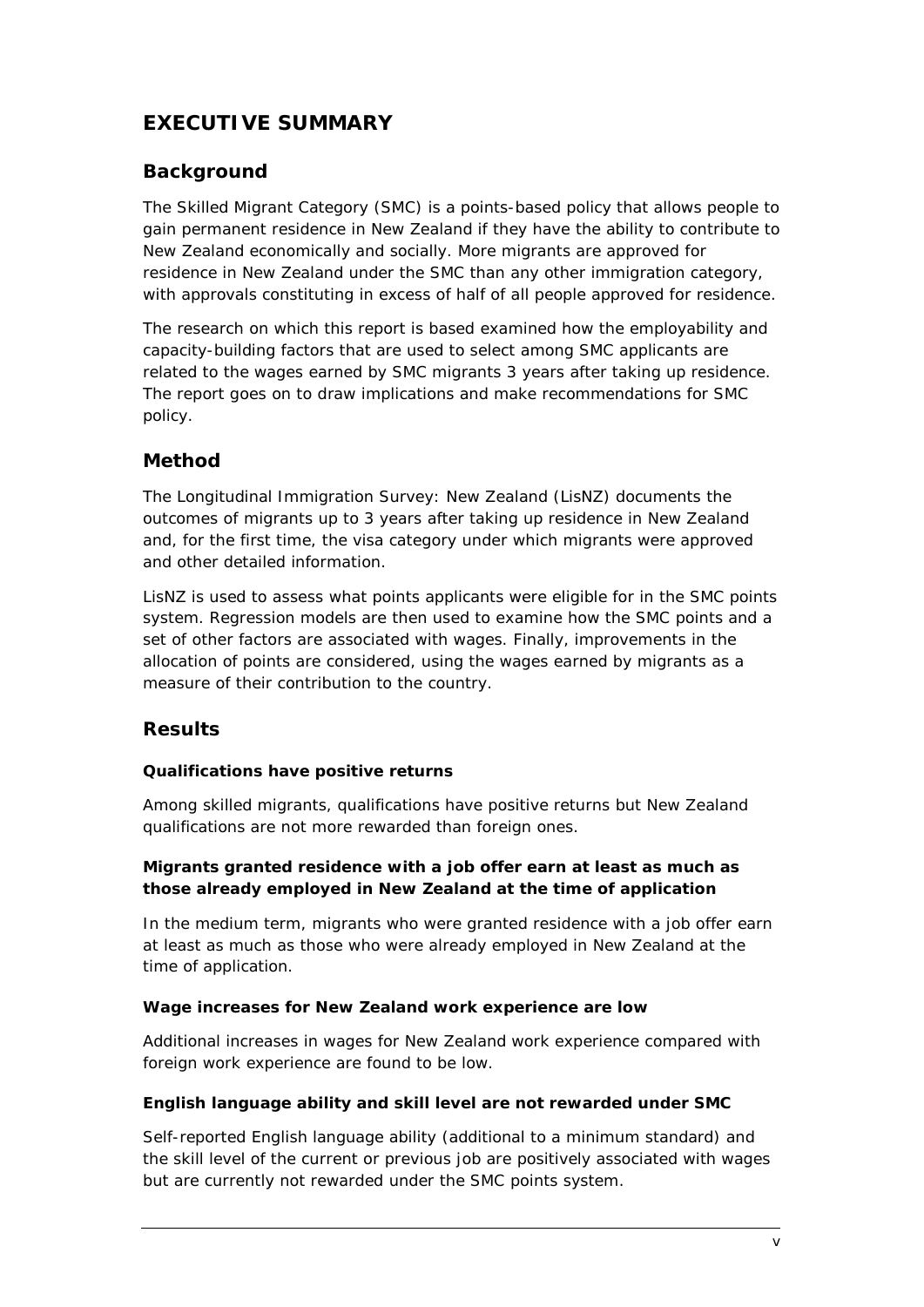### *Asian and Pacific skilled migrants earn less than other skilled migrants*

In line with previous studies of migrants' outcomes in New Zealand, skilled migrants from Asia and the Pacific earn less than other skilled migrants even when factors such as age, qualifications, work experience and self-reported English language ability are controlled for. Further work is needed to better explain this difference.

### **Practical recommendations**

Practical recommendations for the SMC are:

- 1) simplify the system by changing the grouping within categories and joining several categories
- 2) improve the ranking of applicants by:
	- a) differentiating between skilled and highly skilled migrants
	- b) Increasing the required level of English or awarding additional points
- 3) adjust the points weighting by awarding:
	- a) more points for high levels of relevant work experience
	- b) fewer points for vocational qualifications.

These changes could improve the selection of migrants who are more likely to earn higher wages in the medium term.

### **Further work**

Further work could assess the association between the points framework and other objectives of the SMC policy. The potential impacts on other policy objectives also need to be considered.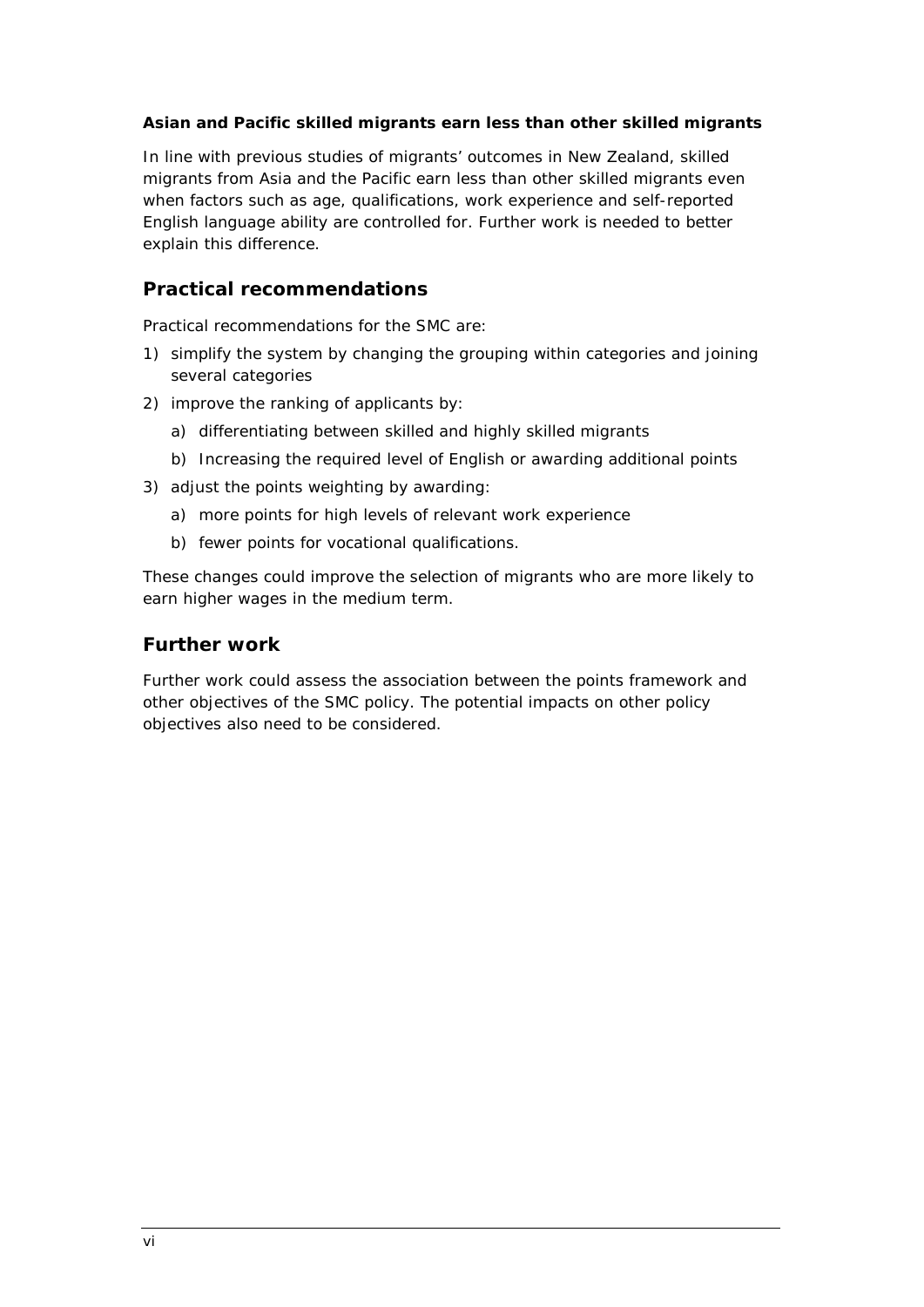# <span id="page-6-0"></span>**1 INTRODUCTION**

The Skilled Migrant Category (SMC) is a points-based policy that allows people who have the ability to contribute to New Zealand economically and socially to gain permanent residence in New Zealand. In recent years, SMC approvals have made up more than half of all residence approvals (58 percent in 2009/[1](#page-6-1)0).<sup>1</sup>

The objective of the Skilled Migrant Category is to grant residence to people who demonstrate that they:

- 1) have skills to fill identified needs and opportunities in New Zealand
- 2) can transfer those skills to New Zealand and link with local needs and opportunities
- 3) can contribute to New Zealand both economically and socially
- 4) can successfully settle in New Zealand.<sup>[2](#page-6-2)</sup>

Points are awarded for transferable skills and employability, including recognised qualifications and years of experience in comparable or 'relevant' labour markets. The match between skills and New Zealand's needs is stressed, through points being awarded for having a job or job offer and bonus points in identified future growth areas and areas of skills shortage. Migrants' ability to settle in New Zealand can be demonstrated by gaining qualifications or work experience in New Zealand, English language skills, or having close family members living in New Zealand.

Findings from the analysis of data from the Longitudinal Immigration Survey: New Zealand (LisNZ) show that more than 93 percent of the principal migrants who were selected through the SMC system were employed 6 months after taking up residence, a proportion significantly higher than for other migrants granted residence (over 58 percent). $3$  The factors that can be awarded points through the SMC are constrained by the information that is available and that can be produced and verified at a reasonable cost. Furthermore, there are other important ethical and legal considerations, such as not discriminating against people (for example on the basis of sex, ethnicity, or nationality), even if these factors predict labour market outcomes.

<span id="page-6-2"></span><sup>2</sup> Immigration New Zealand *Operational Manual*, section SM1.

 $\overline{a}$ 

www.immigration.govt.nz/opsmanual (accessed at 12 August 2011)

<span id="page-6-1"></span><sup>1</sup> IMSED Research (2010) *Migration Trends and Outlook 2009/10*. Wellington: Department of Labour.

<span id="page-6-3"></span><sup>3</sup> IMSED Research (2009) *New Faces, New Futures: New Zealand.* Wellington: Department of Labour.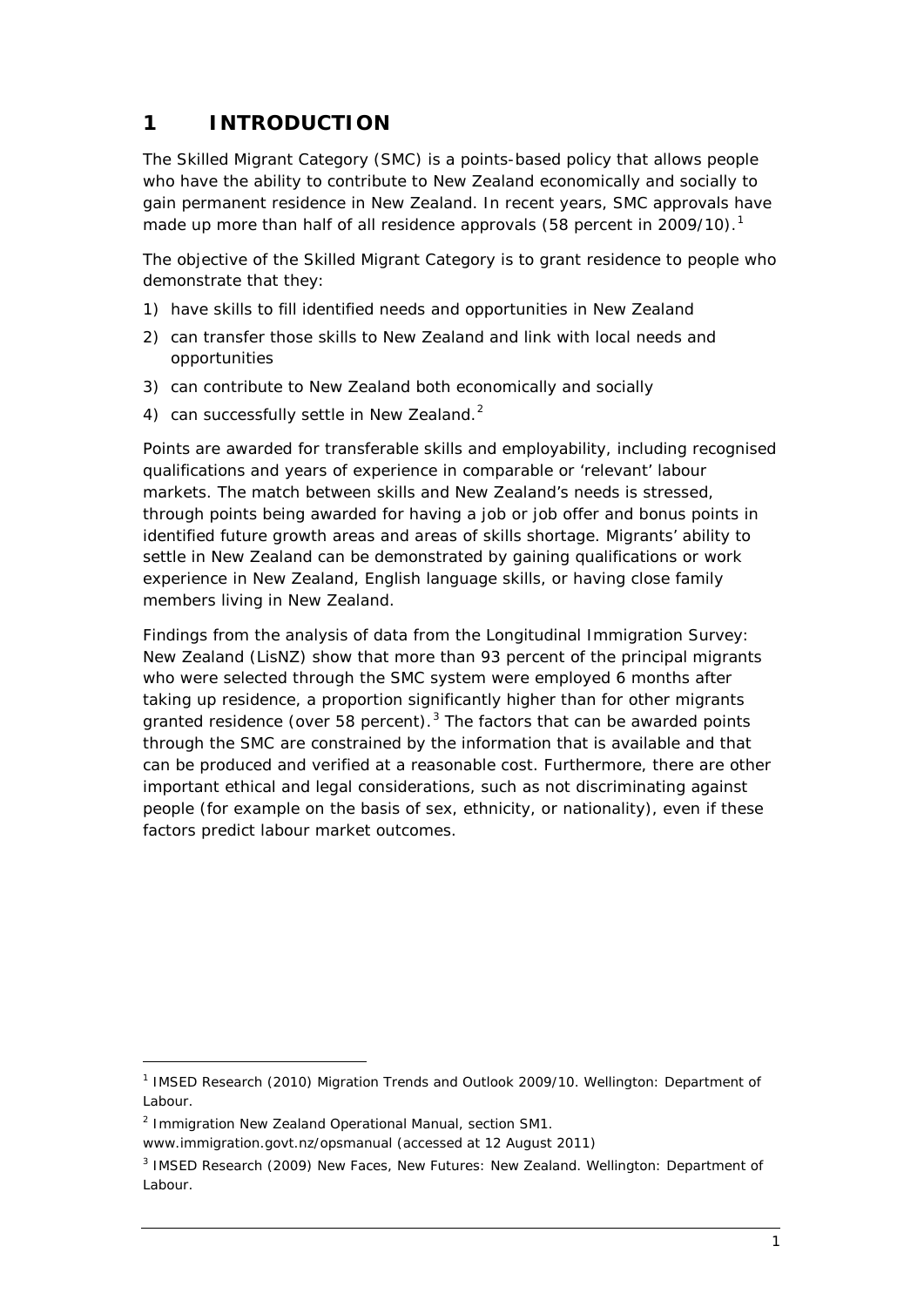This research uses data from the LisNZ to examine how the employability and capacity-building factors that are used to select among applicants are related to the wages earned by SMC migrants 3 years after taking up residence.<sup>[4](#page-7-0)</sup> The LisNZ was specifically designed by the Department of Labour in partnership with Statistics New Zealand to increase the understanding of immigration and to inform immigration policy. For the first time in a New Zealand survey, data on the visa category under which migrants were approved was collected. A great deal of extra demographic information was also collected, much longitudinally. As such, this survey provides a new opportunity to study the labour market outcomes of SMC migrants and to inform the upcoming review of the SMC Policy.

By focusing on the wages of successful migrants, this research only partly covers the objectives of the policy. Further research is required to understand and take into account all of the objectives; for example, the identification of specific skills that are needed in the New Zealand labour market, the social capital contribution of migrants, and issues of retention.

In this paper, we discuss the skilled migration policy framework and previous research on skilled migrants' labour market outcomes, and introduce the data set and some descriptive statistics. Then we use regression models to examine the association between employability and capacity-building points factors and the wages earned by principal SMC migrants 3 years after taking up residence while taking a set of other factors that are likely to influence wages into account. The model is then tested by removing the controlling factors to reflect the fact that the policy does not use demographic criteria such as nationality and gender to select migrants.

We consider changing the allocation of points, using the wages earned by migrants as a measure of their contribution to the country. We extend the regression models to test criteria that are observable at the time of application but are not awarded points. Then, we explore the implications of the proposed changes for the ranking of migrants.

The report finishes with a discussion of the findings, practical recommendations and next steps.

<span id="page-7-0"></span><sup>4</sup> The outcomes for migrants 6 months after taking up residence are also analysed and reported in Appendix A.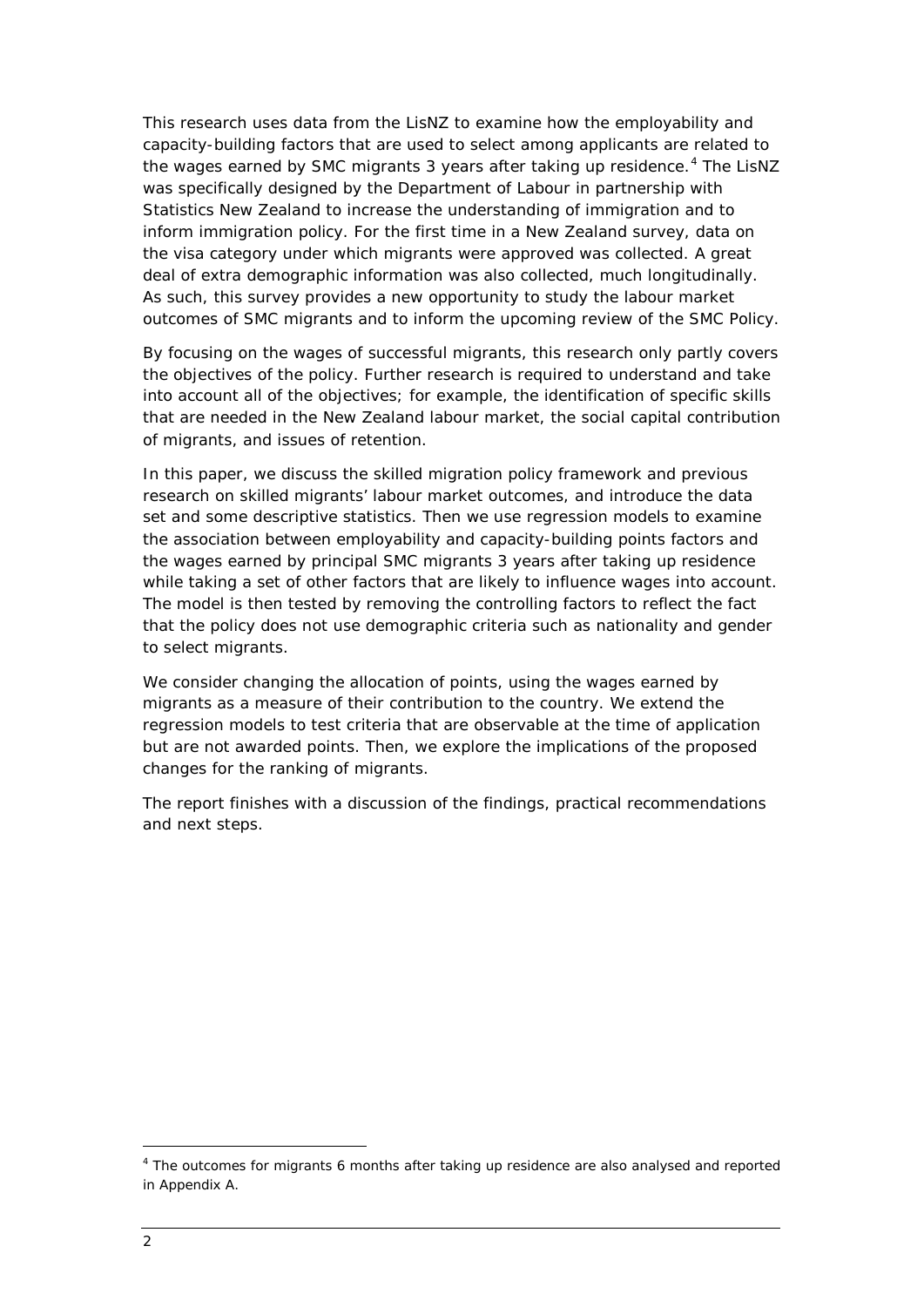# <span id="page-8-0"></span>**2 BACKGROUND**

# <span id="page-8-1"></span>**2.1 Policy framework and application process**

The Skilled Migrant Category (SMC) was implemented in 2003, replacing the General Skills Category. The SMC increased the focus on employability and meeting employer needs, such as having recognised qualifications and a job or job offer. In 2009/2010, 81 percent of successful principal applicants were awarded points for a job or job offer as part of their SMC application.<sup>[5](#page-8-3)</sup>

A person who is interested in applying for residence through the SMC must first complete an expression of interest indicating the points they claim to be eligible for (see [Table 1](#page-8-2) for a detailed summary of the points system).

| Category                                                | <b>Factor</b>                                        | <b>Points</b> |  |  |
|---------------------------------------------------------|------------------------------------------------------|---------------|--|--|
| <b>Skilled</b>                                          | Current employment for 12 months or more             | 60            |  |  |
| employment                                              | Current employment for fewer than 12 months          | 50            |  |  |
|                                                         | Job offer                                            | 50            |  |  |
| <b>Bonus points</b>                                     | <b>IFGA or AASS</b>                                  |               |  |  |
| for skilled<br>Region outside Auckland                  |                                                      |               |  |  |
| employment<br>Partner employment or offer of employment |                                                      |               |  |  |
| Relevant<br>2 years                                     |                                                      | 10            |  |  |
| work<br>4 years                                         |                                                      | 15            |  |  |
| experience<br>6 years                                   |                                                      | 20            |  |  |
|                                                         | 8 years                                              | 25            |  |  |
|                                                         | 10 years                                             | 30            |  |  |
| <b>Bonus points</b>                                     | In New Zealand 1 year                                | 5             |  |  |
| for relevant                                            | In New Zealand 2 years                               | 10            |  |  |
| work                                                    | In New Zealand 3 years or more                       | 15            |  |  |
| experience<br>In an IFGA or AASS 2-5 years              |                                                      | 10            |  |  |
|                                                         | In an IFGA or AASS 6 years or more                   | 15            |  |  |
| <b>Bonus points</b>                                     | Bachelor (Level 7) or                                |               |  |  |
| for                                                     | Postgraduate (Levels 8-10) gained in New Zealand     | 10            |  |  |
| recognised                                              | Postgraduate gained after 2 years study in           |               |  |  |
| qualifications                                          | New Zealand (Levels 9-10)                            | 15            |  |  |
|                                                         | Qualification in an IFGA or AASS                     | 10            |  |  |
|                                                         | Partner's recognised vocational qualification        |               |  |  |
|                                                         | $(Levels 3-6)$                                       | 10            |  |  |
|                                                         | Partner's recognised higher qualification (Levels 7- | 20            |  |  |
|                                                         | 10)<br><b>Close family support in New Zealand</b>    | 10            |  |  |
| Age                                                     | 20-29 years                                          | 30            |  |  |
|                                                         | $30-39$ years                                        | 25            |  |  |
|                                                         | 40-44 years                                          | 20            |  |  |
|                                                         | 45-49 years                                          | 10            |  |  |
|                                                         | $50 - 55$ years                                      | 5             |  |  |
|                                                         |                                                      |               |  |  |

<span id="page-8-2"></span>**Table 1:** Skilled Migrant Category points

Source: Immigration New Zealand website, www.immigration.govt.nz

 $\overline{a}$ 

Note: IFGA = identified future growth area; AASS = area of absolute skills shortage.

<span id="page-8-3"></span><sup>5</sup> IMSED Research (2010) *Migration Trends and Outlook 2009/10*. Wellington: Department of Labour.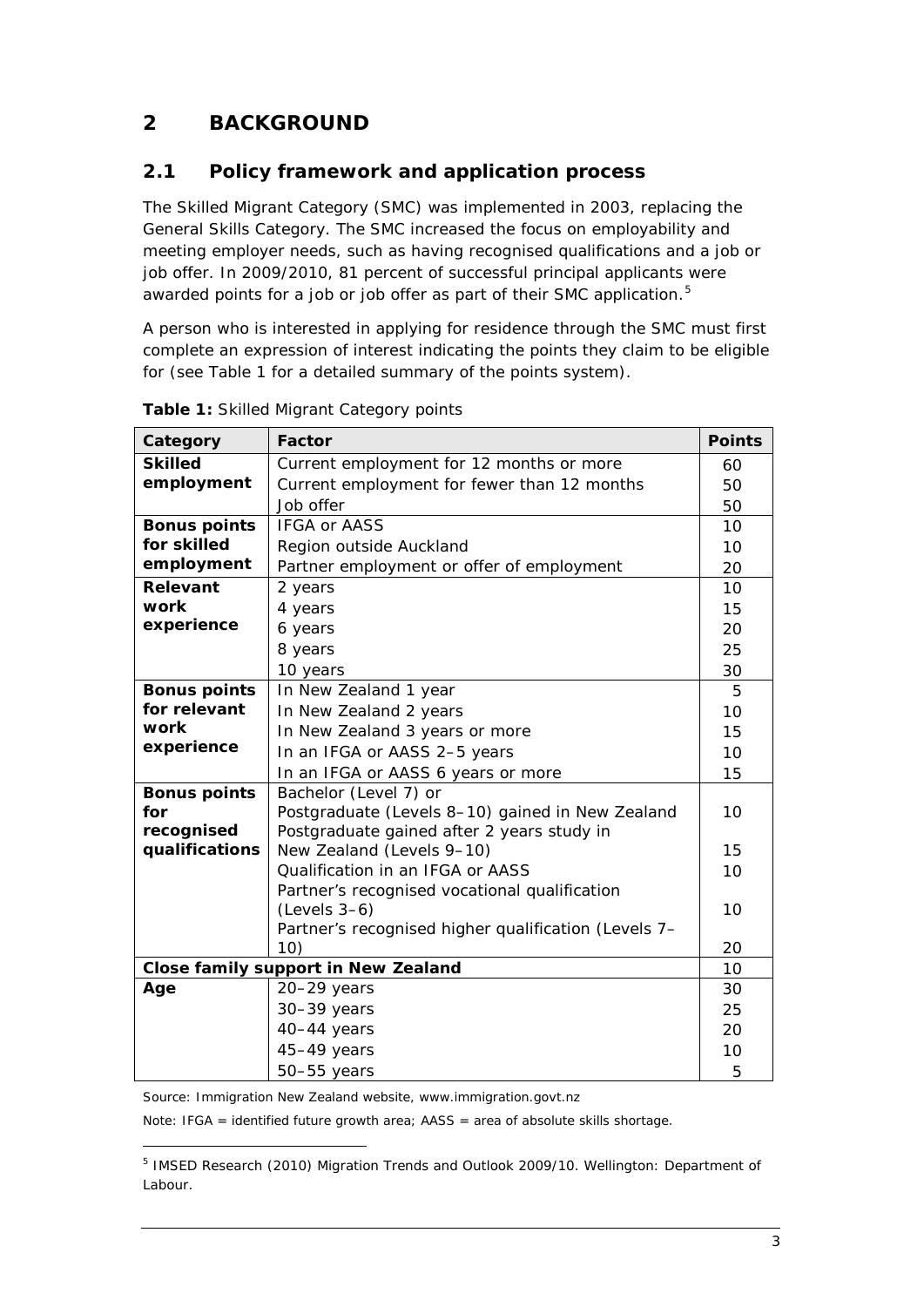Following the objectives of the policy, most of the points are awarded for employability and capacity building factors. However, some points are awarded for different reasons. Bonus points for a job outside Auckland are an incentive to settle away from this region. Points for age aim at maximising the economic and fiscal contribution over time, whereas points related to the partner's characteristics aim at maximising the contribution of the entire household.

If the applicant meets the prerequisites for health, character and English language proficiency,<sup>[6](#page-9-1)</sup> and has 100 or more points, his or her expression of interest is entered into a pool. Expressions of interest that have 140 or more points are selected automatically from the pool and invited to submit an application. Expressions of interest that have 100 or more points but less than 140 points are selected according to their points ranking in sufficient numbers to meet the objectives of the policy. If, following the selection process set out above, further places are available, additional expressions of interest may be selected from the pool on the basis of criteria set from time-to-time by the Minister of Immigration.

Once an expression of interest has been selected, depending on health and character requirements and the credibility of the points claimed, it may result in an invitation to apply for a residence visa. The application process then involves the applicant providing evidence to support the points claimed in the expression of interest. For instance, only qualifications that have been assessed under the New Zealand Qualifications Framework are awarded points; immigration officers will also assess whether the applicant's work experience is relevant to the job or qualification held by the applicant.

People who apply may include their spouse or partner and dependent children in their application (described as secondary applicants). In this case, all members of the application unit must meet the character and health requirements and, in some cases the English language requirement. Only the principal applicant completes an expression of interest and application. A limited number of points can be claimed for the applicant's partner's qualifications and if they have a job or job offer.

### <span id="page-9-0"></span>**2.2 Previous research**

Research in New Zealand and internationally has investigated the impacts of immigration policy on migrant outcomes. Those studies usually compared the outcomes of migrants across different groups relative to the native-born population or across time.

In the United States, some studies focused on comparing the long-term outcomes of cohorts of migrants. These studies showed that selection based on skills has a positive impact on outcomes, although this effect tends to fade with time.<sup>[7](#page-9-2)</sup>

<span id="page-9-1"></span><sup>6</sup> International English Language Testing System (IELTS) General or Academic Module score of at least 6.5.

<span id="page-9-2"></span> $7$  G Jasso and MR Rosenzweig (1995) 'Do immigrants screened for skills do better than family reunification immigrants?' *International Migration Review* 29(1): 85–111; HO Duleep and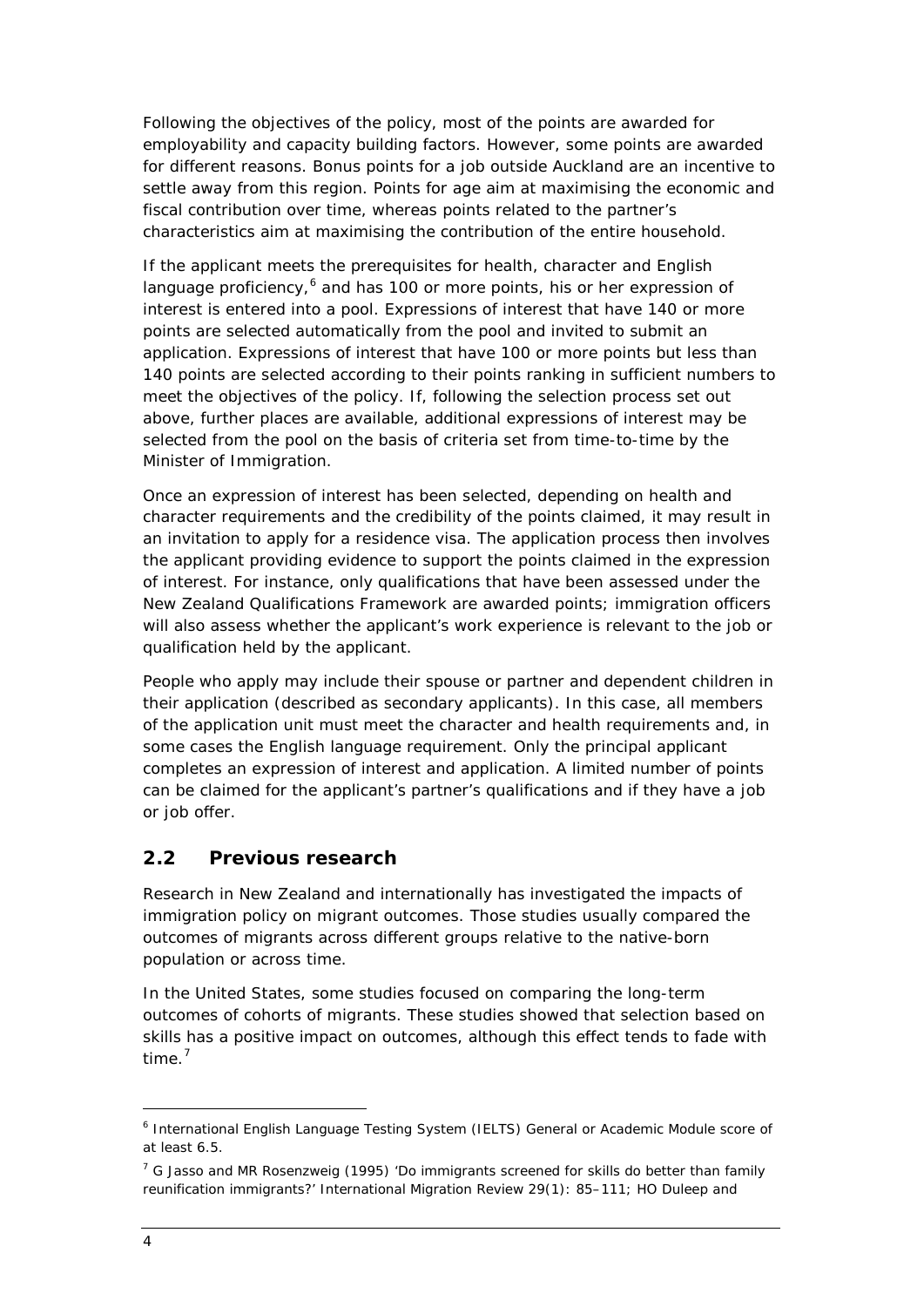Points systems have been used to select migrants in New Zealand, Australia and Canada for many years, and have also been introduced in countries such as the United Kingdom, Denmark, and Singapore. Studies have looked at the link between immigration policy and labour market outcomes, particularly in the three countries where this type of system was first adopted.

Canadian research using the Longitudinal Survey of Immigrants to Canada, found that the screening process based on skills leads to higher educational levels of migrants (and their spouses). <sup>[8](#page-10-0)</sup> However, those migrants do not achieve better labour market outcomes than less skilled migrants in the short term because of the difficulties in transferring these skills to the country of migration.

Other research undertaken in Canada looked specifically at the issue of selecting economic immigrants using an 'actuarial approach'. <sup>[9](#page-10-1)</sup> The research used data derived from a linked longitudinal administrative database to assess the feasibility of designing a points system based on a human capital regression model that predicted immigrant success, and adopted an approach similar to that used in this research. The study concluded that defining a points system based on such an approach was feasible, and suggested that the most effective system would combine actuarial-based predictions with employer-driven selection.

The Longitudinal Survey of Immigrants to Australia was used to investigate the determinants of labour market participation and employment of migrants who entered Australia under different visa categories.<sup>[10](#page-10-2)</sup> The researcher found that initially, the visa category had only a limited role in labour market participation but had a significant effect on the employment rate. However, the gaps in employment rates narrowed at 18 months. The importance of English language was also highlighted. In another study, the researcher found that focusing the selection criteria on productive skills and employability led to a large increase in the measurable human capital of new immigrants.<sup>[11](#page-10-3)</sup> This increase in human capital completely explained the improvements in participation rates and approximately half of the decrease in male unemployment rates.

MC Regets (1996) Admission criteria and immigrant earnings profiles.' *International Migration Review* 30(2): 571–590.

<span id="page-10-0"></span><sup>8</sup> A Aydemir (2010) *Immigrant Selection and Short-term Labour Market Outcomes by Visa Category*. Discussion paper 4966. Bonn: Institute for the Study of Labor (IZA).

<span id="page-10-1"></span><sup>9</sup> J McHale and K Rogers (2009) *Selecting Economic Immigrants: An actuarial approach.* Working Paper 49. Canadian Labour Market and Skills Researcher Network.

<span id="page-10-2"></span><sup>&</sup>lt;sup>10</sup> D Cobb-Clark (2000) 'Do selection criteria make a difference? Visa category and the labour market status of immigrants to Australia.' *Economic Record* 76(232): 15–31.

<span id="page-10-3"></span><sup>11</sup> D`Cobb-Clark (2004) *Selection Policy and the Labour Market Outcomes of New Immigrants.* Discussion paper 1380. Bonn: Institute for the Study of Labor (IZA).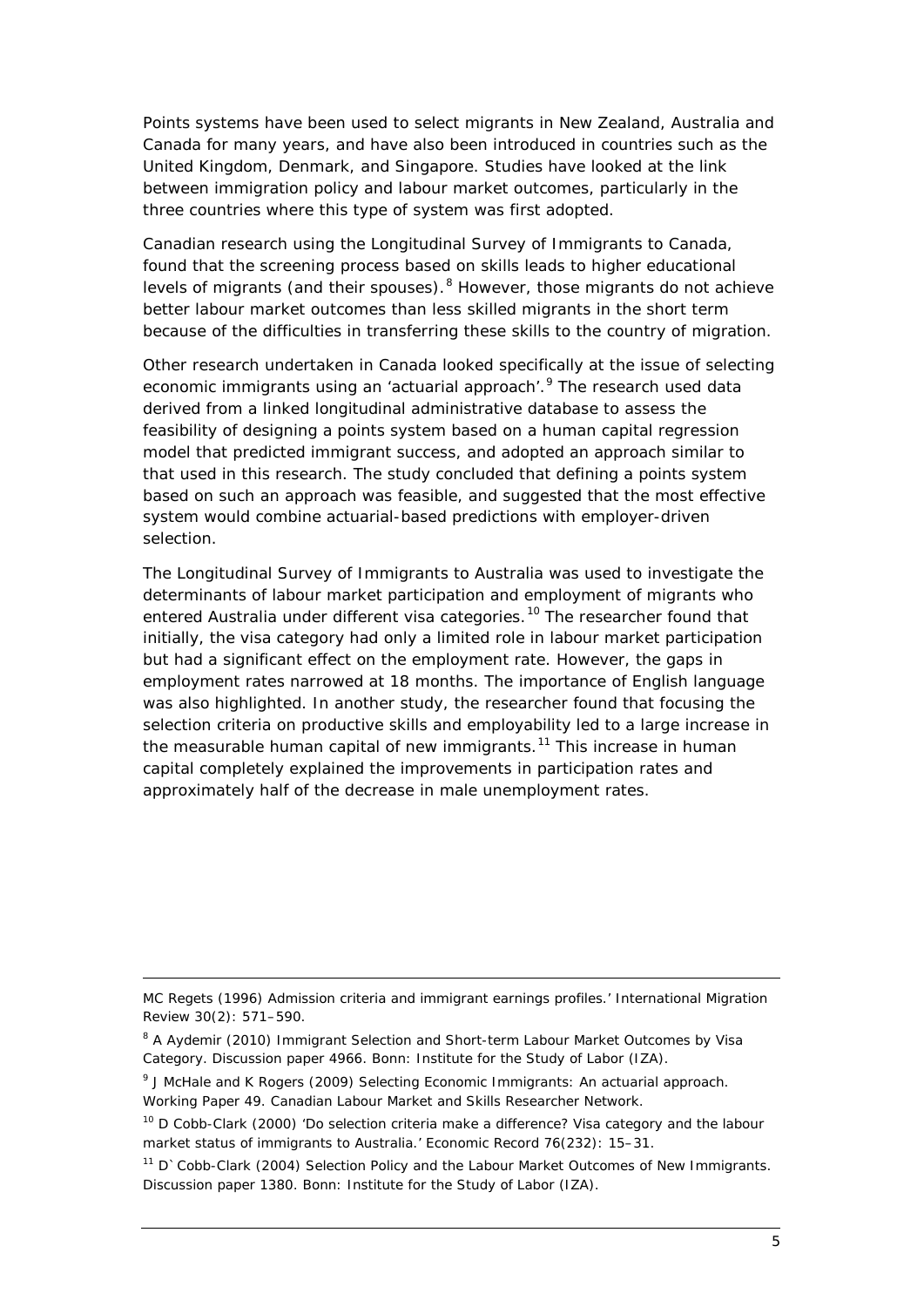In New Zealand, the topic of labour market assimilation of immigrants relative to similar native-born cohorts has been relatively well researched.<sup>[12](#page-11-0)</sup> Although the focus of these studies has been on the path of convergence to the labour market outcomes achieved by the New Zealand–born, common differences are found between broad migrant groups. A consistent finding is that initial entry disadvantage and the time required for subsequent convergence is more pronounced for immigrants born in Asia.

Unfortunately, the New Zealand studies were unable to identify immigrantspecific factors, such as the immigration category that people were approved under, previous experience in New Zealand (for example, work, student, or visitor), New Zealand qualifications, or English language ability. Using a survey targeted toward migrants, this research introduces these factors to the analysis for the first time in New Zealand.

<span id="page-11-0"></span><sup>12</sup> J Poot and B Cochrane (2004) *Measuring the Economic Impact of Immigration: A scoping paper*. Wellington: Department of Labour; J Poot (1993) 'Adaptation of migrants in the New Zealand labor market.' *International Migration Review* 27(1): 121–139; L Winkelmann and R Winkelmann (1998) 'Immigrants in the New Zealand Labour Market: A cohort analysis using 1981, 1986 and 1996 census data.' *Labour Market Bulletin* 1&2: 34–70; S Boyd (2003) *Migrants in New Zealand: An analysis of labour market outcomes for working aged migrants using 1996 and 2001 census data*. Wellington: Department of Labour.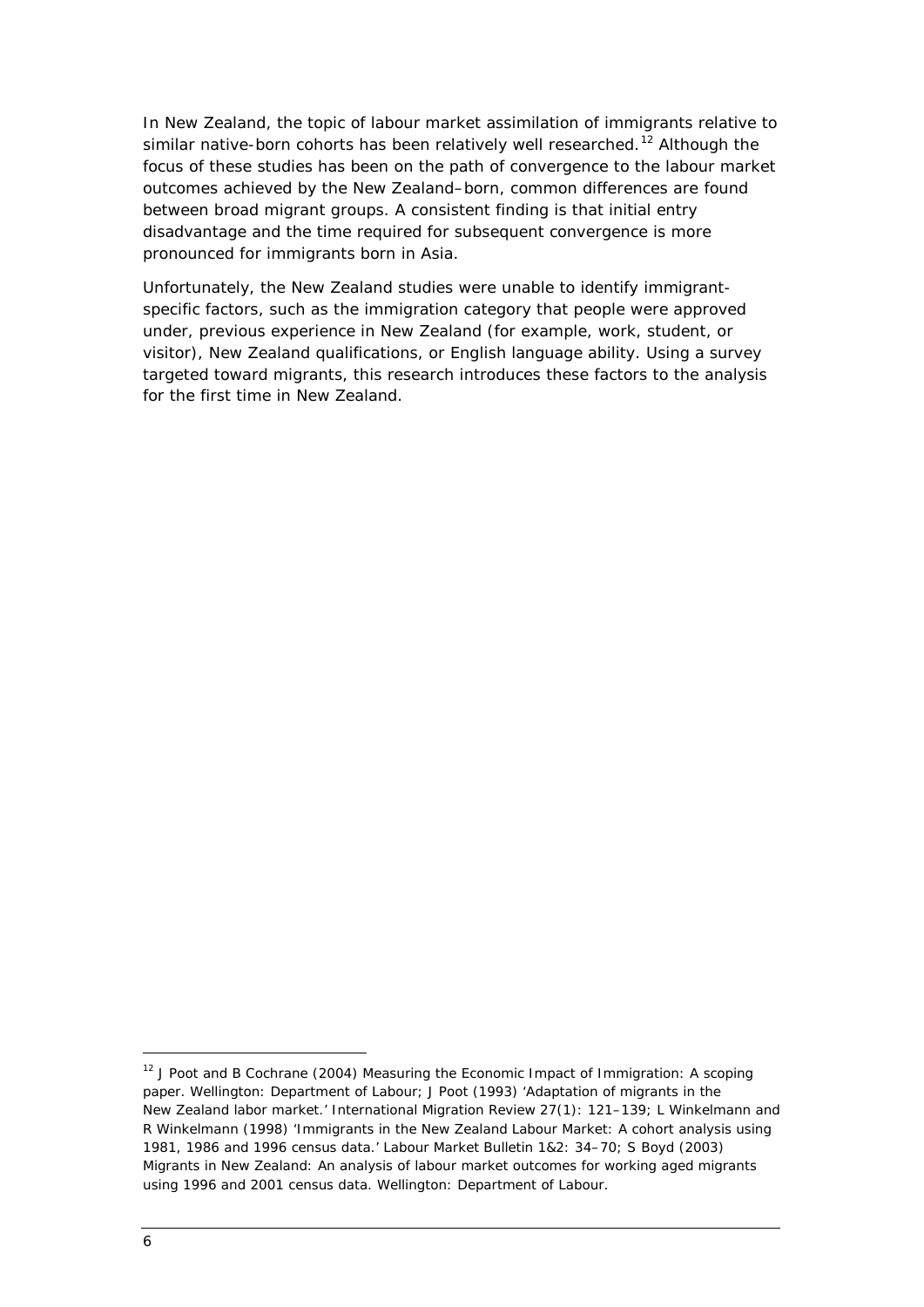# <span id="page-12-0"></span>**3 DATA**

# <span id="page-12-1"></span>**3.1 Longitudinal Immigration Survey: New Zealand**

The Longitudinal Immigration Survey: New Zealand (LisNZ) targeted migrants whose residence was approved between November 2004 and October 2005. Interviews were conducted in three waves at 6, 18, and 36 months after taking up residence in New Zealand; around 5,000 interviews were completed at the last wave. $13$ 

### *Design of the survey*

The survey was designed to increase the understanding of immigration and the settlement process. LisNZ collected data on various characteristics that had not been captured previously in New Zealand surveys (the census for instance), notably the immigration category but also English language ability, previous experience of New Zealand before gaining residence, and family networks in New Zealand.

### *Sample studied*

The sample studied here is composed of migrants who gained residency through the Skilled Migrant Category (SMC) as the principal applicants. The outcomes of secondary applicants are not included in the analysis.

The sample is further restricted to respondents at wave 3 in order to focus on medium-term outcomes. This restriction might lead to a self-selection bias, if those who leave have noticeably different characteristics to those who stay. Previous studies of the attrition in LisNZ showed that respondents who left the sample are statistically significantly different from those who stayed.<sup>[14](#page-12-3)</sup> However, given the small scale of the bias and the small proportion who left, the studies concluded that the sample is still representative of the original population.

Our analysis is conducted using weights designed to represent the original population of migrants. The sample size is about 1,700 individuals. Standard errors were adjusted to account for the survey's complex sample design.

### *Characteristics of the sample*

 $\overline{a}$ 

Demographic characteristics of the sample are reported in [Table 2,](#page-14-0) and human capital characteristics are reported in [Table 3,](#page-16-0) as well as employment rates and mean wages at wave 3.

<span id="page-12-2"></span><sup>&</sup>lt;sup>13</sup> Around 7,000 interviews were completed at wave 1.

<span id="page-12-3"></span><sup>&</sup>lt;sup>14</sup> J Bryant and F Krsinich (2009) 'Attrition in the Longitudinal Immigration Survey: New Zealand.' Paper presented at New Zealand Association of Economists Conference in Wellington, 2009; J Luo (2011) *Attrition in the Longitudinal Immigration Survey: New Zealand wave 1 to wave 3)*. Wellington: Statistics New Zealand.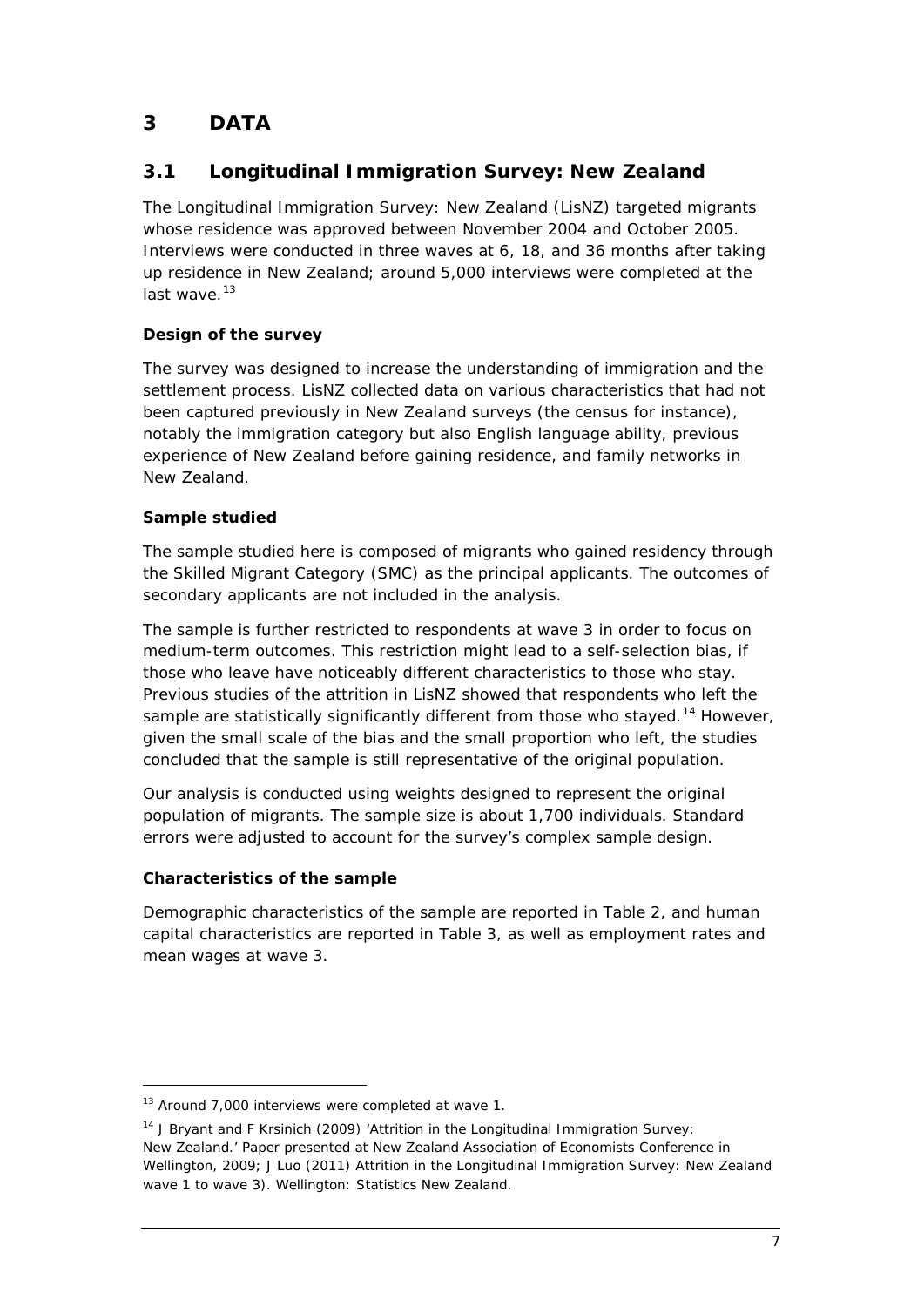The employment rate is the proportion of the sample that is working at the time of the interview, including migrants who are self-employed or in part-time work. Mean wages are derived from a subsample, excluding the self-employed and missing values. Percentages are derived from rounded counts. All demographic and human capital characteristics are observed at wave 1.

As can be seen in [Table 2,](#page-14-0) principal skilled migrants are most commonly in their twenties or thirties.<sup>[15](#page-13-0)</sup> They are more likely to be male and a fifth of them applied from offshore.

Skilled migrants settle mainly in the Auckland region.

The employment rate (94 percent) and average hourly wage (\$30 per hour) of skilled migrants are high. By comparison, in 2008, the mean hourly earnings from salaries and wages in New Zealand was about \$31 for legislators, administrators, and managers, \$29 for professionals, and \$22 overall.<sup>[16](#page-13-1)</sup>

Male and offshore applicants have better outcomes than female and onshore applicants, in terms of both the employment rate and wages. The employment rate among males is 96 percent whereas it is only 89 percent among females; the average wage for males in employment is \$31 per hour compared with \$27 for females.

The main countries of origin are the United Kingdom, South Africa, China and India. As a result, almost half of the principal applicants come from Europe (46 percent) and almost a third come from Asia (29 percent). Migrants from Asia have a lower employment rate (91 percent) and earn lower wages (mean hourly earnings of \$24) than average. They also have different characteristics than other migrants; they are younger, less experienced, more qualified and more likely to have gained their qualification in New Zealand (see Appendix B). Migrants from the Pacific also earn relatively low wages but are more likely to be in paid work, whereas migrants from North America have a lower employment rate but the highest wages on average.

<span id="page-13-0"></span><sup>&</sup>lt;sup>15</sup> Note that only applicants aged 20–55 years are eligible to apply under the SMC Policy.

<span id="page-13-1"></span><sup>16</sup> Statistics New Zealand (2008) *New Zealand Income Survey: June 2008 quarter*. Wellington: Statistics New Zealand. [http://www.stats.govt.nz/browse\\_for\\_stats/income-and](http://www.stats.govt.nz/browse_for_stats/income-and-work/Income/NZIncomeSurvey_HOTPJun08qtr.aspx)[work/Income/NZIncomeSurvey\\_HOTPJun08qtr.aspx](http://www.stats.govt.nz/browse_for_stats/income-and-work/Income/NZIncomeSurvey_HOTPJun08qtr.aspx)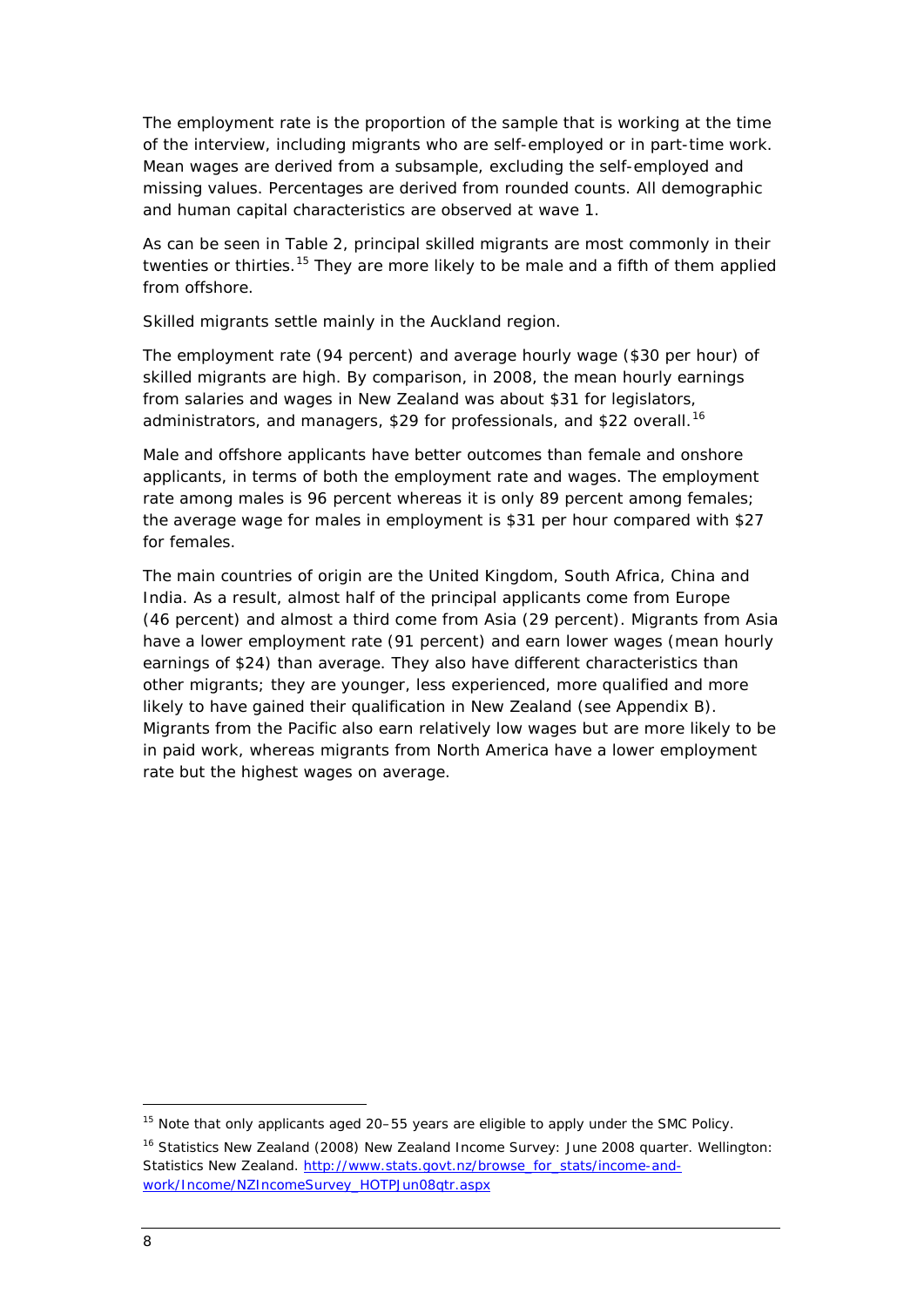<span id="page-14-0"></span>

|  | Table 2: Demographic characteristics and labour market outcomes |  |  |
|--|-----------------------------------------------------------------|--|--|
|  |                                                                 |  |  |

| <b>Characteristics</b>      | Percentage     | Employment   | Wave 3           |
|-----------------------------|----------------|--------------|------------------|
|                             | (% )           | rate at      | hourly<br>income |
|                             |                | wave 3 (%)   | (mean \$)        |
| Age                         |                |              |                  |
| $20 - 29$ years             | 26             | 92           | 25               |
| 30-39 years                 | 42             | 94           | 31               |
| 40-44 years                 | 18             | 98           | 31               |
| 45-49 years                 | 9              | 93           | 32               |
| $50 - 55$ years             | 4              | 87           | 30               |
| Region                      |                |              |                  |
| Europe                      | 46             | 94           | 33               |
| South Africa                | 13             | 98           | 30               |
| North America               | $\overline{4}$ | 88           | 34               |
| Asia                        | 29             | 91           | 24               |
| Pacific                     | 3              | 98           | 24               |
| Other                       | 4              | 94           | 27               |
| <b>Composition of</b>       |                |              |                  |
| household                   |                |              |                  |
| Male                        | 66             | 96           | 31               |
| In couple without           |                |              |                  |
| children                    | 20             | 97           | 33               |
| Single without children     | 16             | 96           | 27               |
| In couple with children     | 30             | 96           | 32               |
| Single with children        | $\mathcal{C}$  | $\mathsf{C}$ | $\mathcal{C}$    |
| Female                      | 34             | 89           | 27               |
| In couple without           |                |              |                  |
| children                    | 11             | 94           | 28               |
| Single without children     | 13             | 86           | 25               |
| In couple with children     | 9              | 88           | 28               |
| Single with children        | 1              | 67           | 20               |
| Region                      |                |              |                  |
| Auckland                    | 42             | 93           | 29               |
| North Island outside        |                |              |                  |
| Auckland                    | 34             | 95           | 31               |
| South Island                | 22             | 93           | 27               |
| <b>Location at approval</b> |                |              |                  |
| date                        |                |              |                  |
| Onshore                     | 80             | 93           | 29               |
| Offshore                    | 20             | 96           | 33               |
| <b>Total</b>                | 100            | 94           | 30               |

Source: Longitudinal Immigration Survey: New Zealand.

Note: C = suppressed for confidentiality.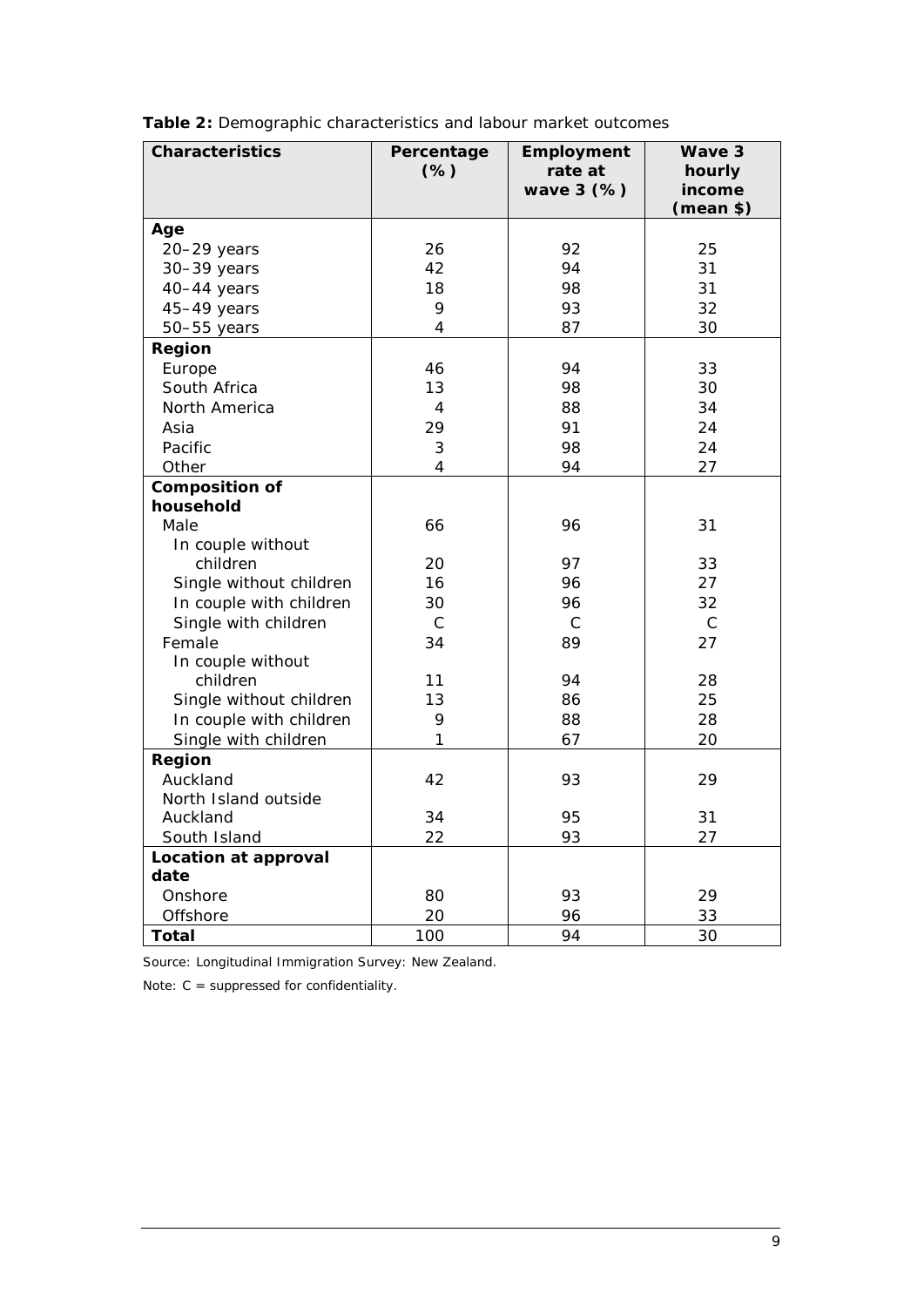Skilled migrants are highly educated and experienced (see [Table 3\)](#page-16-0). More than half of them have at least a bachelors degree (57 percent), and 35 percent of them have a vocational qualification.<sup>[17](#page-15-0)</sup> Most have more than 10 years of potential work experience.<sup>[18](#page-15-1)</sup> Seventy-five percent of the skilled migrants have had work experience in New Zealand before gaining residency (consistent with the 80 percent of applications made onshore). This reflects a common pathway to residence that includes a period of temporary employment (driven by the central role of skilled New Zealand employment in the points system). Less than a fifth (17 percent) of the skilled migrants had been to New Zealand before without working (for example, as students or visitors), and 7 percent had never been to New Zealand.

The LisNZ data reports a measure of English language ability, derived from information declared by the respondent about his or her capacity to speak, write and understand English. Consistent with the large numbers of United Kingdom and Ireland and South African migrants, <sup>[19](#page-15-2)</sup> 70 percent speak English as one of their main languages. Eligibility for SMC is conditional on a minimum level of English, so it is unsurprising that only 1 percent are reported to speak poor to moderate English 6 months after arrival.

<span id="page-15-5"></span>The skill level of the most recent occupation before the residence approval is reported in [Table 3.](#page-16-0) The skill levels are derived from the occupation according to the Australian and New Zealand Standard Classification of Occupations (ANZSCO). The five skill levels in ANZSCO are defined in terms of formal education and training, previous experience, and on-the-job training.

Level 1 corresponds to the highest skill level. As an illustration, managers and professionals would have a skill level of 1 or 2, technicians and trade workers correspond to level 2 or 3, and labourers to level 4 or  $5.^{20}$  $5.^{20}$  $5.^{20}$  In the sample, 59 percent of the migrants have a skill level 1 occupation. The information is missing for 3 percent of the sample. $21$ 

On the whole, the association between human capital characteristics and wages is as expected: a better qualification, more potential experience, a higher skill level, and better language ability are associated with higher wages. Migrants who have never been to or worked in New Zealand before gaining residence earn, on average, more than others. As can be seen, employment rates are high for every group. Therefore, the following analysis focuses on wages.

<span id="page-15-2"></span><sup>19</sup> Over 78 percent of South African principal applicants spoke English as their main language.

<span id="page-15-0"></span><sup>&</sup>lt;sup>17</sup> A vocational qualification refers to any post-secondary school qualification of a lower level than a bachelors degree (trade certificates, technical or professional qualifications).

<span id="page-15-1"></span> $18$  The potential experience equals age less the number of years of education less 5 years. It is an estimation of the number of years of work experience.

<span id="page-15-3"></span><sup>&</sup>lt;sup>20</sup> Australian Bureau of Statistics, cat No 1220.0. Australian and New Zealand Standard Classification of Occupations, First Edition, Revision 1 <http://www.abs.gov.au/ausstats/abs@.nsf/mf/1220.0>

<span id="page-15-4"></span><sup>&</sup>lt;sup>21</sup> The missing values correspond to respondents who have not worked in their source country or in New Zealand within 2 years before the date of residence approval.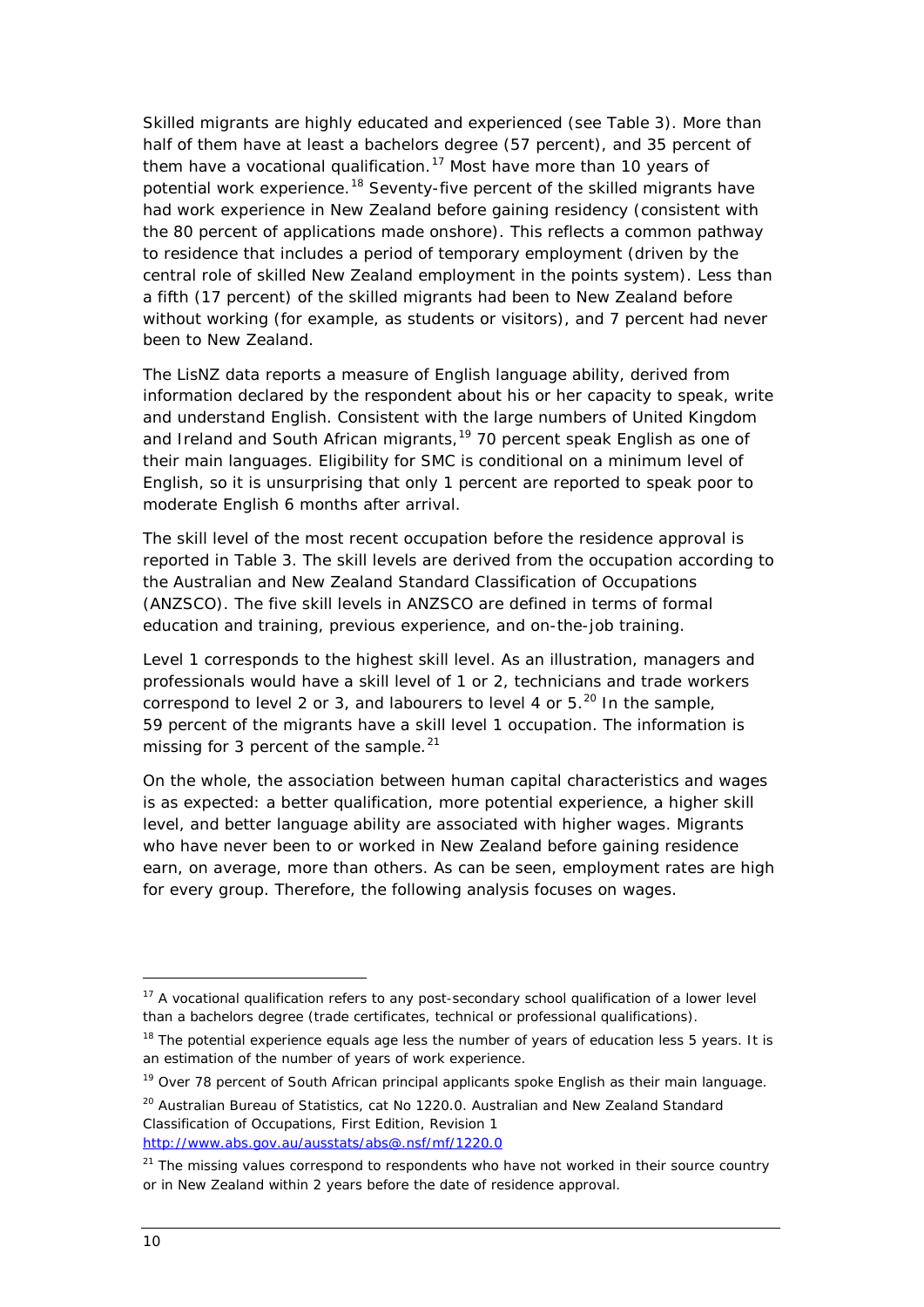| <b>Characteristics</b>          | Percentage<br>$(\%)$ | Employment<br>rate at<br>wave 3 (%) | Wave 3<br>hourly<br>income |
|---------------------------------|----------------------|-------------------------------------|----------------------------|
|                                 |                      |                                     | (mean \$)                  |
| Qualification                   |                      |                                     |                            |
| No post-school qualification    | 8                    | 95                                  | 25                         |
| Vocational qualification        | 35                   | 94                                  | 27                         |
| Bachelors degree                | 31                   | 93                                  | 30                         |
| Masters or higher degree        | 26                   | 92                                  | 34                         |
| <b>Potential experience</b>     |                      |                                     |                            |
| 1 year or less                  | $\overline{2}$       | 95                                  | 31                         |
| $2-3$ years                     | 9                    | 87                                  | 24                         |
| 4-5 years                       | $\overline{7}$       | 93                                  | 26                         |
| 6-7years                        | $\overline{7}$       | 94                                  | 26                         |
| 8-9 years                       | 8                    | 94                                  | 31                         |
| 10 years or more                | 67                   | 95                                  | 31                         |
| Previous experience in          |                      |                                     |                            |
| <b>New Zealand</b>              |                      |                                     |                            |
| Never been to New Zealand       | $\overline{7}$       | 94                                  | 33                         |
| Been to New Zealand: not        |                      |                                     |                            |
| employed                        | 17                   | 95                                  | 32                         |
| Been to New Zealand:            |                      |                                     |                            |
| employed                        | 75                   | 94                                  | 29                         |
| Unspecified                     | 1                    | 100                                 | 29                         |
| Most recent skill level         |                      |                                     |                            |
| before residence                |                      |                                     |                            |
| Level 1                         | 59                   | 95                                  | 32                         |
| Level 2                         | 13                   | 95                                  | 27                         |
| Level 3                         | 14                   | 92                                  | 24                         |
| Level 4 or 5                    | 11                   | 90                                  | 24                         |
| No working spells recorded      | 3                    | 89                                  | 31                         |
| <b>English language ability</b> |                      |                                     |                            |
| Main language                   | 70                   | 95                                  | 31                         |
| Very good                       | 20                   | 91                                  | 28                         |
| Good                            | 8                    | 91                                  | 24                         |
| Moderate or poor                | 1                    | 93                                  | 19                         |
| <b>Total</b>                    | 100                  | 94                                  | 30                         |

<span id="page-16-0"></span>**Table 3:** Human capital characteristics and labour market outcomes

Source: Longitudinal Immigration Survey: New Zealand.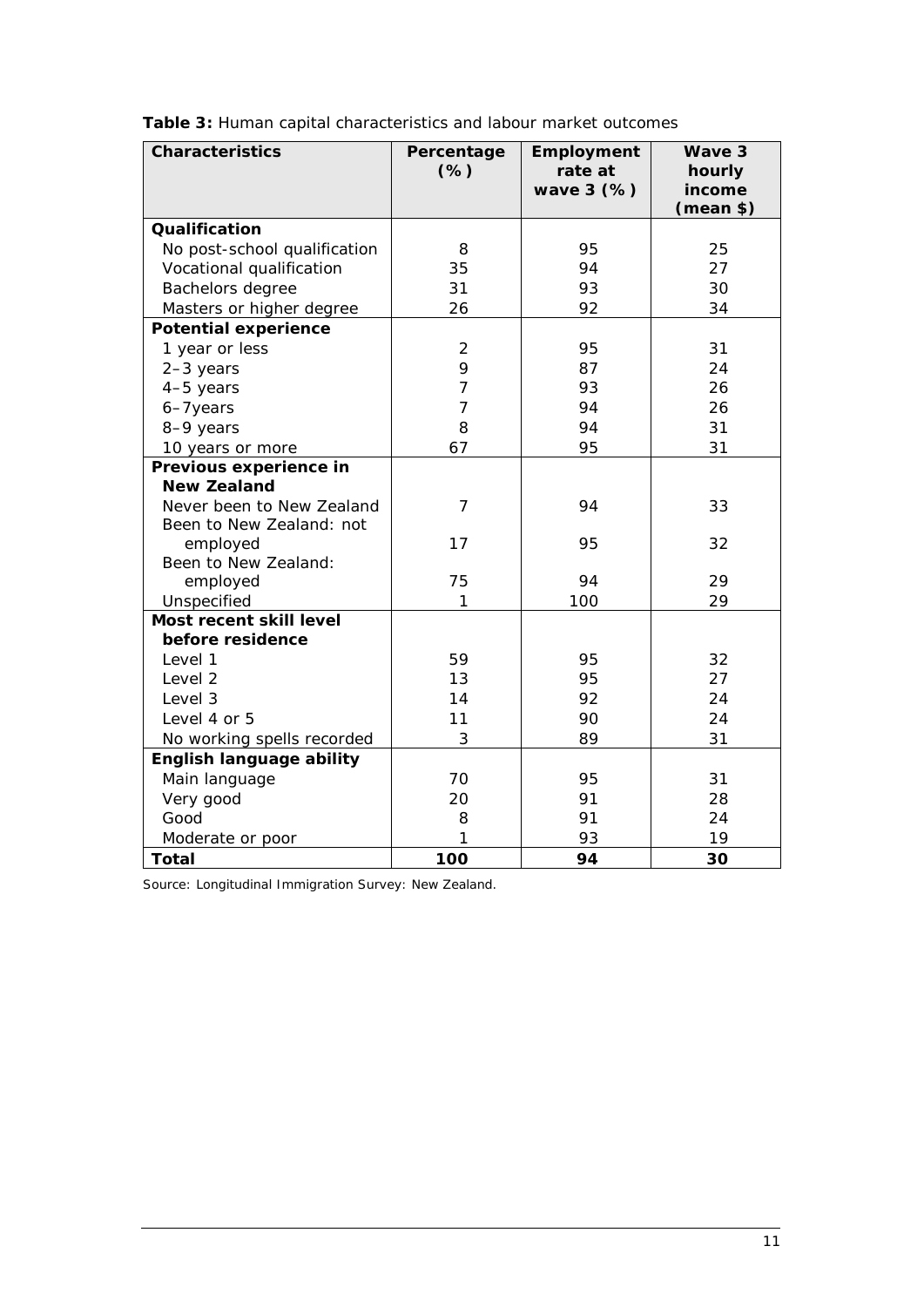# <span id="page-17-0"></span>**3.2 Assessing eligibility for points**

The LisNZ data does not contain the actual points that were awarded in migrants' applications. Instead, the information contained in LisNZ is used to assess whether applicants were eligible for points for each factor. The level of information available does not allow the SMC Policy to be reproduced exactly. For example, no estimates are derived for bonus points related to identified future growth area or areas of absolute skill shortage. These areas are based on a list of occupations that is reviewed every 6 months and includes further tests (for example, with regard to qualification and credential recognition). Therefore, this part of the policy is difficult to replicate in a robust and meaningful way.

On the other hand, because the points that migrants claim have to be verified, a disincentive may exist to claim points above the level that entitles them to progress to the next stage of the application process. Therefore, the amount of points actually claimed is likely to be lower than the amount of points applicants were eligible for. In addition, some changes have been made to SMC policy since LisNZ was administered. To make this research more relevant to policy, this research attempts to replicate current SMC Policy as much as possible, rather than the policy that was in force when LisNZ participants applied for residence.

To evaluate the quality of the estimates, the percentage of SMC migrants who could have claimed points for each factor, according to LisNZ data, is compared with the actual percentage of those claiming points over the sample period,  $^{22}$  $^{22}$  $^{22}$ Application Management System. The results are reported in Table 4, as well as derived from the residence approvals from Immigration New Zealand's the labour market outcomes for each group. The match is generally good, in particular for the human capital and employment factors which are the ones of primary interest in this study and have the highest weights.

Percentages for the partner's offer of employment, partner's qualification and close family support in New Zealand seem to be largely under-reported. Because of their relatively low weighting and the need to produce proof, applicants are unlikely to claim points for these factors unless they need to. Also, in some cases, the data may not allow an accurate estimation of the points.

The age distribution of migrants in the LisNZ sample is older than the actual points claimed for age. This is because migrants have up to 12 months to take up residence. Further, wave 1 is 6 months after residence so migrants could be up to 18 months older in the LisNZ sample than as the appear in the administrative data.

<span id="page-17-1"></span><sup>22</sup> November 2004 to October 2005.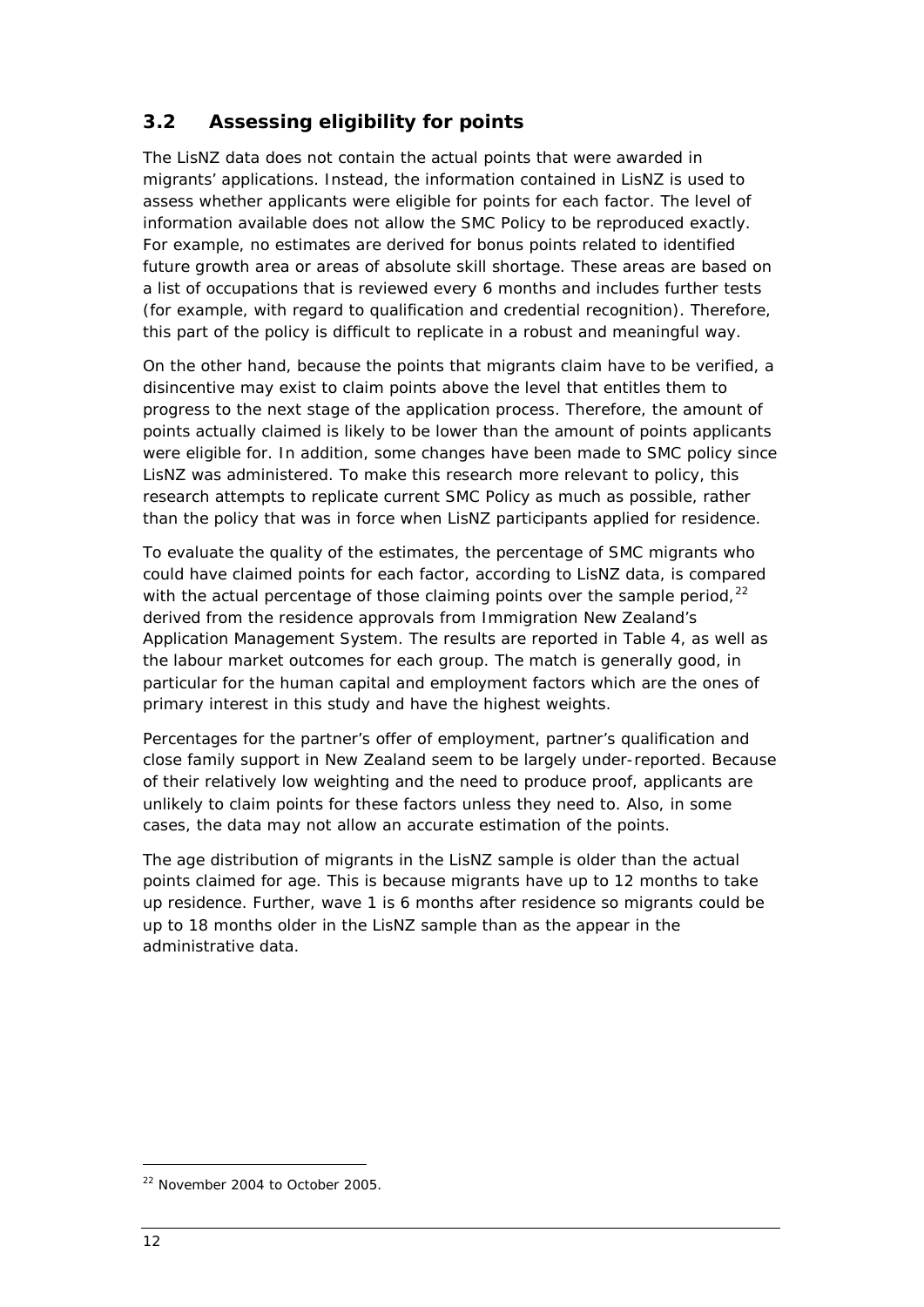<span id="page-18-0"></span>

| Table 4: LisNZ Estimates of Skilled Migrant Category points factors |  |  |  |  |  |  |  |
|---------------------------------------------------------------------|--|--|--|--|--|--|--|
|---------------------------------------------------------------------|--|--|--|--|--|--|--|

| Factor                                                        | <b>Points</b> | Actual %<br>claiming<br>points | Employ-<br><b>Estimated</b><br>% eligible<br>ment<br>for points<br>rate (%) |              | <b>Hourly</b><br>wage<br>(mean \$) |
|---------------------------------------------------------------|---------------|--------------------------------|-----------------------------------------------------------------------------|--------------|------------------------------------|
| <b>Skilled employment</b>                                     |               |                                |                                                                             |              |                                    |
| Current employment                                            |               |                                |                                                                             |              |                                    |
| for 12 months or more                                         | 60            | 29                             | 26                                                                          | 95           | 29                                 |
| for fewer than 12 months                                      | 50            | 37                             | 32                                                                          | 95           | 29                                 |
| Job offer                                                     | 50            | 19                             | 19                                                                          | 96           | 33                                 |
| Bonus points for employment or an offer of employment         |               |                                |                                                                             |              |                                    |
| <b>IFGA or AASS</b>                                           | 10            | 29                             |                                                                             | No estimates |                                    |
| Region outside Auckland                                       | 10            | 47                             | 45                                                                          | 96           | 30                                 |
| Partner employment or job offer                               | 20            | 5                              | 17                                                                          | 9            | 31                                 |
| Relevant work experience in comparable labour market          |               |                                |                                                                             |              |                                    |
| 2 years                                                       | 10            | 13                             | 13                                                                          | 94           | 27                                 |
| 4 years                                                       | 15            | 12                             | 3                                                                           | 97           | 27                                 |
| 6 years                                                       | 20            | 11                             | 3                                                                           | 94           | 33                                 |
| 8 years                                                       | 25            | 9                              | 4                                                                           | 90           | 33                                 |
| 10 years                                                      | 30            | 34                             | 39                                                                          | 96           | 33                                 |
| Bonus points for New Zealand work experience                  |               |                                |                                                                             |              |                                    |
| 1 years                                                       | 5             | ΝA                             | 24                                                                          | 94           | 30                                 |
| 2 years                                                       | 10            | 12                             | 10                                                                          | 97           | 28                                 |
| 3 years or more                                               | 15            |                                | 95<br>3                                                                     |              | 28                                 |
| Additional bonus points for work experience in a IFGA or AASS |               |                                |                                                                             |              |                                    |
| 2-5 years                                                     | 10            | $27*$                          | No estimates                                                                |              |                                    |
| 6 years or more                                               | 15            |                                |                                                                             |              |                                    |
| <b>Recognised qualification</b>                               |               |                                |                                                                             |              |                                    |
| Vocational (levels 3-6)                                       | 40            | $68*$                          | 35                                                                          | 94           | 27                                 |
| Bachelor (levels 7-8)                                         | 50            |                                | 31                                                                          | 93           | 30                                 |
| Postgraduate (levels 9-10)                                    | 60            | 10                             | 26                                                                          | 92           | 34                                 |
| Bonus points for recognised qualification                     |               |                                |                                                                             |              |                                    |
| Bachelor (level 7) or<br>postgraduate (levels 8-10)           | 10            | ΝA                             | 8                                                                           | 90           | 23                                 |
| Postgrad gained after 2 years'<br>study in NZ (levels 9-10)   | 15            | ΝA                             | 3                                                                           | 89           | 24                                 |
| Qualification in IFGA or AASS                                 | 10            | 32                             |                                                                             | No estimates |                                    |
| Partner's recognised qualification                            |               |                                |                                                                             |              |                                    |
| Vocational (levels 3-6)                                       | 10            | $16*$                          | 12                                                                          | 97           | 30                                 |
| Higher (levels 7-10)                                          | 20            |                                | 14                                                                          | 94           | 34                                 |
| Close family support in NZ                                    | 10            | 3                              | 17                                                                          | 95           | 28                                 |
| Age                                                           |               |                                |                                                                             |              |                                    |
| 20-29 years                                                   | 30            | 33                             | 26                                                                          | 92           | 25                                 |
| 30-39 years                                                   | 25            | 41                             | 42                                                                          | 94           | 31                                 |
| 40-44 years                                                   | 20            | 15                             | 18                                                                          | 98           | 31                                 |
| 45-49 years                                                   | 10            | 7                              | 9                                                                           | 93           | 32                                 |
| 50-55 years                                                   | 5             | $\overline{4}$                 | $\overline{4}$                                                              | 87           | 30                                 |

Source: Application Management System, skilled principal applicants approved between 1 November 2004 and 31 October 2005 who took up residence within 1 year. Longitudinal Immigration Survey: New Zealand (LisNZ). Mean hourly wage at wave 3, in \$/hour, missing values excluded.

Notes: IFGA = identified future growth area; AASS = area of absolute skills shortage.

\* These categories were grouped in 2004/05.

<span id="page-18-1"></span> $\overline{a}$ 

NA = not available (policy change between 2005 and 2007).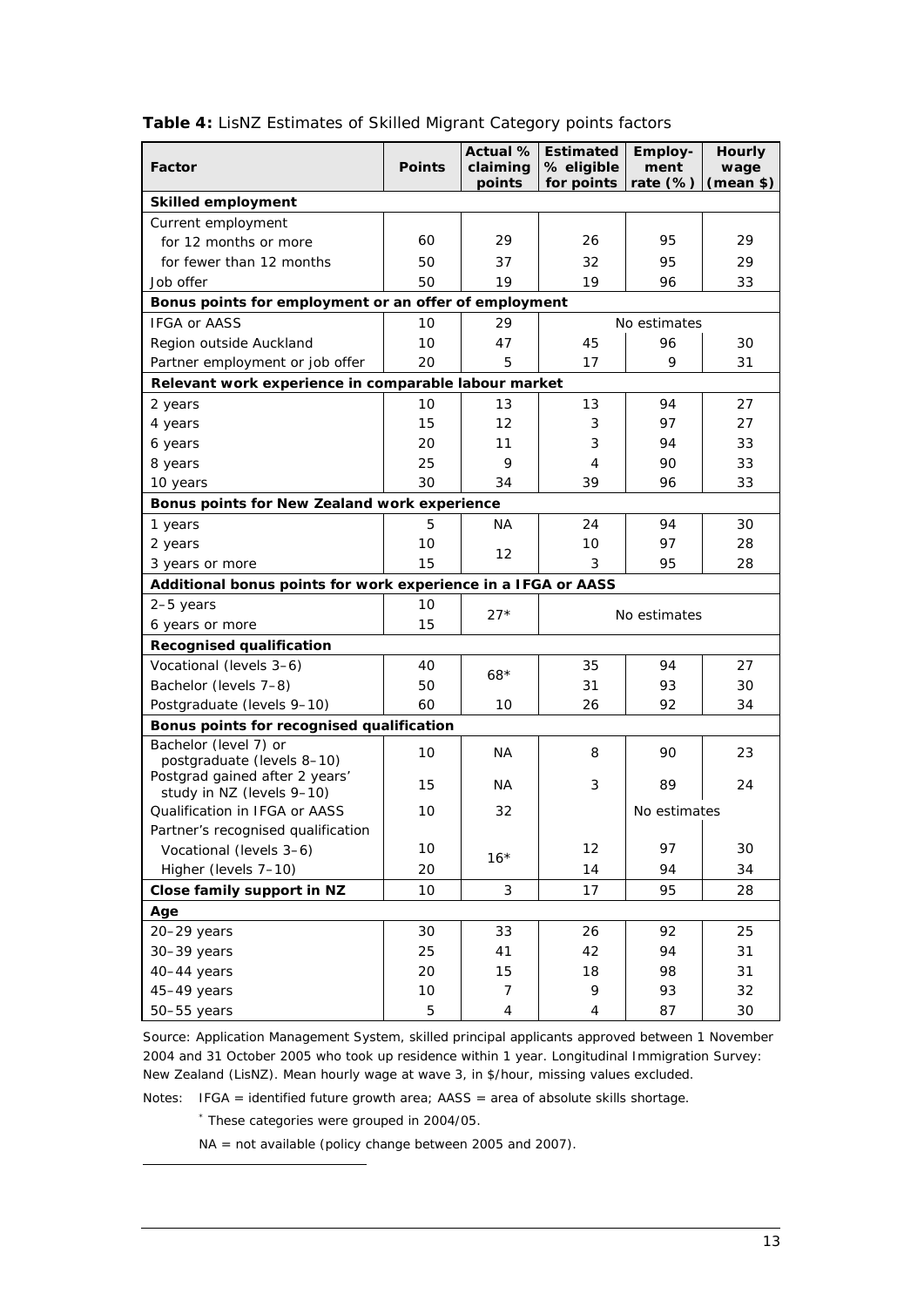# <span id="page-19-0"></span>**4 SKILLED MIGRANT CATEGORY POINTS AS PREDICTORS OF LABOUR MARKET OUTCOMES**

In this section, we use regression models to examine the association between points factors related to labour market outcomes and the logarithm of hourly wages earned by Skilled Migrant Category (SMC) principal applicants 3 years after taking up residence. Only wages are analysed because participation and employment rates are high among the sample and there is insufficient variation to model.

# <span id="page-19-1"></span>**4.1 Methodology**

Regression models estimate the average change in wages that is associated with a certain characteristic while controlling for a set of other factors that are likely to influence wages. For example, if experience and gender are controlled for, the increase in wages associated with a degree is defined as the average difference in wages between those who have a degree and those who have no qualification but are otherwise similar with regard to experience and gender.

The advantage of the regression model is that it estimates an association with everything else held constant, thus allowing the identification of the specific effect of each factor. The characteristics under study may not directly cause higher wages but represent factors that do, so they can be used as indicators to inform the points system.

In a standard economic approach, wages are related to human capital characteristics, especially education and work experience. The SMC framework can be seen as a way of measuring many aspects of human capital. Given this framework, the following analysis focuses on those characteristics awarded points specifically as indicators of positive labour market outcomes, as identified by Immigration New Zealand's *Operational Manual* ('labour market factors'). These factors can be seen as human capital components or employability factors:

- current employment or job offer (employability)
- relevant work experience and New Zealand work experience (human capital and employability)
- qualification and New Zealand qualification (human capital)
- $\bullet$  close family support (employability).<sup>[23](#page-19-2)</sup>

<span id="page-19-2"></span> $23$  A measure of potential job networks and support.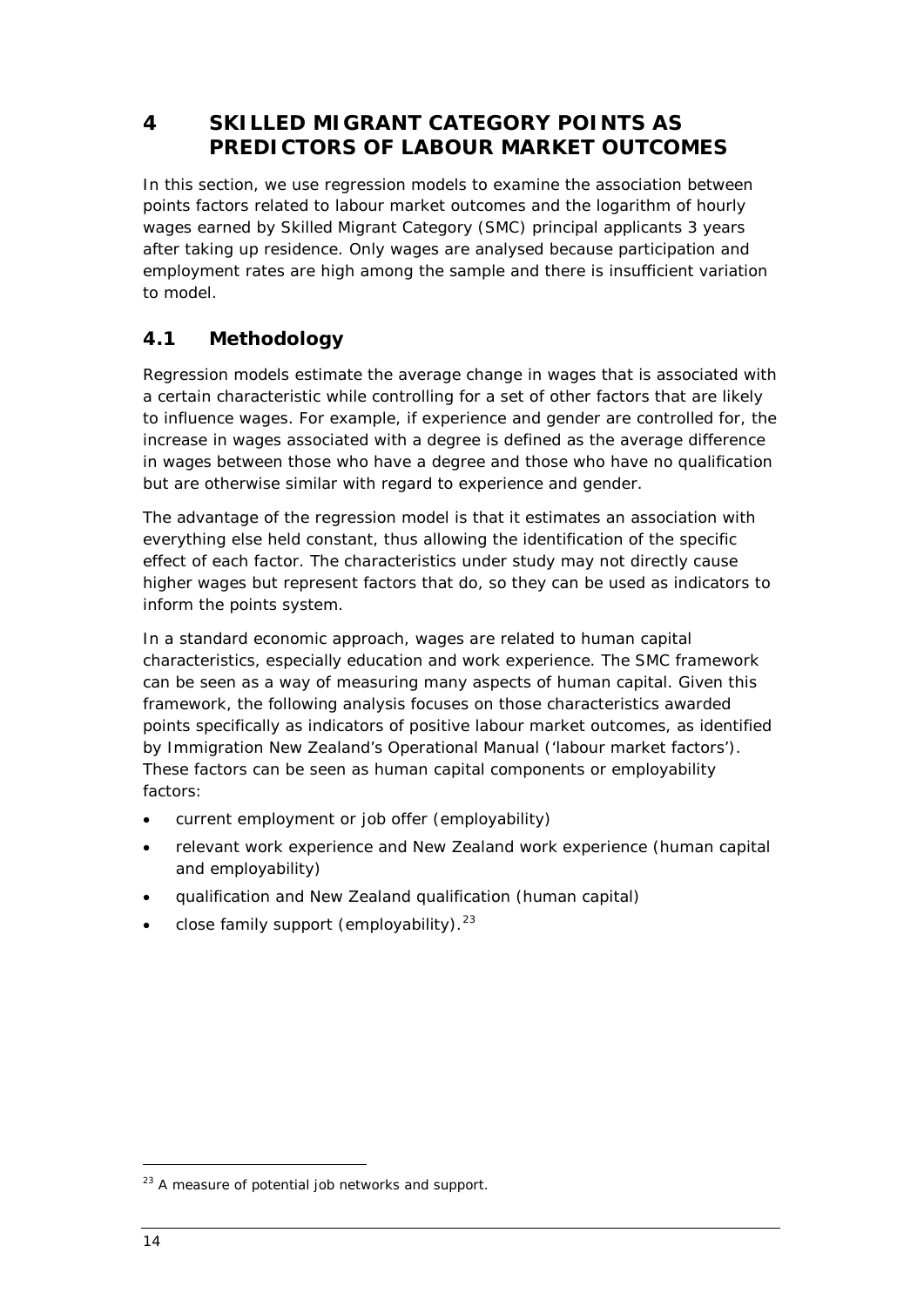Two models are presented below [\(Table 5\)](#page-22-0). The first model examines the link between labour market factors and wages while controlling for additional demographic characteristics (nationality, gender and household composition).<sup>[24](#page-20-1)</sup> However, since the policy cannot discriminate on certain demographic characteristics of migrants, this information cannot be used in practice to predict wages. In the second model, the controls are removed to reflect the constraints of the policy.

# <span id="page-20-0"></span>**4.2 Results**

 $\overline{a}$ 

When demographic factors are included, the model explains 20 percent of wage variability at wave 3, a result consistent with the literature for this type of analysis (see [Table 5,](#page-22-0) Model 1).<sup>[25](#page-20-2)</sup> However, when information about variability is explained ([Table 5](#page-22-0), Model 2). This lower explanatory power reflects demographic characteristics is removed from the model, only 13 percent of the the fact that information that helps predict wages has been taken out of the model, even though the remaining variables may proxy some of the lost information.

### *Current skilled employment or a job offer is positively associated with wages*

Having current skilled employment or a job offer at the residence approval date is positively associated with wages, although the coefficients for current employment are not significant.<sup>[26](#page-20-3)</sup>

Further, when analysing the outcomes 6 months after taking up residence, current employment at application was found to have a positive significant effect on wages (see wave 1 results in Appendix C).

As can be seen in [Table 5,](#page-22-0) the effect of job offers persists 3 years after taking up residence. It is important to note here that because this model includes only those who were approved through the SMC, those without employment must have scored highly in other areas.

### *Relevant work experience for more than 6 years increases wages*

Relevant work experience is found to increase wages but only for durations that exceed 6 years of experience (which is true for around half of the sample, see [Table 4\)](#page-18-0).

<span id="page-20-1"></span> $24$  The location at time of application (onshore or offshore) and the time spent in New Zealand before residence approval were tested but were not found to be significant. Different groupings of the controls were also tested but this one was found to perform best.

<span id="page-20-2"></span> $25$  For example, similar analysis in Maré and Stillman (2009) yielded R-squared statistics consistently under this level.

<span id="page-20-3"></span> $26$  A large variability within the omitted category or a correlation with the New Zealand experience might affect the significance of current employment. With a different specification, it was found that not having a job offer or current employment leads to wages significantly below the average. When excluding New Zealand work experience, the coefficients for current employment become significant.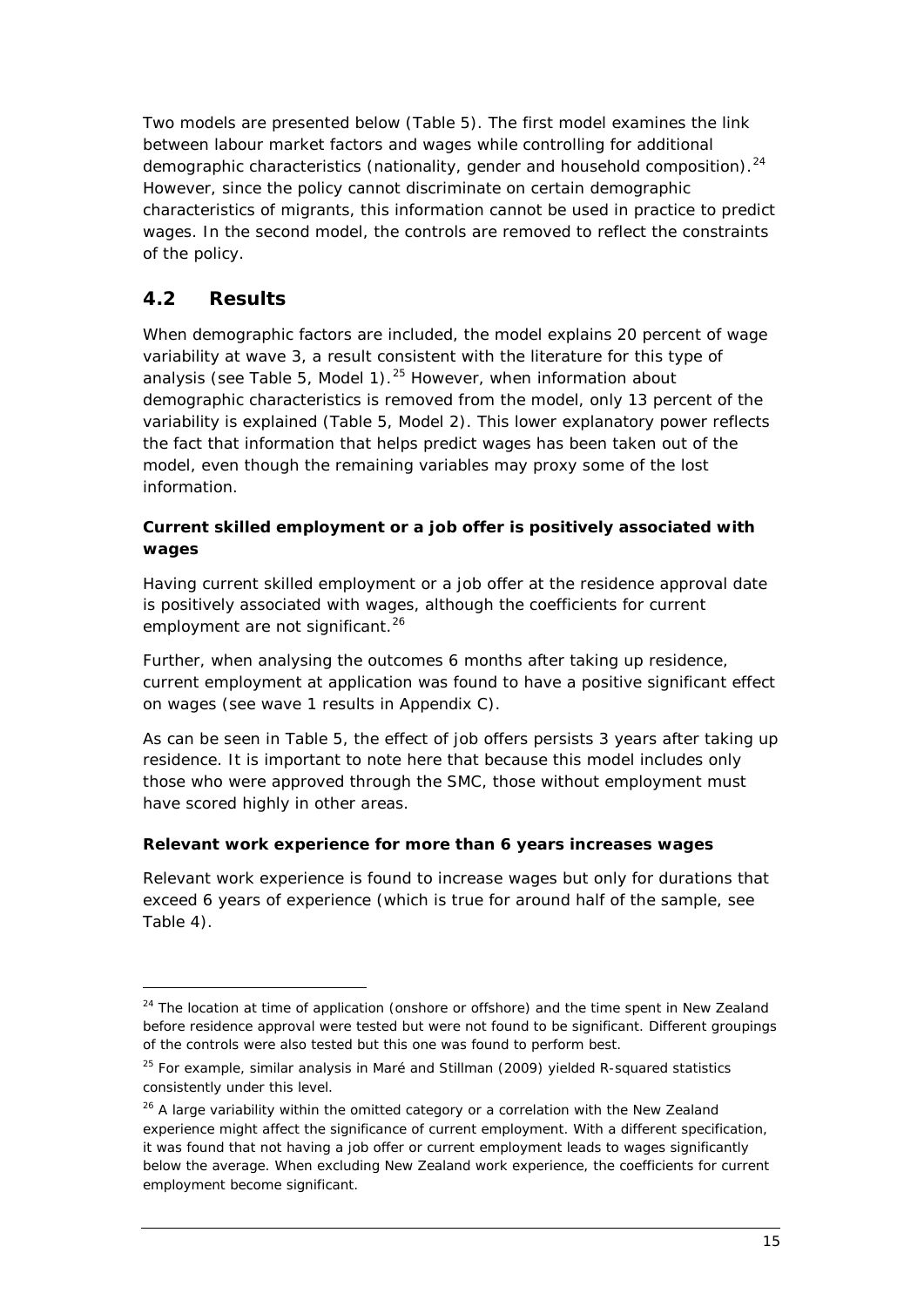For a given level of relevant work experience in a comparable labour market, having gained any number of those years in New Zealand has no significant effect on the outcome. However, the interpretation of this result is important because applicants who claim points for 'current employment of more than 12 months' also have at least 1 year of New Zealand relevant work experience. When the indicators for current employment are excluded from the models, the effect of New Zealand work experience becomes statistically significant. Reciprocally, when New Zealand work experience is excluded from the model, the coefficients for current employment become significant. This seems to indicate that the skilled New Zealand work experience does have an additional positive effect compared with any relevant work experience, but that this advantage is mostly accounted for by awarding points to applicants with current employment.

#### *Returns to education positive and increased between waves 1 and 3*

Three years after taking up residence, the increase in wages associated with qualifications range from 14 percent for a vocational qualification to 33 percent for a masters or higher degree compared with not having any post-school qualification.

Moreover, returns to education were found to increase between waves 1 and 3. At wave 1, a vocational qualification had no significant advantage over having no qualification, and a bachelors associated with 16 percent (masters or doctorate 20 percent) higher wages (see Appendix C). A possible explanation would be that, as migrants adapt to the labour market, they are more likely to see their qualifications rewarded by employers. These findings are broadly consistent with those of Maré and Stillman who found that those with higher qualifications converged to the similar New Zealand–born counterpart faster than those with lower qualifications.<sup>[27](#page-21-0)</sup>

### *Positive returns from qualification may be lower if the qualification gained in New Zealand*

When controlling for demographic characteristics (model 1), New Zealand qualifications are found to have similar returns to foreign qualifications. However, when the controls are removed, positive returns from qualification appear to be lower if the qualification was gained in New Zealand, as is shown by the negative coefficients on New Zealand qualifications in Model 2. For example, at wave 3, a bachelors degree gained in New Zealand is found to increase wages by 10 percent, compared to 25 percent for a foreign bachelors degree.

<span id="page-21-0"></span><sup>27</sup> D Maré and S Stillman (2009) *The Labour Market Adjust of Immigrants in New Zealand*. Wellington: Department of Labour.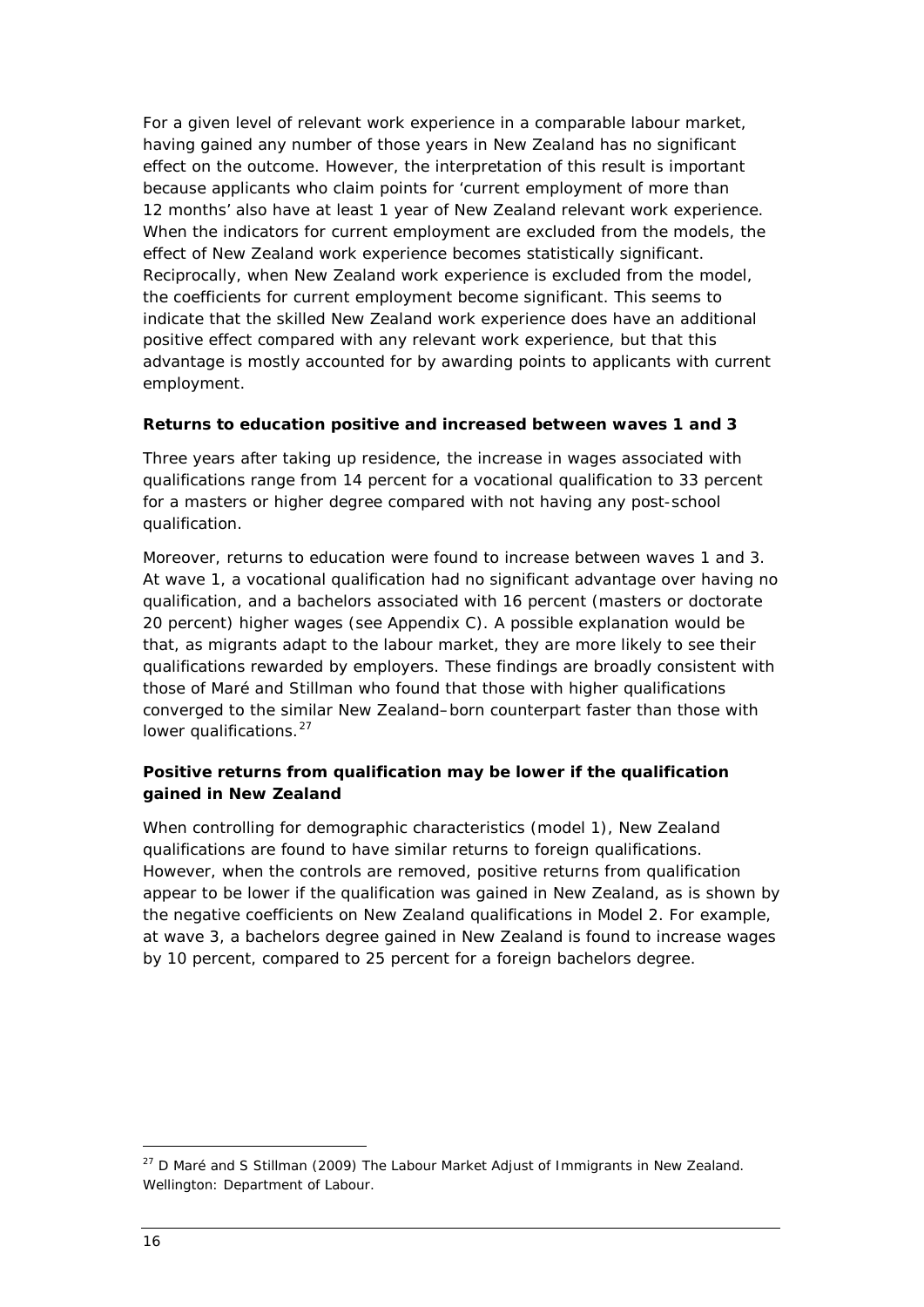This difference between the two models reflects a correlation between demographic characteristics and education gained in New Zealand. Indeed, 9 out of 10 of the migrants with a New Zealand qualification came from Asia; almost half were women (45 percent) compared with one-third of the entire sample (34 percent). These two groups earn less than others on average. Hence, when these factors are not controlled for in the models, returns to New Zealand qualifications are underestimated.<sup>[28](#page-22-1)</sup>

Consistent with previous studies of migrant outcomes in New Zealand,<sup>[29](#page-22-2)</sup> the model shows that, while controlling for, among other things, education and work experience, migrants from Asia and the Pacific earn less than other SMC migrants. The magnitude of this effect is large: 3 years after taking residence, migrants from Asia earn, on average, 24 percent (18 percent for those from the Pacific) less than those from Europe. The average wage for principal SMC Asian and Pacific migrants is around \$25 per hour, still a relatively high wage overall. Similarly, women earn, on average, 12 percent less than similar men. The interpretation of these differences in outcomes is difficult, as they could result from any factors that are not taken into account in the model, or are only partly measured, as well as reflect discrimination. Typically, those factors could be the location of the jobs, job networks, language ability, the quality of education and occupational segregation. Further research is required to better understand these differences.

|                                   | Model 1<br>(with controls) |            |                          | Model 2<br>(without controls) |         |                          |
|-----------------------------------|----------------------------|------------|--------------------------|-------------------------------|---------|--------------------------|
| R squared                         | 0.20                       |            |                          | 0.13                          |         |                          |
| Adjusted R squared                | 0.18                       |            |                          | 0.12                          |         |                          |
| Number of observations            | 1,405                      |            |                          | 1,405                         |         |                          |
| <b>Characteristics</b>            | Parameter<br>estimates     |            | <b>Standard</b><br>error | <b>Parameter</b><br>estimates |         | <b>Standard</b><br>error |
| SMC labour market points factor   |                            |            |                          |                               |         |                          |
| Skilled employment [None]         |                            |            |                          |                               |         |                          |
| Job offer                         | 0.101                      | $^{\star}$ | 0.039                    | 0.127                         | **      | 0.040                    |
| Current employment for fewer than |                            |            |                          |                               |         |                          |
| 12 months                         | 0.060                      |            | 0.037                    | 0.031                         |         | 0.038                    |
| Current employment for 12 months  |                            |            |                          |                               |         |                          |
| or more                           | 0.062                      |            | 0.058                    | 0.038                         |         | 0.060                    |
| Years of relevant work experience |                            |            |                          |                               |         |                          |
| [less than 2]                     |                            |            |                          |                               |         |                          |
| $2-3$ years                       | 0.025                      |            | 0.079                    | 0.061                         |         | 0.080                    |
| 4-5 years                         | $-0.067$                   |            | 0.076                    | $-0.012$                      |         | 0.078                    |
| 6-7 years                         | 0.155                      |            | 0.073                    | 0.182                         | $\star$ | 0.074                    |
| 8-9 years                         | 0.129                      |            | 0.063                    | 0.202                         | $* *$   | 0.064                    |
| 10 or more years                  | 0.135                      | **         | 0.033                    | 0.234                         | **      | 0.032                    |

<span id="page-22-0"></span>**Table 5:** Association between Skilled Migrant Category (SMC) labour market factors and the hourly wages of SMC migrants 3 years after taking up residence

<span id="page-22-1"></span><sup>&</sup>lt;sup>28</sup> When New Zealand vocational qualifications are represented in the model, a significant negative coefficient remains even after controls are added (although this is smaller than in the model without controls). Apart from the different characteristics of migrants who have studied in New Zealand, it could be that the qualifications they study for are also different, and this may be driving the different outcomes observed.

<span id="page-22-2"></span><sup>29</sup> J Poot (1993) 'Adaptation of migrants in the New Zealand labor market.' *International Migration Review* 27(1): 121–139; G Nana and K Sanderson (2008) *Migrants and Labour Market Outcomes*. Wellington: Department of Labour; D Maré and S Stillman (2009) *The Labour Market Adjust of Immigrants in New Zealand*. Wellington: Department of Labour.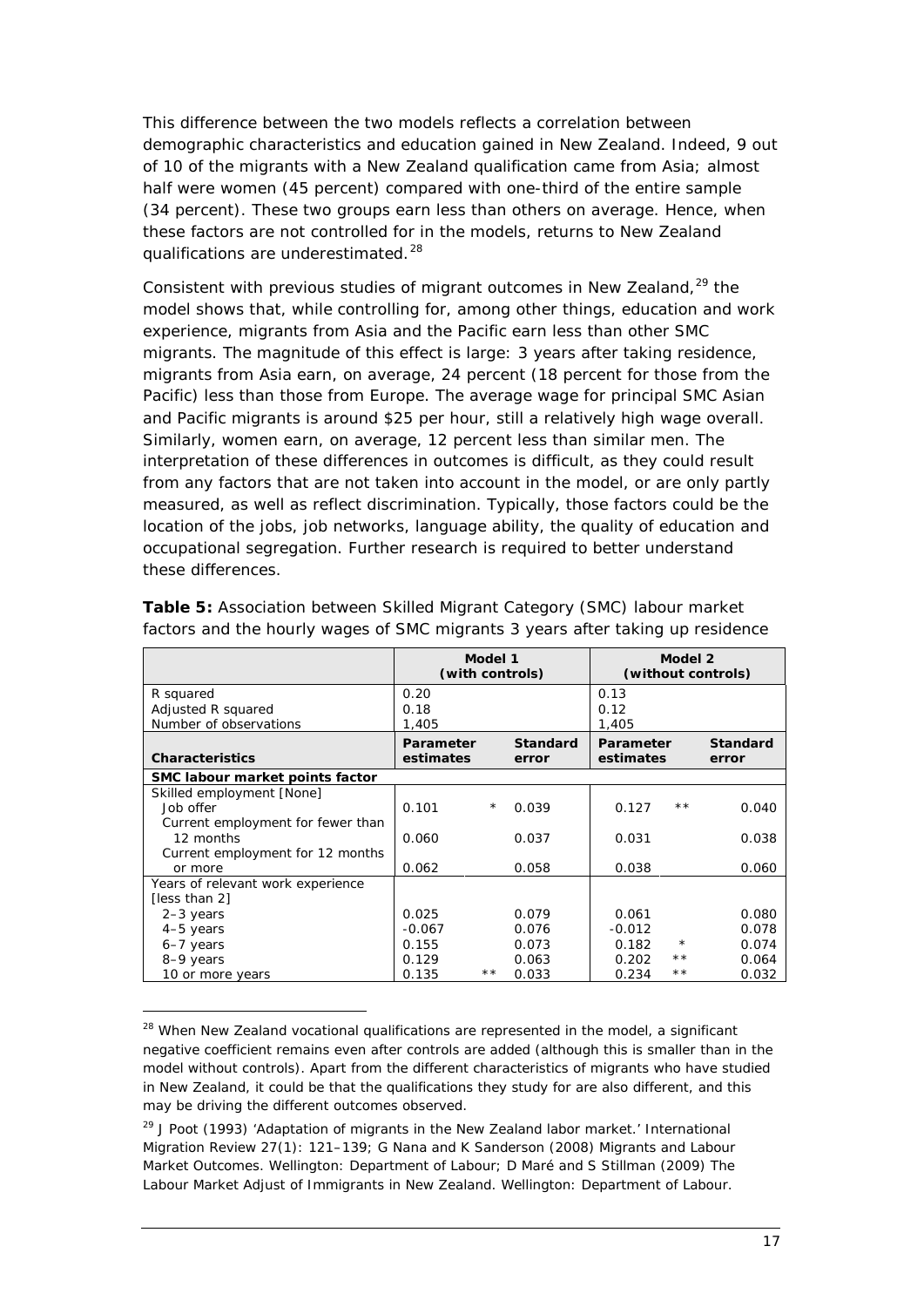|                                       | Model 1<br>(with controls) |              |       |          | Model 2<br>(without controls) |       |
|---------------------------------------|----------------------------|--------------|-------|----------|-------------------------------|-------|
| Years of relevant work experience in  |                            |              |       |          |                               |       |
| NZ [less than 1]                      |                            |              |       |          |                               |       |
| 1 year                                | 0.040                      |              | 0.043 | 0.064    |                               | 0.045 |
| 2 years                               | $-0.055$                   |              | 0.090 | $-0.021$ |                               | 0.092 |
| 3 years                               | 0.095                      |              | 0.096 | 0.088    |                               | 0.099 |
| Qualification [None]                  |                            |              |       |          |                               |       |
| Vocational                            | 0.139                      |              | 0.048 | 0.104    |                               | 0.050 |
| Bachelor                              | 0.299                      | * *          | 0.052 | 0.247    | * *                           | 0.053 |
| Master or higher                      | 0.331                      | $\star\star$ | 0.053 | 0.312    | * *                           | 0.054 |
| NZ qualification [None or Vocational] |                            |              |       |          |                               |       |
| Bachelor                              | $-0.009$                   |              | 0.055 | $-0.154$ | $\star$                       | 0.053 |
| Master or higher                      | $-0.016$                   |              | 0.076 | $-0.163$ |                               | 0.075 |
| Close family support                  | $-0.051$                   |              | 0.033 | $-0.025$ |                               | 0.033 |
| Demographic characteristics           |                            |              |       |          |                               |       |
| Region [Europe]                       |                            |              |       |          |                               |       |
| South Africa                          | $-0.039$                   |              | 0.039 |          |                               |       |
| North America                         | $-0.018$                   |              | 0.061 |          |                               |       |
| Asia                                  | $-0.245$                   | * *          | 0.035 |          |                               |       |
| Pacific                               | $-0.180$                   | * *          | 0.066 |          |                               |       |
| Other                                 | $-0.090$                   |              | 0.061 |          |                               |       |
| Gender: Female [Male]                 | $-0.120$                   | $\star\star$ | 0.045 |          |                               |       |
| Composition of household for male     |                            |              |       |          |                               |       |
| [couple without children]             |                            |              |       |          |                               |       |
| Single                                | $-0.105$                   | $^\star$     | 0.042 |          |                               |       |
| Couple with children                  | $-0.008$                   |              | 0.035 |          |                               |       |
| Single parent                         | 0.528                      |              | 0.373 |          |                               |       |
| Composition of household for female   |                            |              |       |          |                               |       |
| [couple without children]             |                            |              |       |          |                               |       |
| Single                                | $-0.057$                   |              | 0.051 |          |                               |       |
| Couple with children                  | 0.075                      |              | 0.054 |          |                               |       |
| Single parent                         | $-0.195$                   |              | 0.165 |          |                               |       |
| Region: South Island [North Island]   | $-0.173$                   | $\star\star$ | 0.029 |          |                               |       |

#### Notes

The dependant variable is the logarithm of the hourly wage at wave 3. Explanatory variables are all dummies. Ordinary least squares estimates.

Employed part time or full time, missing values excluded. Wave 3weights. Omitted categories are indicated in brackets. Significance levels: \*\*1 percent; \*5 percent.

Bonus points are awarded for close family support, recognising that the presence of close family enhances the prospects for employability and settlement.<sup>[30](#page-23-0)</sup> The argument is that close family support may increase the breadth and efficiency of job search. This was not found to have a significant impact on income, but may have impacted on the time taken to find a job or job offer before the residence application.

<span id="page-23-0"></span><sup>30</sup> Immigration New Zealand *Operational Manual,* section SM20.1. www.immigration.govt.nz/opsmanual (accessed at 12 August 2011)*.*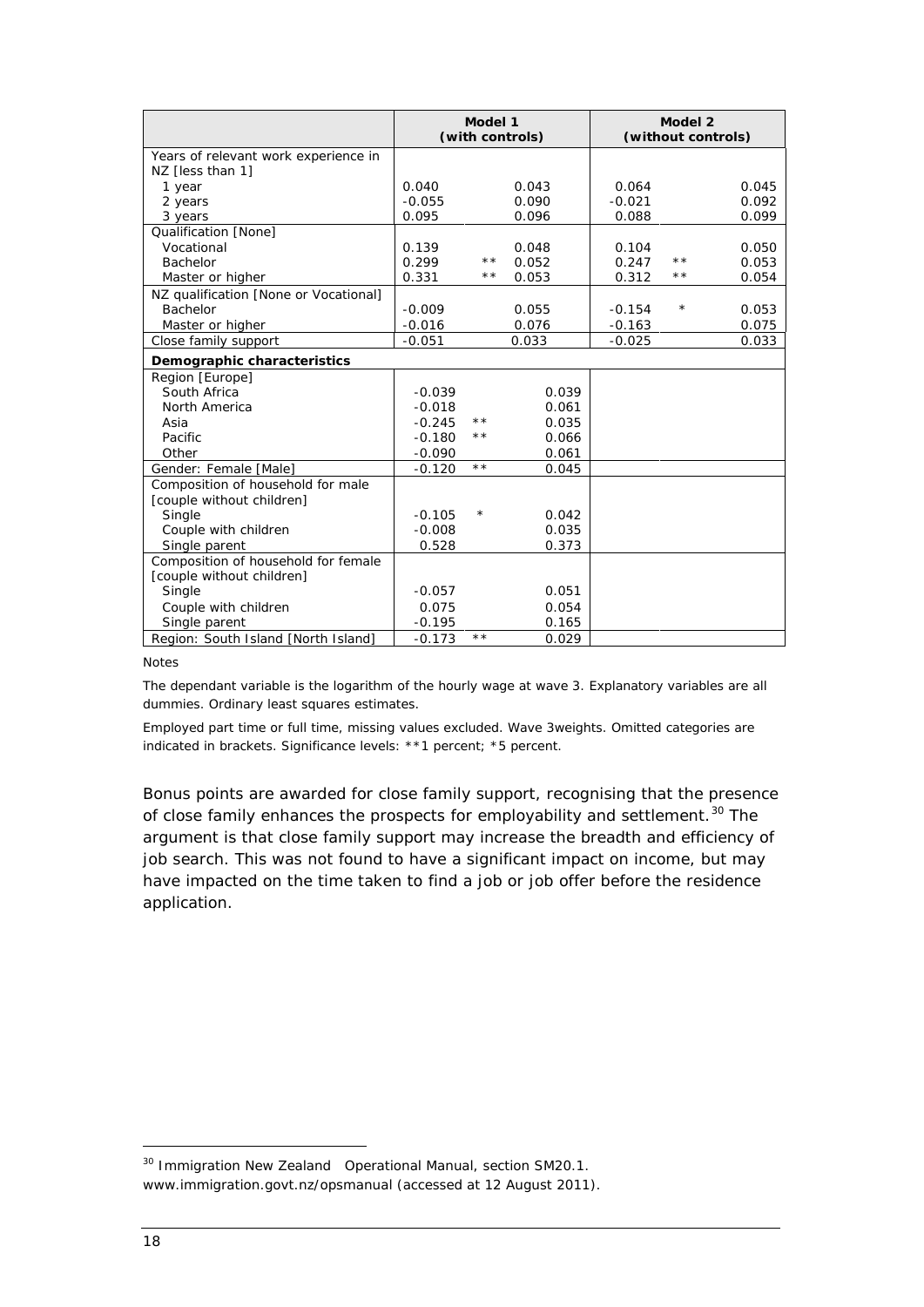# <span id="page-24-0"></span>**5 USING THE POINTS TO BETTER PREDICT WAGES**

In this section, possible improvements in the allocation of points are considered. To provide practical recommendations, this analysis focuses on changes to the Skilled Migrant Category (SMC) that could be implemented realistically. Three changes considered are:

- **simplifying** regrouping and combining categories that do not add additional information
- adding introducing additional factors that are not currently awarded points but improve the prediction of wages (and are feasible to verify)
- **re-weighting** adjusting the relative weights of factors to better reflect their respective importance in predicting wages.

The regression models presented previously were modified to test different ways of breaking down categories. For each factor, we considered more detailed breakdowns of the categories but none added any further useful information. To the contrary, in many cases categories could be combined without a significant loss of explanatory power.

### *Information that might be missing from the Skilled Migrant Category*

To identify information that might be missing from the SMC, we compared the information considered under SMC with criteria used in a more standard economic modelling approach.<sup>[31](#page-24-1)</sup> As a result, additional variables were included in the regression models presented previously. These variables are English language ability and the skill level of previous employment.

For migrants, English language ability can be seen as a component of human capital but it is also likely to be linked with labour market status because it can be acquired in the workplace. Indeed, it is already compulsory for applicants to have a minimum standard of English.<sup>[32](#page-24-2)</sup> However, self-assessed English ability at wave 1 may still be a predictor of wages earned 3 years after taking up residence.

The pre-migration occupation could also matter in terms of labour market outcomes.<sup>[33](#page-24-3)</sup> In the Longitudinal Immigration Survey: New Zealand (LisNZ), this available is tested instead (see p [10](#page-15-5)). This approach is more appropriate to the information is not available for the whole sample, so the most recent skill level policy framework because it corresponds to information that is easily available at the time of selection. For instance, for migrants who are eligible for points for current skilled employment in New Zealand, the most recent skill level is the skill level of this very job.

<span id="page-24-1"></span><sup>31</sup> Based on the seminal work of J Mincer (1974) *Schooling, Experience and Earnings*. New York: Columbia University Press.

<span id="page-24-2"></span><sup>&</sup>lt;sup>32</sup> An overall band score of at least 6.5 in the International English Language Testing System General or Academic Module.

<span id="page-24-3"></span><sup>&</sup>lt;sup>33</sup> See, for example, D Cobb-Clark (2000) 'Do selection criteria make a difference? Visa category and the labour market status of immigrants to Australia.' *Economic Record* 76(232): 15–31.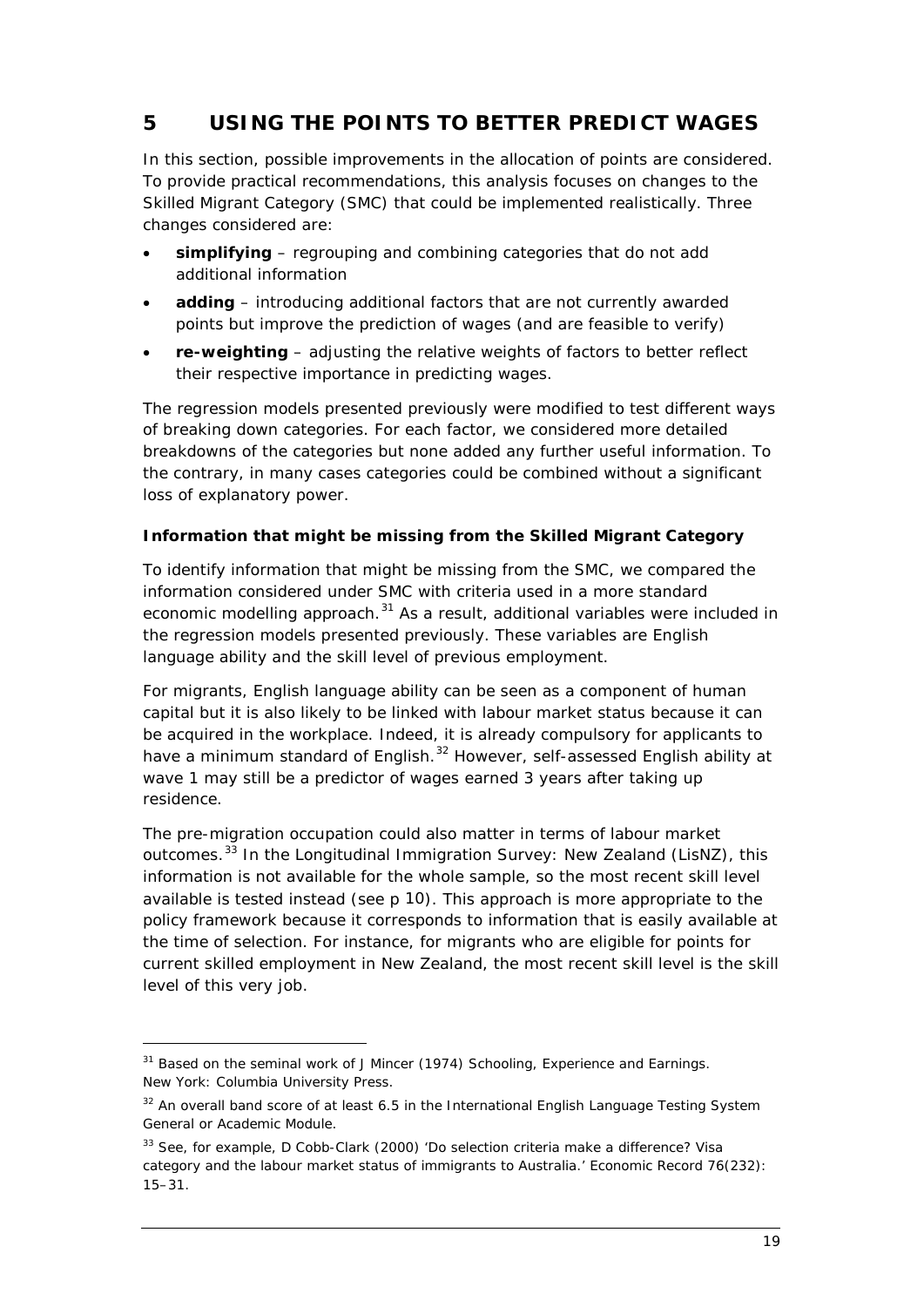### *Change in migrant rankings used to test changes in the points allocation*

To test changes in the allocation of points, we analysed the overall change in the ranking of migrants. This was done by simulating alternative allocations of points, ranking the sample according to those points, and comparing the average wages by deciles for each allocation. Since higher points are associated with higher wages, it is expected that the 10 percent of the sample with the highest points would earn higher wages on average. The more difference there is across the spectrum between the average wage of the 10 percent with the lowest points and the average wage of the 10 percent with the highest points, the better the allocation is at sorting migrants.

This approach is appropriate because points are used to rank applicants, but the nominal amount of points is not relevant in this study, especially as some points are not taken into account. Moreover, this approach allows us to compare between the allocations of point regardless of the chosen scale. For instance, dividing the number of points given for each factor by 10 does not affect the ranking. The alternative allocations that are tested are reported in Appendix D. They are not scaled to fit the current rules; they are used to illustrate the effect of change in the relative weights of each factor. Three different allocations are illustrated below; their features are reported in [Table 6.](#page-25-0)

| <b>Alternative</b><br>allocation | <b>Illustrates</b><br>the impact<br>on ranking<br>of            | <b>Features</b>                                                                                                                                                                                                                                                                                                                                                      |
|----------------------------------|-----------------------------------------------------------------|----------------------------------------------------------------------------------------------------------------------------------------------------------------------------------------------------------------------------------------------------------------------------------------------------------------------------------------------------------------------|
| Allocation 1                     | Simplifying                                                     | Based on Skilled Migrant Category, but:<br>having a job offer or current employment is<br>joined<br>relevant work experience is grouped to less<br>than 2 years, 2–5 years, 6–9 years, and<br>10 years or more<br>more than 1 year of work experience in<br>$\bullet$<br>New Zealand is grouped<br>New Zealand bachelors degree and above<br>$\bullet$<br>is joined. |
| Allocation 2                     | Adding and<br>re-weighting                                      | Based on Allocation 1, but:<br>points for English and previous skill level<br>are added<br>weights are based on Model 4 (Table 7).                                                                                                                                                                                                                                   |
| Allocation 3                     | Adding and<br>re-weighting<br>without<br>additional<br>controls | Based on Allocation 1, but:<br>additional points are awarded for previous<br>skill level<br>more points are awarded for experience<br>$\bullet$<br>and less for vocational qualification.                                                                                                                                                                            |

<span id="page-25-0"></span>

| Table 6: Alternative allocations of points |  |  |
|--------------------------------------------|--|--|
|                                            |  |  |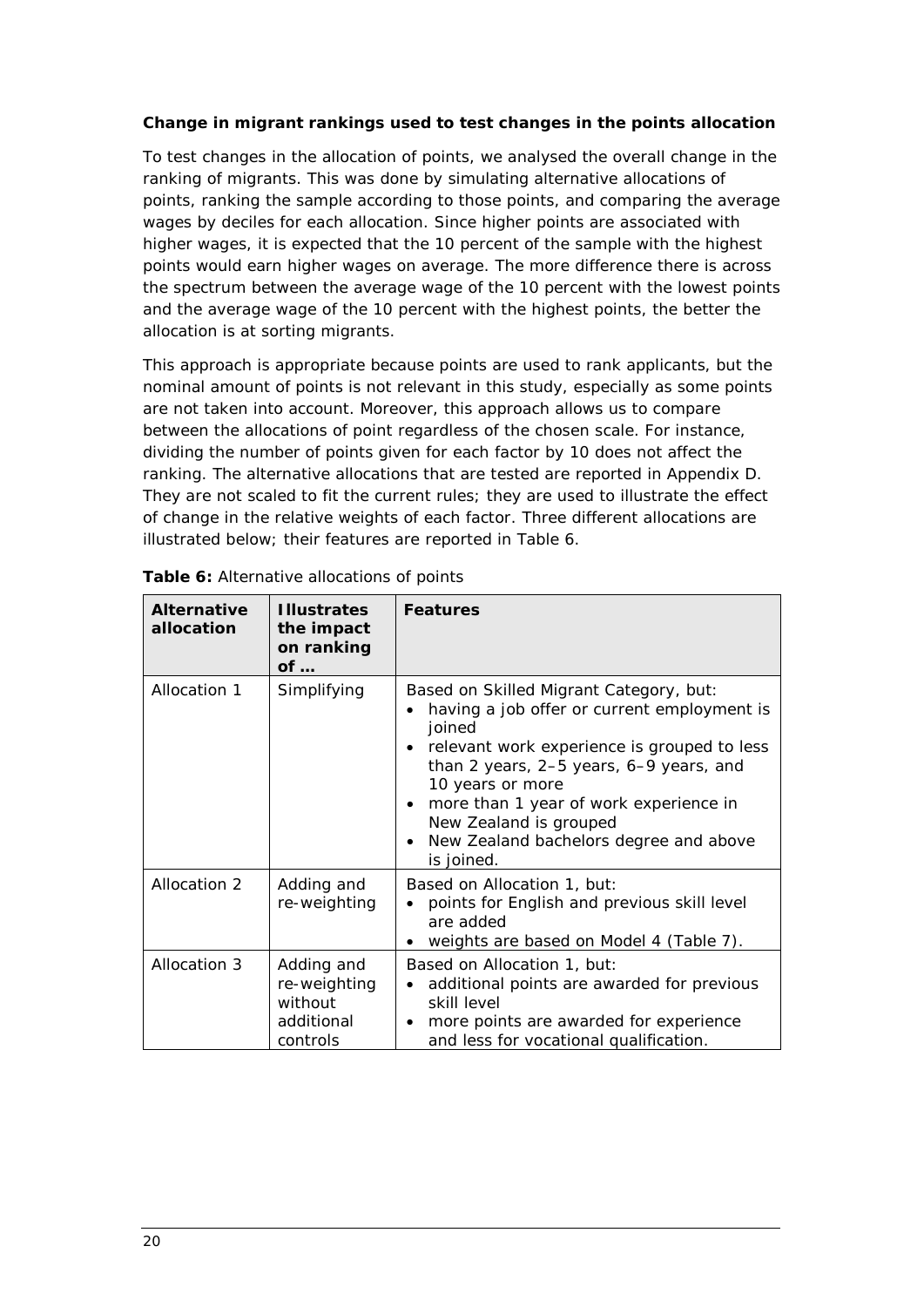### <span id="page-26-0"></span>**5.1 Results for Allocation 1 – Simplified Skilled Migrant Category categories**

Categories are combined where the current groupings or variables are not significantly different from each other in [Table 5.](#page-22-0) The changes to the groupings are:

- having a job offer or current employment are joined
- relevant work experience is grouped to less than 2 years, 2–5 years, 6– 9 years, and 10 years or more
- 1 year of work experience in New Zealand and above are joined
- New Zealand–gained bachelors degree and above are joined.

### *Benefits of the changes*

These changes would simplify the system and could lower the cost and time of managing applications. The predictive power of the model is not affected by these changes.

### *Ranking of migrants based on Allocation 1 is almost unchanged*

[Figure 1](#page-26-1) compares the average wages by deciles for the current allocation of points with this alternative allocation that has fewer categories for several factors (see Appendix D for more details of the way points are allocated). As can be seen, the ranking of migrants based on this allocation is almost unchanged from the ranking based on the current SMC points allocation.

<span id="page-26-1"></span>**Figure 1:** Comparison between the current Skilled Migrant Category (SMC) allocation and a simplified allocation

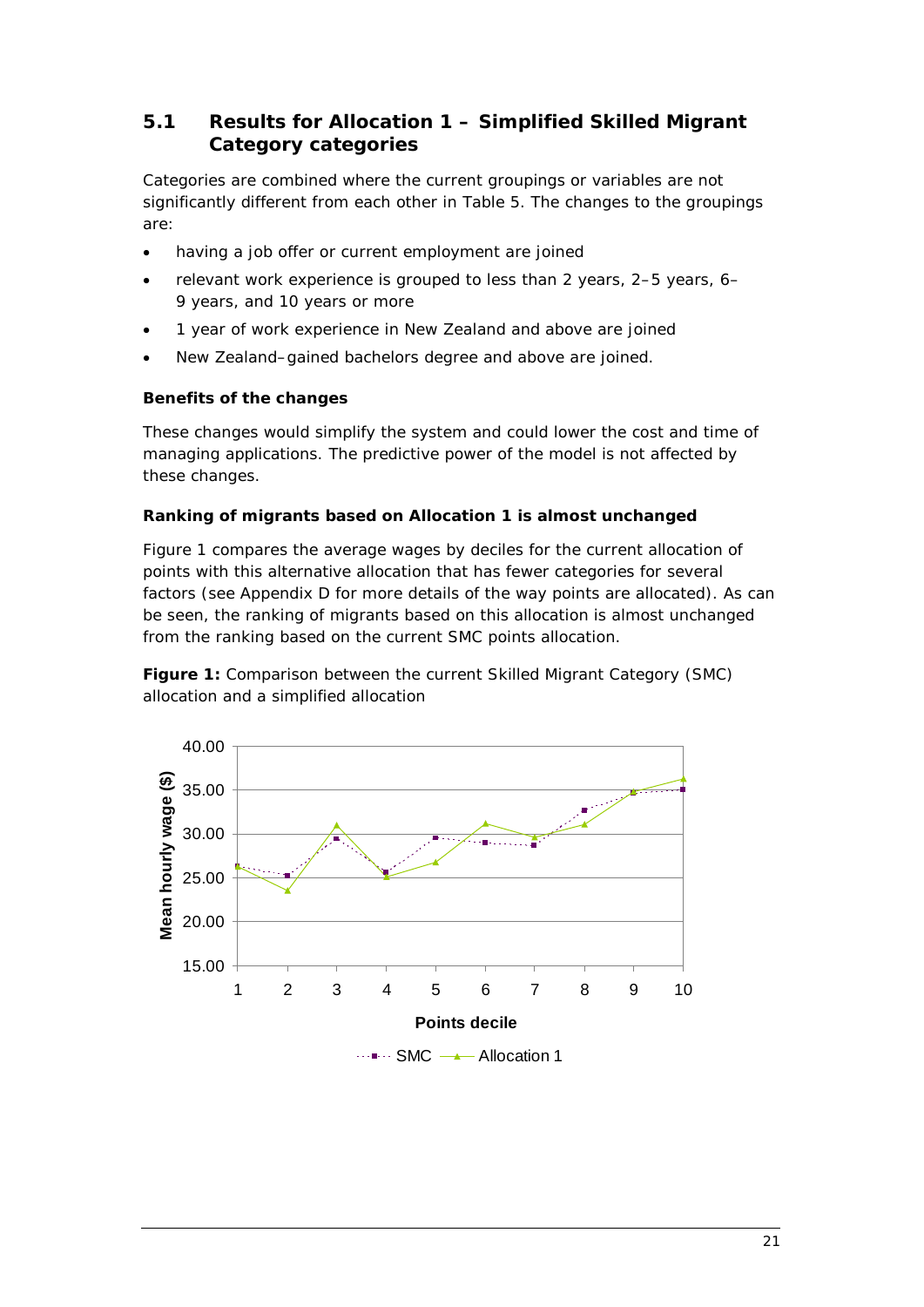### <span id="page-27-0"></span>**5.2 Results for Allocation 2 – New variables and adjusted weighting of Skilled Migrant Category factors**

This allocation uses the groupings from Allocation 1 and adds two additional factors: English language ability, and the most recent Australian and New Zealand Standard Classification of Occupations (ANZSCO) skill level.

[Table 7](#page-28-0) shows that the inclusion of the two variables increases the predictive power of the model and lowers the impact of education on wages, but current skilled employment falls short of being statistically significant.

### *Lower English language ability is associated with lower wages*

As expected, lower English language ability is associated with lower wages, but the effect is small and not significant when controlling for demographic characteristics. The effect becomes large and significant when the controls for demographics are removed (Model 4). As mentioned previously, this is because English language ability is highly correlated with demographics, particularly nationality.

This result could mean that English ability at the time of entry is not associated with medium-term wages other than by reflecting a set of unobserved factors associated with nationality. Alternatively, it could be that the measure of English language ability is not accurate enough, and that nationality better captures poor language ability (possibly in addition to other, unobserved, characteristics).

As is shown by this analysis, adding points for higher English language ability to the SMC would increase the predictive power, but it would not be possible to guarantee that this is not, at least in part, the result of other unobserved factors associated with nationality.

### *Most recent skill level is a strong predictor of wages*

The most recent skill level before residence approval is a strong predictor of wages (see p [10](#page-15-5) for details about this variable). Mostly, a higher skill level is associated with higher wages, although this is not true for skill levels 4 and 5.

A more precise differentiation between occupations may add even more power, but is not possible with this data set. The ANZSCO skill level is already an element of the SMC Policy, through the definition of 'skilled' employment (ANZSCO level 1-3).

### *Further differentiation between skilled and highly skilled migrants could be introduced*

This analysis suggests that further differentiation between skilled and highly skilled migrants could be introduced, for example, through the skill level of either current employment or relevant experience, since both are largely observable under the current system. Note that currently relevant experience is mainly an indication of working in a 'comparable' labour market not an indication of the skill level of the experience.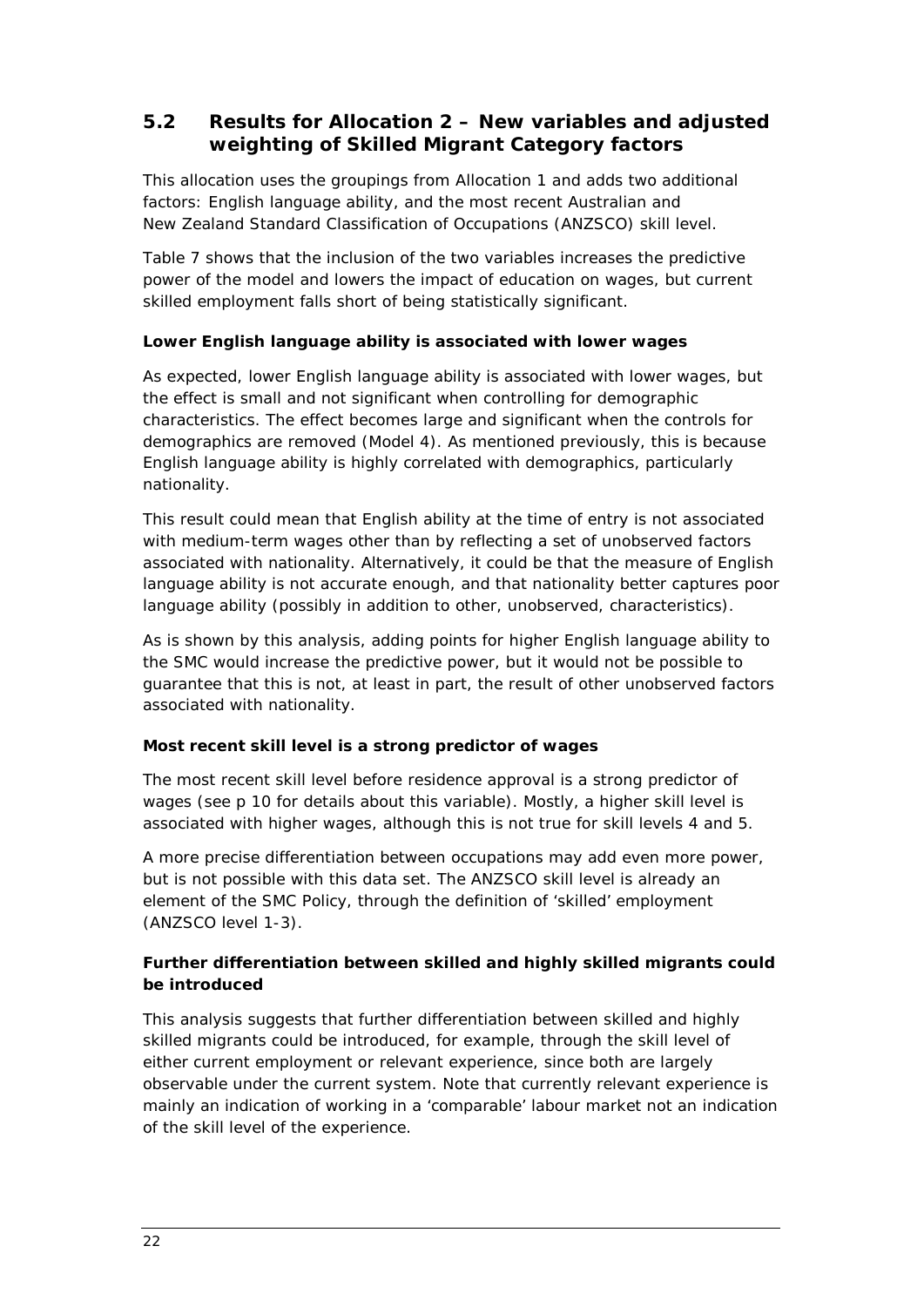### *Change possible in the points given for each factor*

The results in [Table 7](#page-28-0) also suggest a possible change in the points given for each factor, as indicated by the relative size of the estimated coefficients. The idea is that points could be seen as a prediction of the wages applicants would earn in the medium term. By modifying the weights to align them with the coefficient, the prediction of wages would be improved. Therefore, the system would better select migrants with regard to their expected productivity. For instance, 6 years or more work experience is found to have a greater effect on wages than what is currently rewarded in the points system, suggesting that this factor could be stressed.

### *Gradient between points offered for lower and higher qualifications could be increased*

The gradient between points offered for lower and higher qualifications could also be increased. The association between current employment and wages is found to be slight, yet this factor is awarded a large number of points in the current system. It is important to note here that this analysis includes only successful SMC applicants. The importance of employment for other migrants is relevant. This analysis could just mean that under the current system, those who do not have a current job or job offer have to score a great number of points in other areas to make the points threshold and are likely to be high quality.

|                                                                       | Model 3<br>(with controls) |              |                          | Model 4<br>(without controls) |       |                   |
|-----------------------------------------------------------------------|----------------------------|--------------|--------------------------|-------------------------------|-------|-------------------|
| R squared                                                             | 22%                        |              |                          | 16%                           |       |                   |
| Adjusted R squared                                                    | 20%                        |              |                          | 15%                           |       |                   |
| Number of observations                                                | 1,405                      |              |                          | 1,405                         |       |                   |
| <b>Characteristics</b>                                                | Parameter<br>estimates     |              | <b>Standard</b><br>error | Parameter<br>estimates        |       | standard<br>error |
| Skilled Migrant Category labour market points factor                  |                            |              |                          |                               |       |                   |
| Skilled employment [None]                                             | 0.064                      |              | 0.038                    | 0.044                         |       | 0.039             |
| Years of relevant work experience<br>[less than 2]                    |                            |              |                          |                               |       |                   |
| $2-5$ years                                                           | $-0.039$                   |              | 0.042                    | $-0.004$                      |       | 0.042             |
| 6-9 years                                                             | 0.132                      | $* *$        | 0.050                    | 0.160                         | **    | 0.051             |
| 10 or more years                                                      | 0.135                      | $\star\star$ | 0.034                    | 0.211                         | * *   | 0.034             |
| More than 1 year of relevant work<br>experience in New Zealand [less  |                            |              |                          |                               |       |                   |
| than 11                                                               | 0.023                      |              | 0.029                    | 0.027                         |       | 0.029             |
| Qualification [None]                                                  |                            |              |                          |                               |       |                   |
| Vocational                                                            | 0.137                      | $\star\star$ | 0.048                    | 0.095                         |       | 0.049             |
| Bachelor                                                              | 0.250                      | $* *$        | 0.051                    | 0.187                         | * *   | 0.052             |
| Master or higher                                                      | 0.268                      | **           | 0.052                    | 0.234                         | * *   | 0.053             |
| New Zealand qualification: Bachelor<br>or higher [None or Vocational] | $-0.020$                   |              | 0.048                    | $-0.125$                      | $* *$ | 0.047             |
| Close family support                                                  | $-0.051$                   |              | 0.032                    | $-0.027$                      |       | 0.032             |
| <b>Additional characteristics</b>                                     |                            |              |                          |                               |       |                   |
| Previous skill level [Level 1]                                        |                            |              |                          |                               |       | 0.038             |
| Level 2                                                               | $-0.115$                   | * *          | 0.037                    | $-0.124$                      | * *   | 0.040             |
| Level 3                                                               | $-0.226$                   | $* *$        | 0.041                    | $-0.198$                      | * *   | 0.052             |
| Level 4 or more                                                       | $-0.083$                   |              | 0.052                    | $-0.114$                      | *     | 0.081             |
| No skill level recorded                                               | 0.031                      |              | 0.079                    | 0.062                         |       |                   |

<span id="page-28-0"></span>**Table 7:** Modification of the Skilled Migrant Category model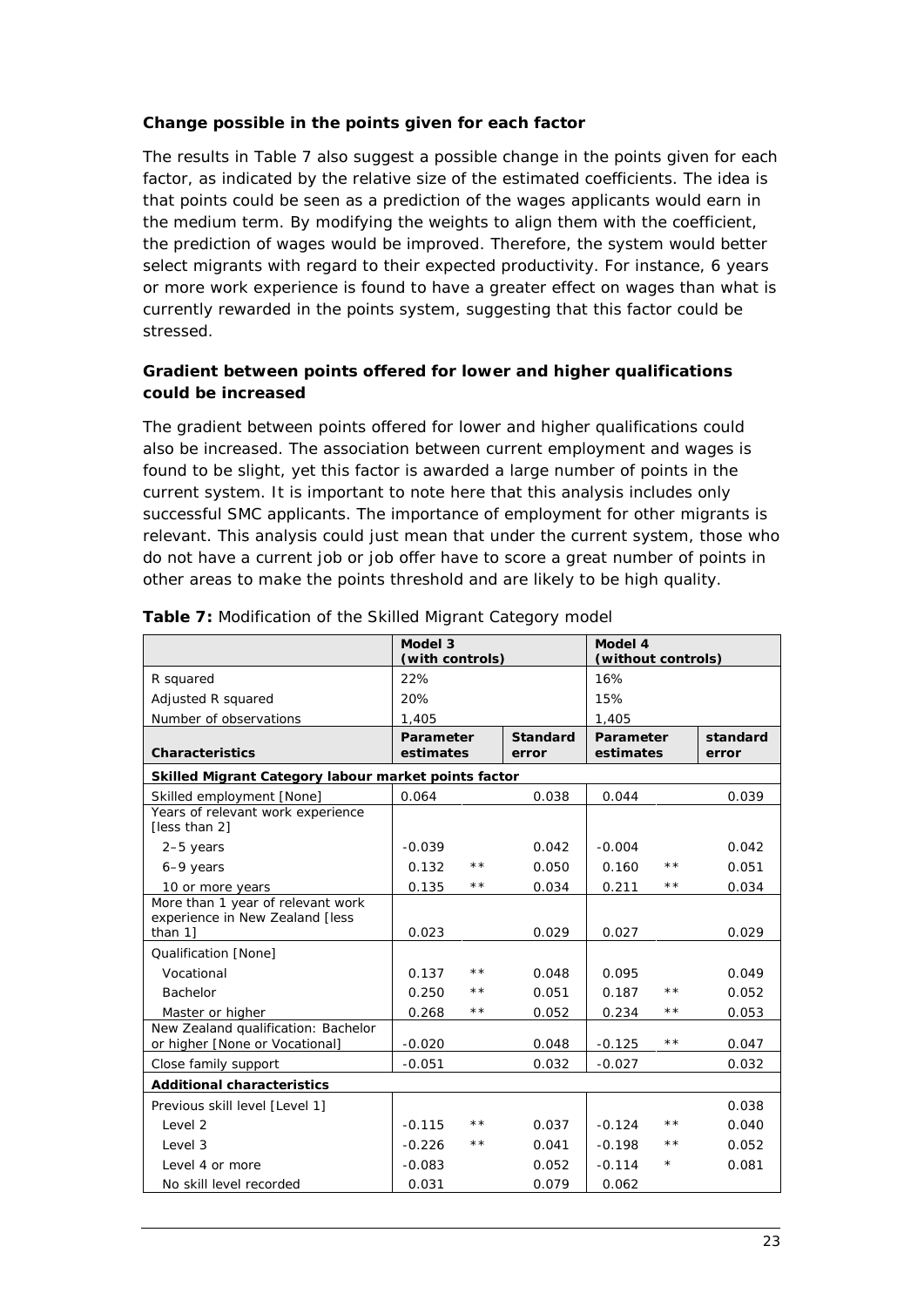|                                                                                   | Model 3<br>(with controls) |     |       | Model 4<br>(without controls) |         |       |
|-----------------------------------------------------------------------------------|----------------------------|-----|-------|-------------------------------|---------|-------|
| English ability [Main language]                                                   |                            |     |       |                               |         | 0.032 |
| Very good                                                                         | $-0.035$                   |     | 0.033 | $-0.074$                      | $\star$ | 0.047 |
| Good, moderate or poor                                                            | $-0.057$                   |     | 0.049 | $-0.191$                      | * *     | 0.038 |
| Demographic characteristics                                                       |                            |     |       |                               |         |       |
| Region [Europe]                                                                   |                            |     |       |                               |         |       |
| South Africa                                                                      | $-0.027$                   |     | 0.038 |                               |         |       |
| North America                                                                     | $-0.045$                   |     | 0.060 |                               |         |       |
| Asia                                                                              | $-0.215$                   | * * | 0.037 |                               |         |       |
| Pacific                                                                           | $-0.123$                   |     | 0.066 |                               |         |       |
| Other                                                                             | $-0.047$                   |     | 0.060 |                               |         |       |
| Gender: Female [Male]                                                             | $-0.138$                   | * * | 0.045 |                               |         |       |
| Composition of household for male<br>[Couple without children]                    |                            |     |       |                               |         |       |
| Single                                                                            | $-0.107$                   | * * | 0.041 |                               |         |       |
| Couple with children                                                              | 0.000                      |     | 0.035 |                               |         |       |
| Single parent<br>Composition of household for female<br>[Couple without children] | 0.490                      |     | 0.368 |                               |         |       |
| Single                                                                            | $-0.054$                   |     | 0.050 |                               |         |       |
| Couple with children                                                              | 0.038                      |     | 0.053 |                               |         |       |
| Single parent                                                                     | $-0.252$                   |     | 0.163 |                               |         |       |
| Region: South Island [North Island]                                               | $-0.155$                   | * * | 0.029 |                               |         |       |

Notes

The dependant variable is the logarithm of the hourly wage at wave 3. Explanatory variables are all dummies. OLS estimates.

Employed part time or full time, missing values excluded. Wave 3 weights. Omitted categories are indicated in brackets. Significance levels: \*\*1 percent; \*5 percent.

### *Proposed changes substantially increase association between points and wages*

[Figure 2](#page-30-1) compares the average wages by decile for the current allocation of points with an alternative allocation based on the results of the regression (Model 4) with additional points awarded for English language ability and skill level (described in [Table 7\)](#page-28-0). The proposed changes substantially increase the association between the points and wages within the sample, as would be expected.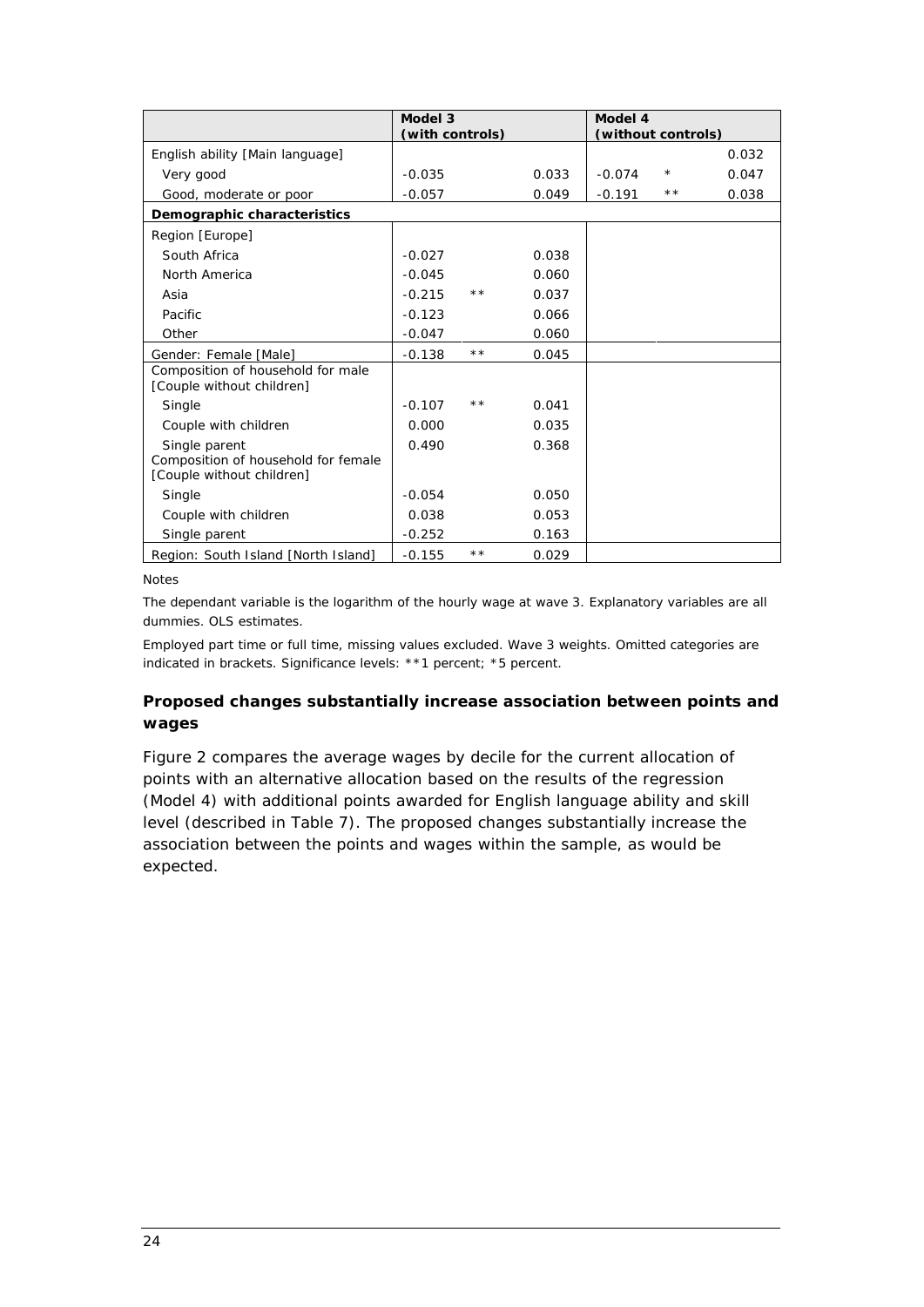<span id="page-30-1"></span>**Figure 2:** Comparison between the current Skilled Migrant Category (SMC) allocation and the best prediction of wages



### <span id="page-30-0"></span>**5.3 Results for Allocation 3 – Changes that do not conflict with other objectives**

### *Limitations of ranking applicants according to expected hourly wages*

The approach taken here – ranking the applicants according to their expected hourly wages – has two important limitations. First, as has been previously discussed, wages alone do not reflect the breadth of the objectives of the policy. For instance, the rationale for points being awarded for a job or a job offer is because of the role in matching migrants' skills with employers' needs. Second, the present analysis looks only at successful principal applicants, and the results could be substantially modified if a larger population was under study.

Therefore, conclusions should be considered only as indicative of the type of changes that might be useful. Such changes should not affect the other objectives of the policy, nor change dramatically the characteristics of the population that applies for residence through the SMC.

### *Only changes unlikely to conflict with other objectives considered.*

Allocation 3 was designed to represent the considerations discussed above, with only changes unlikely to conflict with other objectives considered. In this allocation, the system is simplified, more emphasis is put on relevant work experience, and the points for vocational qualifications are reduced. On the other hand, current employment is worth a large number of points and New Zealand qualifications are still rewarded,<sup>[34](#page-30-2)</sup> with additional points awarded for skill level but not for English ability.

<span id="page-30-2"></span><sup>34</sup> For instance, promoting the New Zealand education industry is a rationale for those points.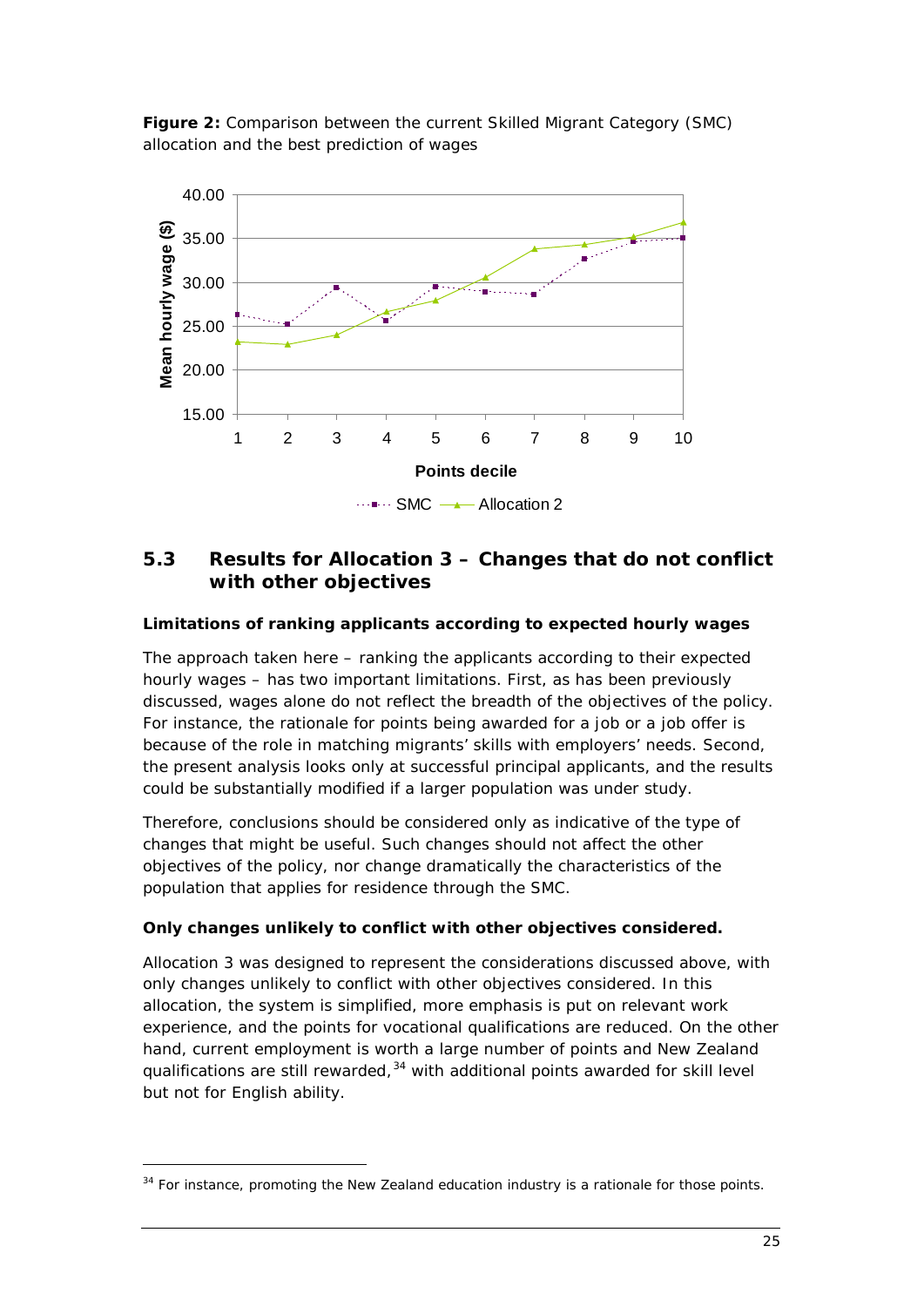### *Simple changes do improve the ranking but less than in Allocation 2*

[Figure 3](#page-31-0) compares the average wages by deciles for the current allocation of points with those for this alternative allocation. As can be seen, those simple changes do improve the ranking, although the improvement is considerably less than in [Figure 2](#page-30-1) (based on Allocation 2).

<span id="page-31-0"></span>**Figure 3:** Comparison between the current Skilled Migrant Category (SMC) allocation and an alternative allocation with minor changes

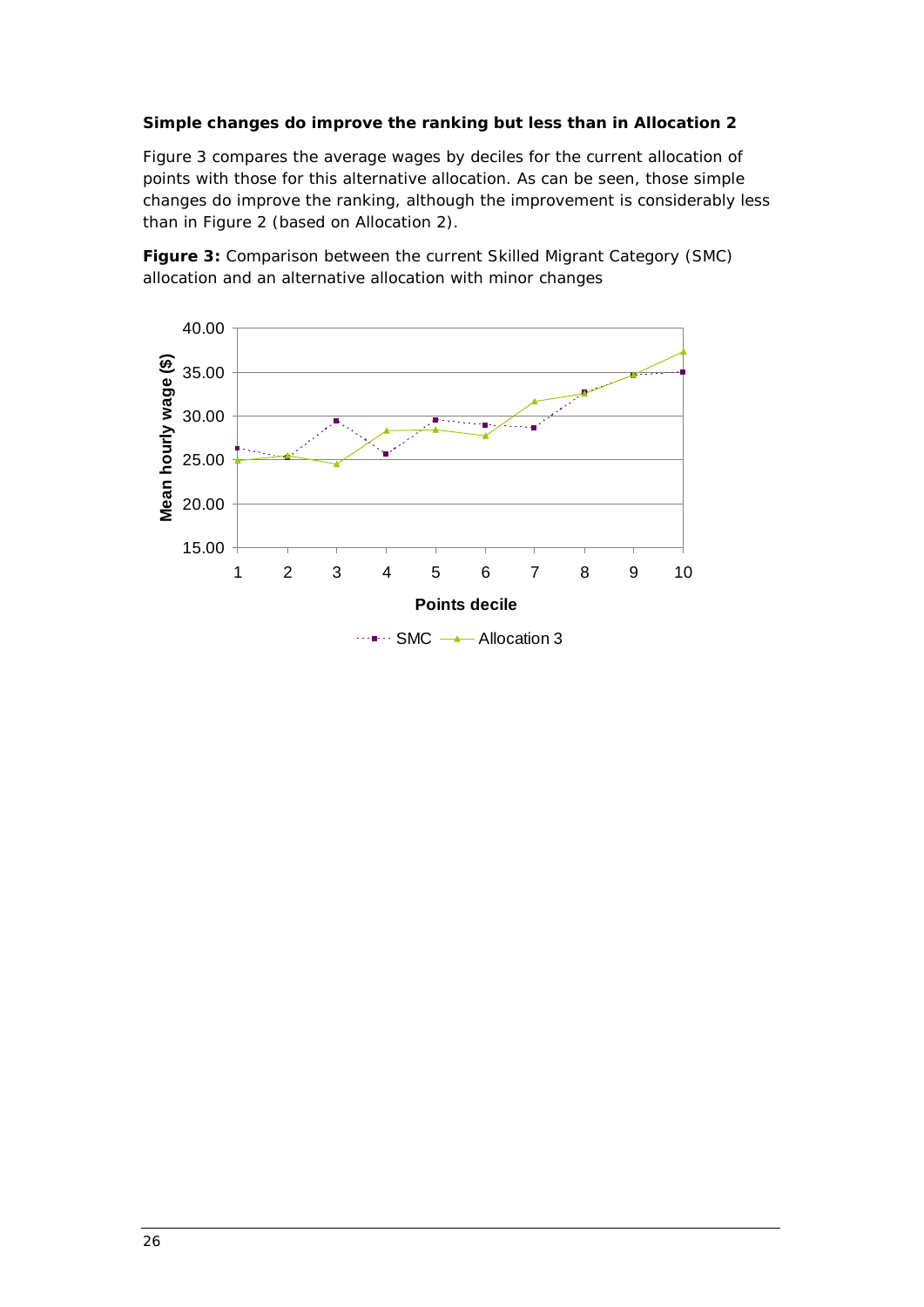# <span id="page-32-0"></span>**6 DISCUSSION AND LIMITATIONS**

### <span id="page-32-1"></span>**6.1 Skilled Migrant Category principal applicants are doing well in the labour market**

Migrants who were granted residence under the Skilled Migrant Category (SMC) as principal applicants are doing well in the labour market. Three years after taking up residence, they have a high employment rate (94 percent) and earn on average \$30 per hour. Moreover, if they have higher qualifications, these are rewarded with significantly higher earnings, suggesting that these migrants have managed to successfully transfer skills acquired abroad to their jobs in New Zealand.

# <span id="page-32-2"></span>**6.2 Study analysed only wages**

Of the labour market outcomes, only wages are analysed because participation and employment rates are high among the sample and we do not have sufficient variation to model.

By focusing on the wages of successful migrants, this research covers only some of the objectives of the SMC. Further research is required to take into account all of the objectives, for example, the identification of specific skills that are needed within the New Zealand labour market, the social capital contribution of migrants, and issues of retention.

# <span id="page-32-3"></span>**6.3 Limitations**

### *Actual points not collected*

The data from the Longitudinal Immigration Survey: New Zealand (LisNZ) does not contain the actual points that were awarded in migrants' applications. Instead, the information in LisNZ is used to assess whether applicants were eligible for points for each factor. The match between the two is generally good.

### *Verification may act as a disincentive to claim all points*

The points that migrants claim have to be verified, so there may be a disincentive to claim points above the level that entitles them to progress to the next stage of the application process. Therefore, the number of points actually claimed is likely to be lower than the number of points applicants are eligible for.

### *Impact of points associated with growth or skills shortage areas not tested*

In addition, the impact of giving points associated with identified future growth areas or areas of absolute skill shortage were not tested because of data limitations.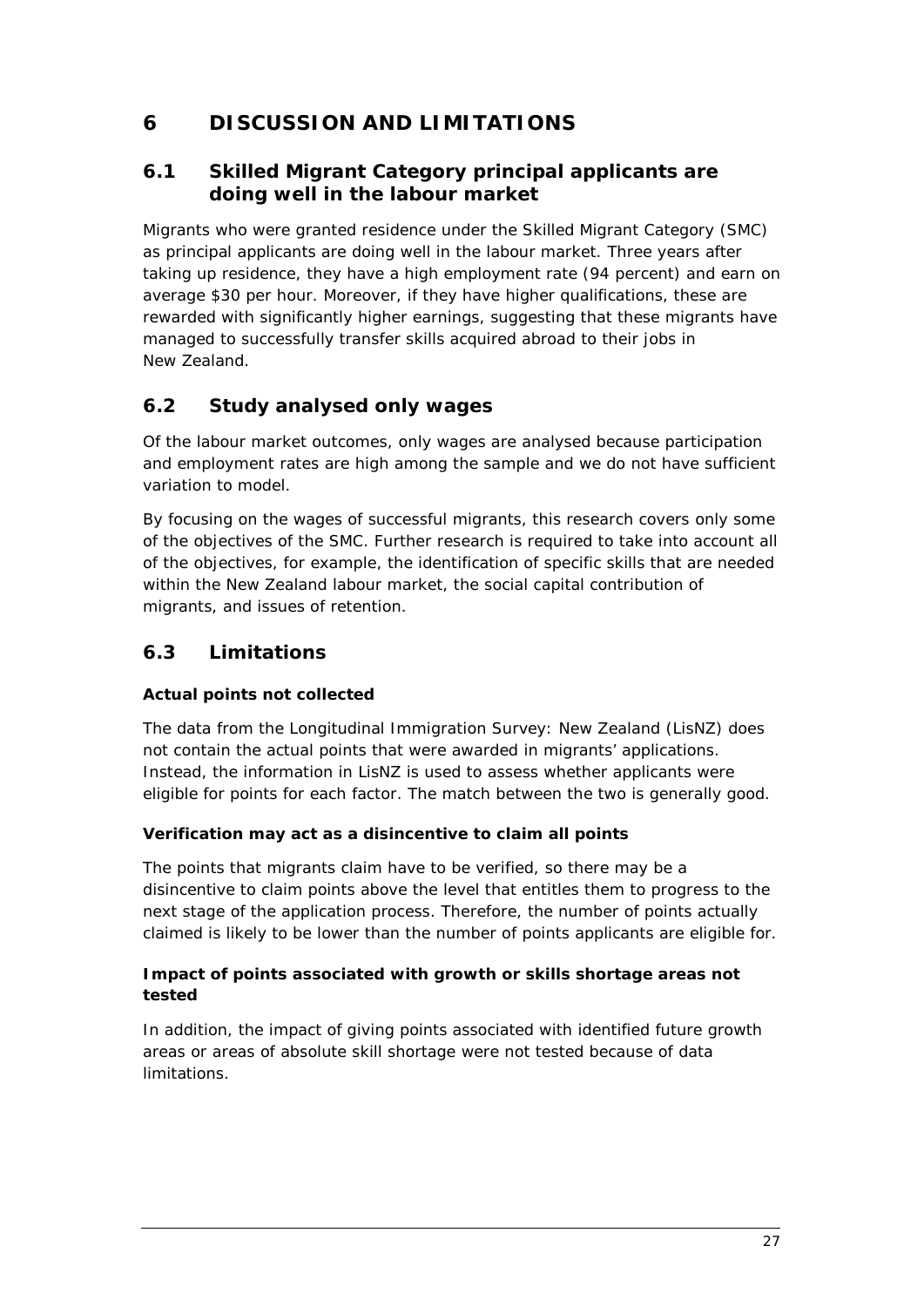### *Impact of having a job or job offer likely to be underestimated*

Migrants who were granted residence with a job offer were doing well in the medium term, even compared with those who were already employed in New Zealand at the time of application. It should be noted that this work analyses the outcomes of successful applicants so the impact of having a job or offer is likely to be underestimated. Due to the high weighting given to current employment or a job offer in the points system, migrants without points for a job or job offer need to claim a large number of points for other factors, so are likely to be highly skilled or experienced. As a result, the importance of a job or job offer should not be discounted.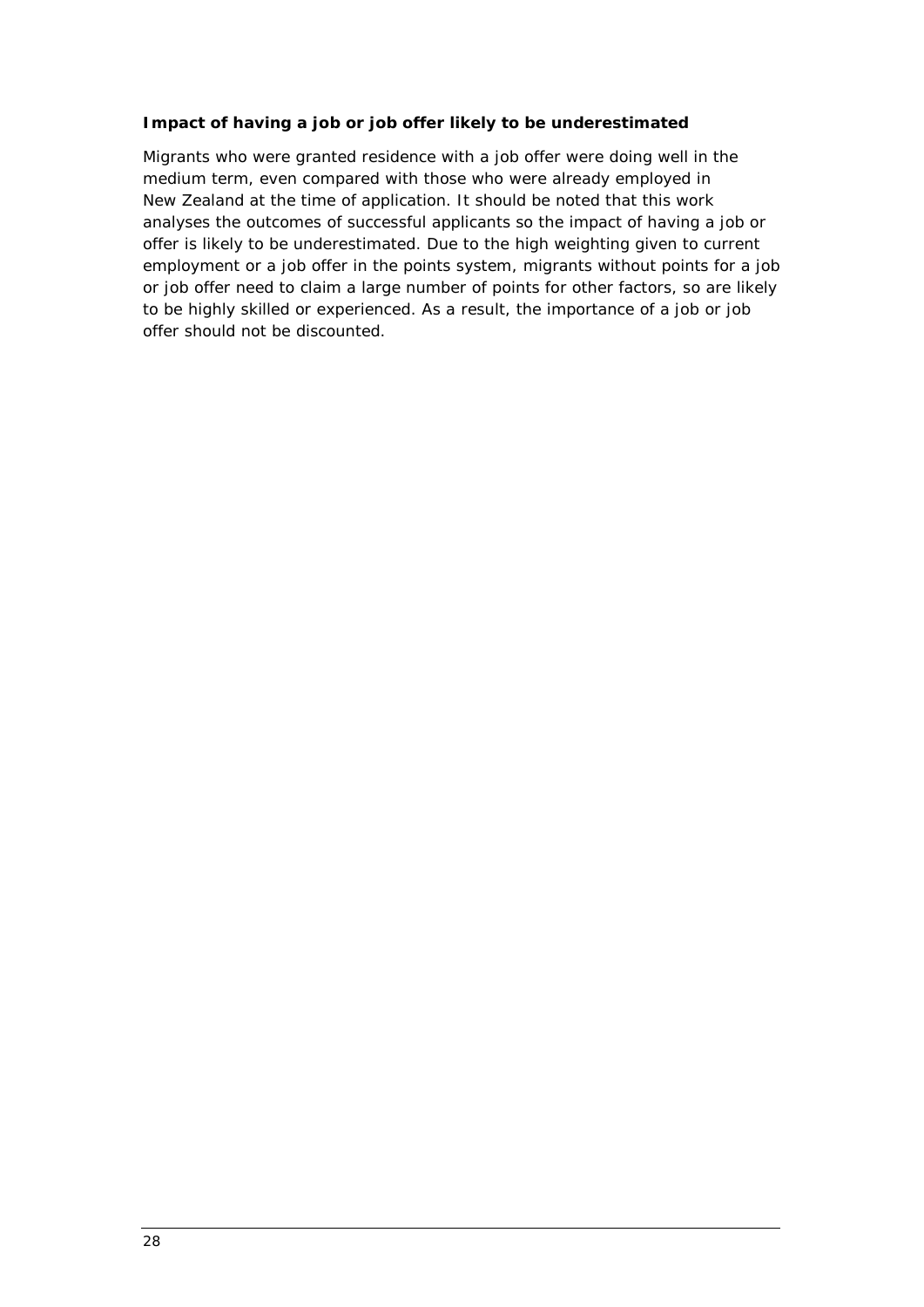# <span id="page-34-0"></span>**7 RECOMMENDATIONS**

This research provides several recommendations regarding the way points are allocated if higher wages are seen as a key labour market outcome. These recommendations will facilitate the selection of migrants who are more likely to earn higher wages in the medium term.

The recommendations are:

- simplify the system by changing the grouping within categories and joining several categories
- improve the ranking of applicants by:
	- differentiating between skilled and highly skilled migrants
	- increasing the required level of English or awarding additional points
- adjust the points weighting by awarding:
	- more points for high levels of relevant work experience
	- fewer points for vocational qualifications.

### <span id="page-34-1"></span>**7.1 Simplify the system**

The system could be simplified by combining categories within certain factors that points are allocated for, namely:

- having a job offer or current employment (under or over 12 months) could be combined and rewarded with the same points
- relevant work experience could be grouped into fewer categories less than 2 years, 2–5 years, 6–9 years, and 10 years or more
- points could be given simply for more than 1 year of work experience in New Zealand
- New Zealand bachelors degrees and higher degrees could be grouped and given the same points.

# <span id="page-34-2"></span>**7.2 Improve the ranking of applicants**

### *Differentiate between skilled and highly skilled migrants*

The ranking of applicants could be improved by differentiating between skilled and highly skilled migrants, using the ANZSCO skill level of current or last occupation. This would require some information about the current or most recent occupation of migrants at the time of application. It could be done most easily among the applicants who have a job or a job offer since their occupation is already known.

### *Increase the required level of English or award additional points*

In the current system, English language ability is already part of the selection as a compulsory requirement. It is measured by a formal test and, in some cases by previous background in an English-speaking country. A possible policy change is raising the required level or, as in the Australian system, awarding points in addition to the minimum threshold.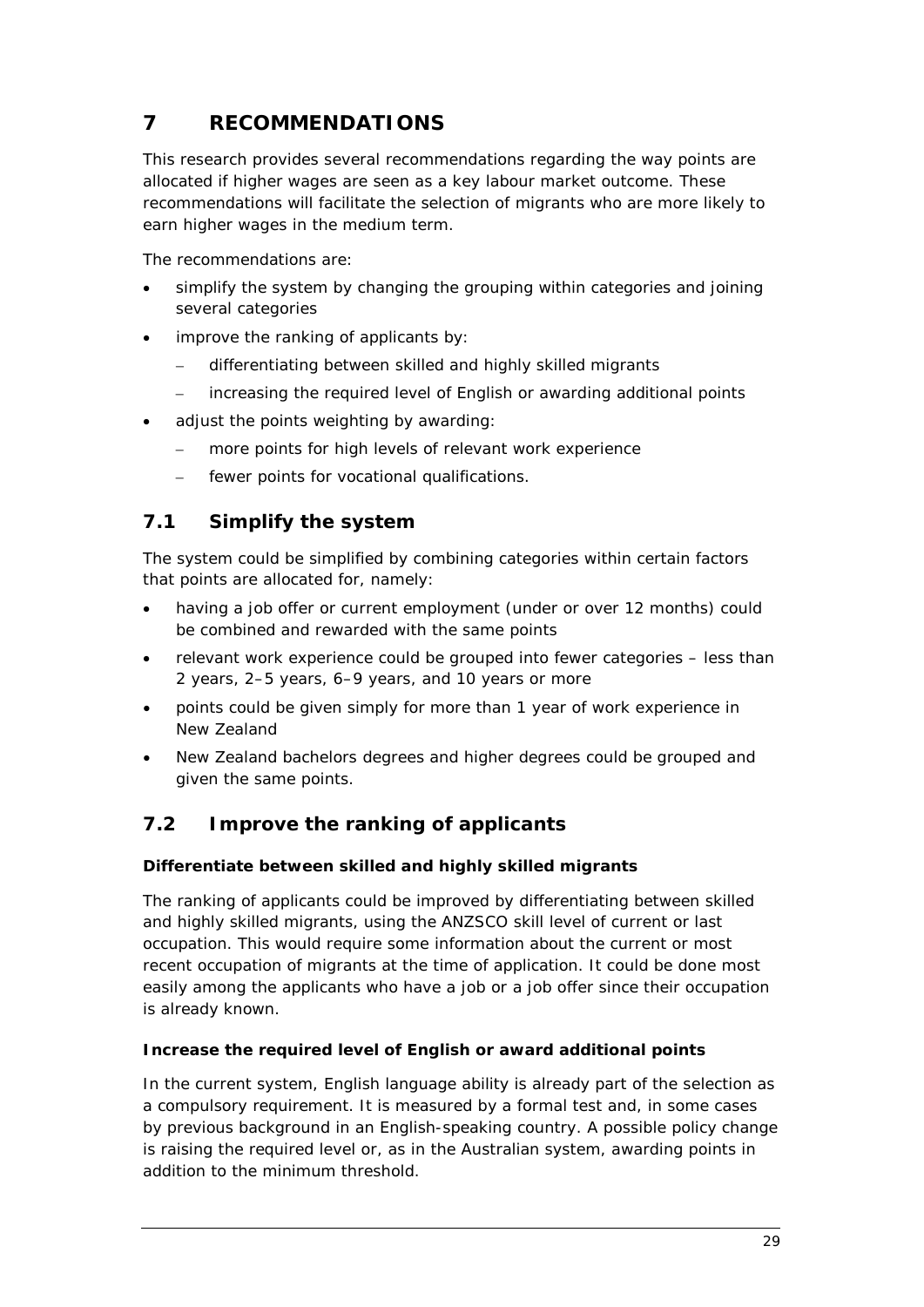However, this study showed that English language ability at the time of application is highly correlated with the nationality of migrants. Awarding points for language ability may restrict immigration opportunities for some people for whom poor English language ability may not be the underlying cause of their labour market disadvantage.

# <span id="page-35-0"></span>**7.3 Adjust the points**

Results showed that having current skilled employment in New Zealand is associated with a relatively small increase in wages, and that New Zealand qualifications do not lead to additional gains compared to foreign qualifications. However, the points allocated for these factors could be maintained to serve other objectives, such as settlement or international education. Nonetheless, more points could be awarded for high levels of relevant work experience and fewer points for vocational qualifications.

# <span id="page-35-1"></span>**7.4 Further work**

Before changing the allocation of points, sensitivity testing should be conducted to determine the impacts of the changes on the number of applications that would make the expression of interest stage. The correlation between points and objectives such as retention, settlement, or the development of social capital should be estimated.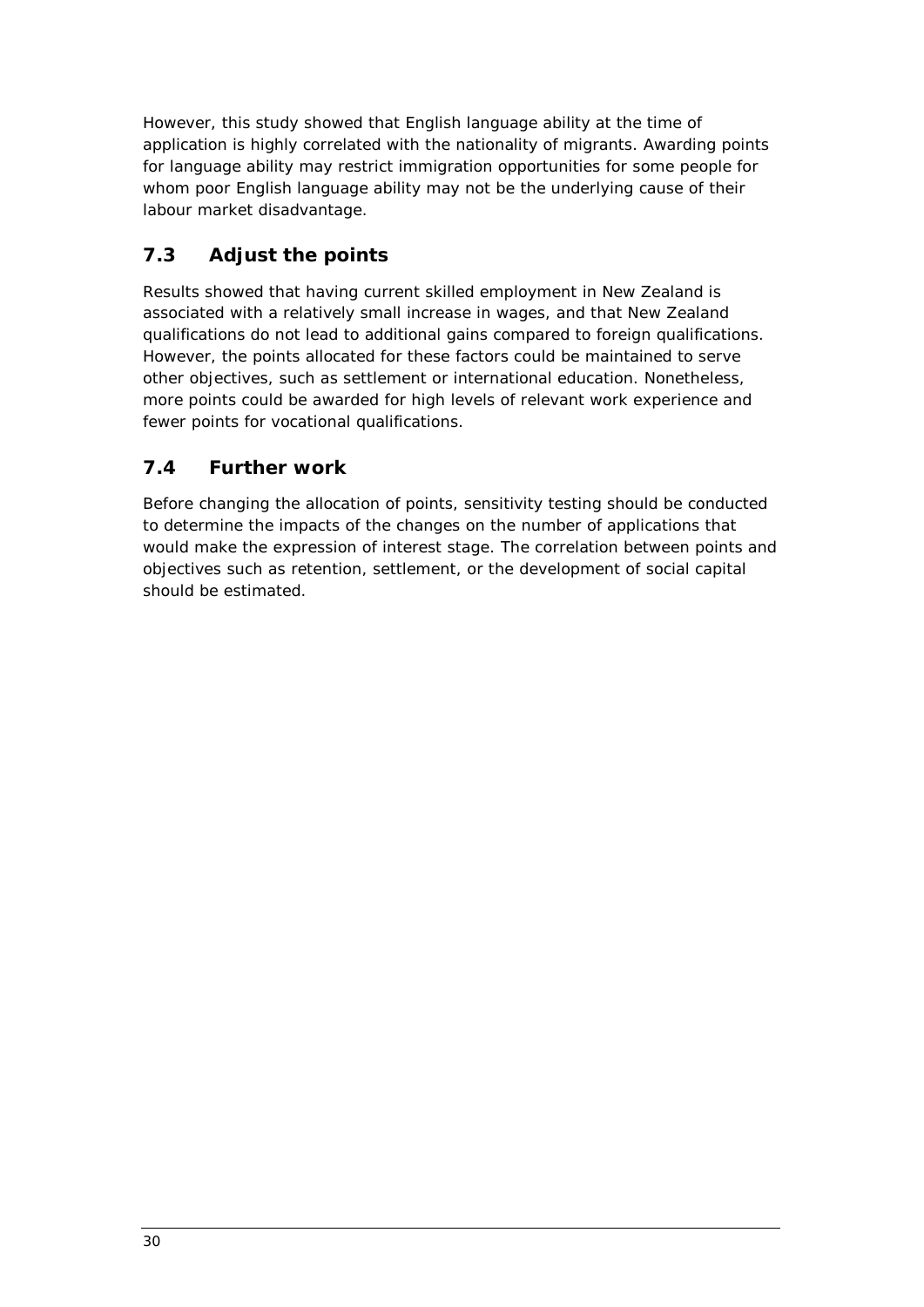# <span id="page-36-0"></span>**APPENDICES**

# <span id="page-36-1"></span>**Appendix A: List of comparable labour markets**

The Immigration Operational Manual (SM11.10.1) lists the following countries with comparable labour markets.

| Australia               | Austria              | Belgium-Luxembourg |
|-------------------------|----------------------|--------------------|
| Canada                  | Cyprus               | <b>Denmark</b>     |
| Finland                 | France               | Germany            |
| Greece                  | Iceland              | Ireland            |
| <b>Israel</b>           | Italy                | Japan              |
| Malaysia                | <b>Netherlands</b>   | New Zealand        |
| Norway                  | Philippines          | Portugal           |
| Republic of South Korea | Singapore            | South Africa       |
| Spain                   | Sweden               | Switzerland        |
| United Kingdom          | <b>United States</b> |                    |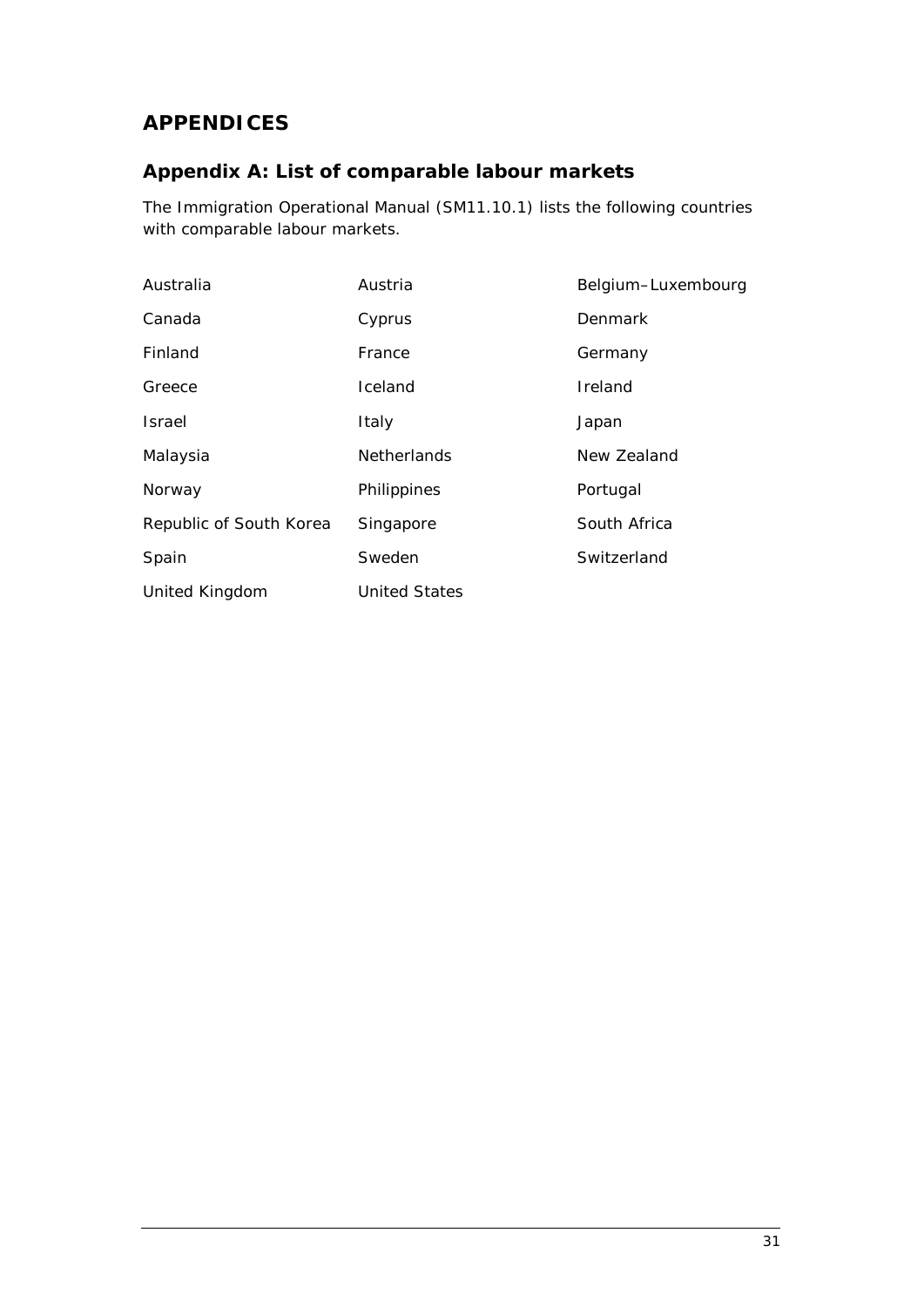# <span id="page-37-0"></span>**Appendix B: Characteristics of principal skilled migrants by nationality**

|                                               | <b>Region of origin</b> |                |         |              |              |  |  |  |
|-----------------------------------------------|-------------------------|----------------|---------|--------------|--------------|--|--|--|
| <b>Characteristics</b>                        | UK/IR                   | Asia           | South A | <b>Other</b> | <b>Total</b> |  |  |  |
| <b>Size</b>                                   |                         |                |         |              |              |  |  |  |
| Unweighted counts                             | 432                     | 798            | 134     | 394          | 1,758        |  |  |  |
| Weighted percentage (%)                       | 39                      | 29             | 13      | 19           | 100          |  |  |  |
| Demographics                                  |                         |                |         |              |              |  |  |  |
| Female (%)                                    | 30                      | 41             | 28      | 36           | 34           |  |  |  |
| Aged 20-29 years (%)                          | 12                      | 54             | 13      | 25           | 26           |  |  |  |
| Aged 30-39 years (%)                          | 52                      | 30             | 44      | 41           | 42           |  |  |  |
| Offshore applicants (%)                       | 37                      | $\overline{7}$ | 9       | 13           | 20           |  |  |  |
| Human capital                                 |                         |                |         |              |              |  |  |  |
| More than 10 years of work                    |                         |                |         |              |              |  |  |  |
| experience <sup>1</sup> (%)                   | 80                      | 30             | 81      | 59           | 62           |  |  |  |
| Post-school diploma                           |                         |                |         |              |              |  |  |  |
| Vocational (%)                                | 38                      | 23             | 49      | 38           | 35           |  |  |  |
| Bachelor or higher                            | 54                      | 70             | 41      | 54           | 57           |  |  |  |
| NZ post-school qualification <sup>2</sup> (%) | $\mathcal{P}$           | 50             | S       | 10           | 17           |  |  |  |
| English main language (%)                     | 99                      | 35             | 81      | 57           | 70           |  |  |  |
| Labour market outcomes                        |                         |                |         |              |              |  |  |  |
| Employment rate (wave 3) (%)                  | 95                      | 91             | 98      | 92           | 94           |  |  |  |
| Mean hourly wage (wave 3,                     |                         |                |         |              |              |  |  |  |
| \$/hour)                                      | 32                      | 25             | 30      | 31           | 30           |  |  |  |

Source: Longitudinal Immigration Survey: New Zealand.

Notes:  $UK/IR = United Kingdom$  and Ireland; South A = South African.

1 Actual experience before residence approval, not potential experience.

2 Including vocational qualifications.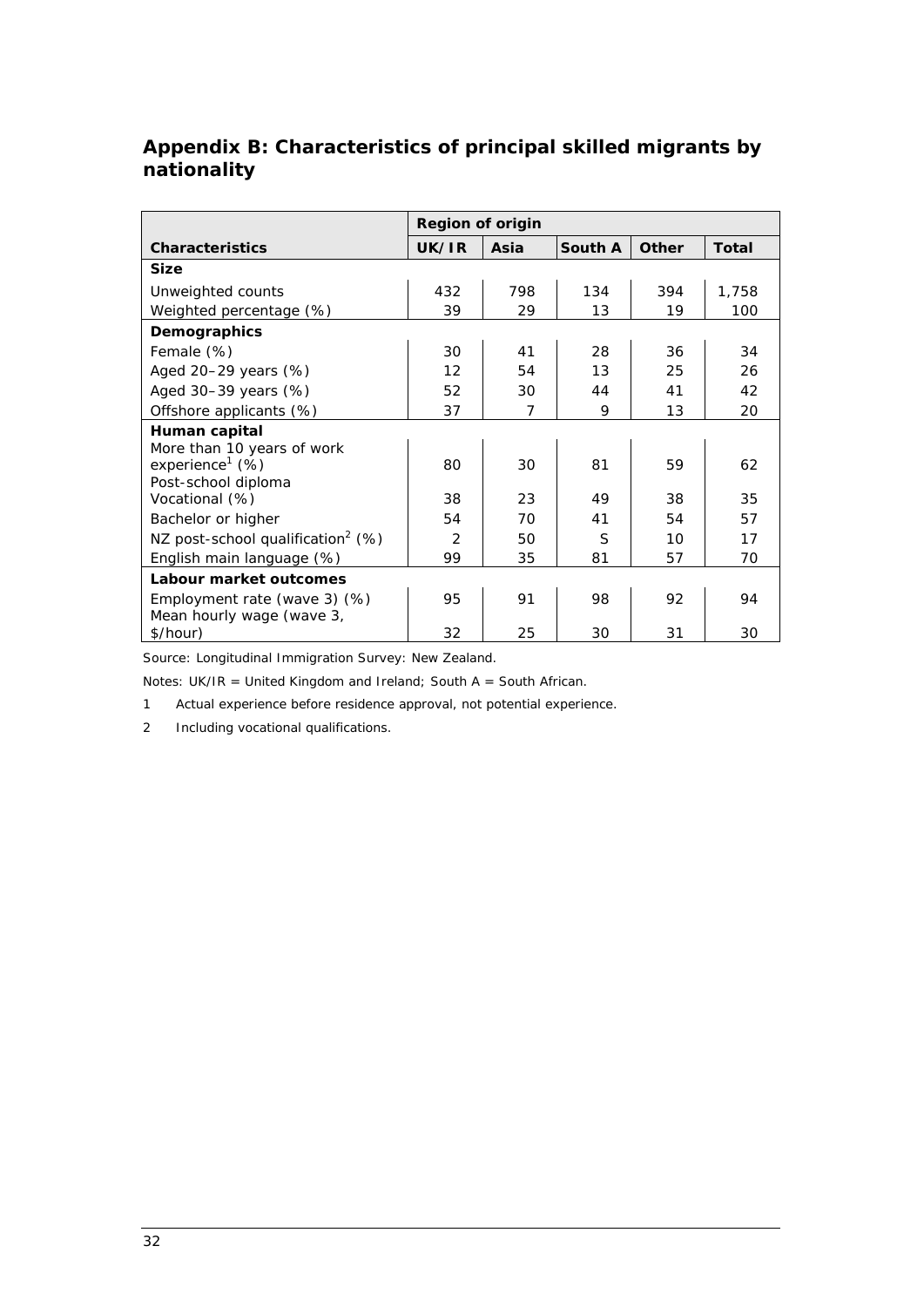### <span id="page-38-0"></span>**Appendix C: Skilled Migrant Category model for outcome at wave 1**

|                                                    | Model 1<br>(with controls)    |              |                          | Model 2<br>(without controls) |              |                          |
|----------------------------------------------------|-------------------------------|--------------|--------------------------|-------------------------------|--------------|--------------------------|
| R squared                                          |                               | 31%          |                          | 20%                           |              |                          |
| Adjusted R squared                                 |                               | 29%          |                          | 19%                           |              |                          |
| Number of observations                             |                               | 1,534        |                          |                               | 1,534        |                          |
|                                                    | <b>Parameter</b><br>estimates |              | <b>Standard</b><br>error | <b>Parameter</b><br>estimates |              | <b>Standard</b><br>error |
| <b>SMC points factor</b>                           |                               |              |                          |                               |              |                          |
| Skilled employment [None]                          |                               |              |                          |                               |              |                          |
| Job offer                                          | 0.067                         | $^\star$     | 0.030                    | 0.096                         | $\star\star$ | 0.031                    |
| Current employment for fewer                       |                               |              |                          |                               |              |                          |
| than 12 months                                     | 0.097                         | $\star\star$ | 0.028                    | 0.070                         | $^\star$     | 0.029                    |
| Current employment for 12                          |                               |              |                          |                               |              |                          |
| months or more                                     | 0.137                         | $\star\star$ | 0.042                    | 0.139                         | $\star\star$ | 0.045                    |
| Years of relevant work<br>experience [less than 2] |                               |              |                          |                               |              |                          |
| 2-3 years                                          | 0.060                         |              | 0.055                    | 0.110                         |              | 0.057                    |
| 4-5 years                                          | 0.015                         |              | 0.055                    | 0.049                         |              | 0.058                    |
| 6-7 years                                          | 0.159                         | $\star\star$ | 0.057                    | 0.191                         | $\star\star$ | 0.061                    |
| 8-9 years                                          | 0.162                         | $\star\star$ | 0.047                    | 0.246                         | * *          | 0.050                    |
| 10 or more years                                   | 0.151                         | $\star\star$ | 0.025                    | 0.266                         | * *          | 0.025                    |
| Years of relevant work                             |                               |              |                          |                               |              |                          |
| experience in NZ [less than 1]                     |                               |              |                          |                               |              |                          |
| 1 year                                             | $-0.001$                      |              | 0.031                    | 0.006                         |              | 0.033                    |
| 2 years                                            | $-0.059$                      |              | 0.064                    | $-0.056$                      |              | 0.067                    |
| 3 years                                            | 0.073                         |              | 0.068                    | 0.073                         |              | 0.072                    |
| Qualification [None]                               |                               |              |                          |                               |              |                          |
| Vocational                                         | 0.007                         |              | 0.035                    | $-0.026$                      |              | 0.037                    |
| <b>Bachelor</b>                                    | 0.162                         | $\star\star$ | 0.037                    | 0.122                         | $\star\star$ | 0.039                    |
| Master or higher                                   | 0.196                         | $\star\star$ | 0.038                    | 0.194                         | $\star\star$ | 0.040                    |
| NZ qualification [None or                          |                               |              |                          |                               |              |                          |
| Vocational]                                        |                               |              |                          |                               |              |                          |
| <b>Bachelor</b>                                    | $-0.058$                      |              | 0.041                    | $-0.222$                      | * *          | 0.041                    |
| Master or higher                                   | $-0.081$                      |              | 0.057                    | $-0.259$                      | $\star\star$ | 0.059                    |
| <b>Close family support</b>                        | $-0.022$                      |              | 0.024                    | 0.003                         |              | 0.025                    |
| Demographic characteristics                        |                               |              |                          |                               |              |                          |
| Region [Europe]                                    |                               |              |                          |                               |              |                          |
| South Africa                                       | $-0.040$                      |              | 0.029                    |                               |              |                          |
| North America                                      | 0.130                         | $\star\star$ | 0.044                    |                               |              |                          |
| Asia                                               | $-0.275$                      | $\star\star$ | 0.026                    |                               |              |                          |
| Pacific                                            | $-0.187$                      | * *          | 0.049                    |                               |              |                          |
| Other                                              | $-0.144$                      | * *          | 0.044                    |                               |              |                          |
| Gender: Female [Male]                              | $-0.103$                      | $\star\star$ | 0.033                    |                               |              |                          |
| Composition of household for                       |                               |              |                          |                               |              |                          |
| male [couple without children]                     |                               |              |                          |                               |              |                          |
| Single                                             | $-0.079$                      | $\star\star$ | 0.030                    |                               |              |                          |
| Couple with children                               | 0.027                         |              | 0.026                    |                               |              |                          |
| Single parent                                      | 0.400                         |              | 0.289                    |                               |              |                          |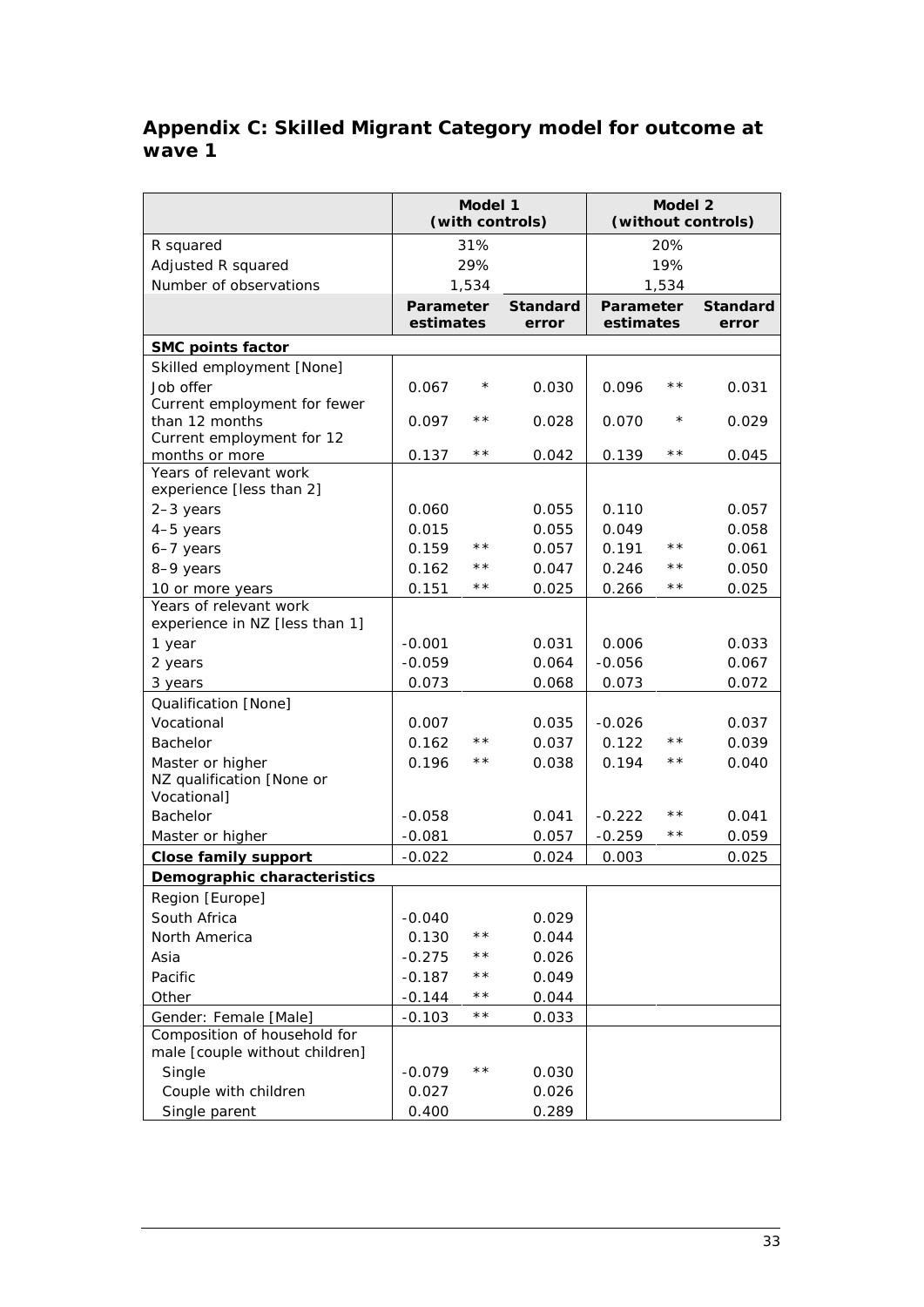| Composition of household for<br>female [couple without<br>children] |          |       |       |  |
|---------------------------------------------------------------------|----------|-------|-------|--|
| Single                                                              | $-0.044$ |       | 0.037 |  |
| Couple with children                                                | 0.061    |       | 0.040 |  |
| Single parent                                                       | 0.263    | $***$ | 0.101 |  |
| Region: South Island [North]                                        |          |       |       |  |
| Island]                                                             | $-0.131$ | $***$ | 0.021 |  |

Notes

The dependant variable is the logarithm of the hourly wage at wave 1. Explanatory variables are all dummies. OLS estimates.

Employed part time or full time, missing values excluded. Wave three weights. Omitted categories are indicated in brackets. Significance levels: \*\* =  $1\%$ ; \* =  $5\%$ .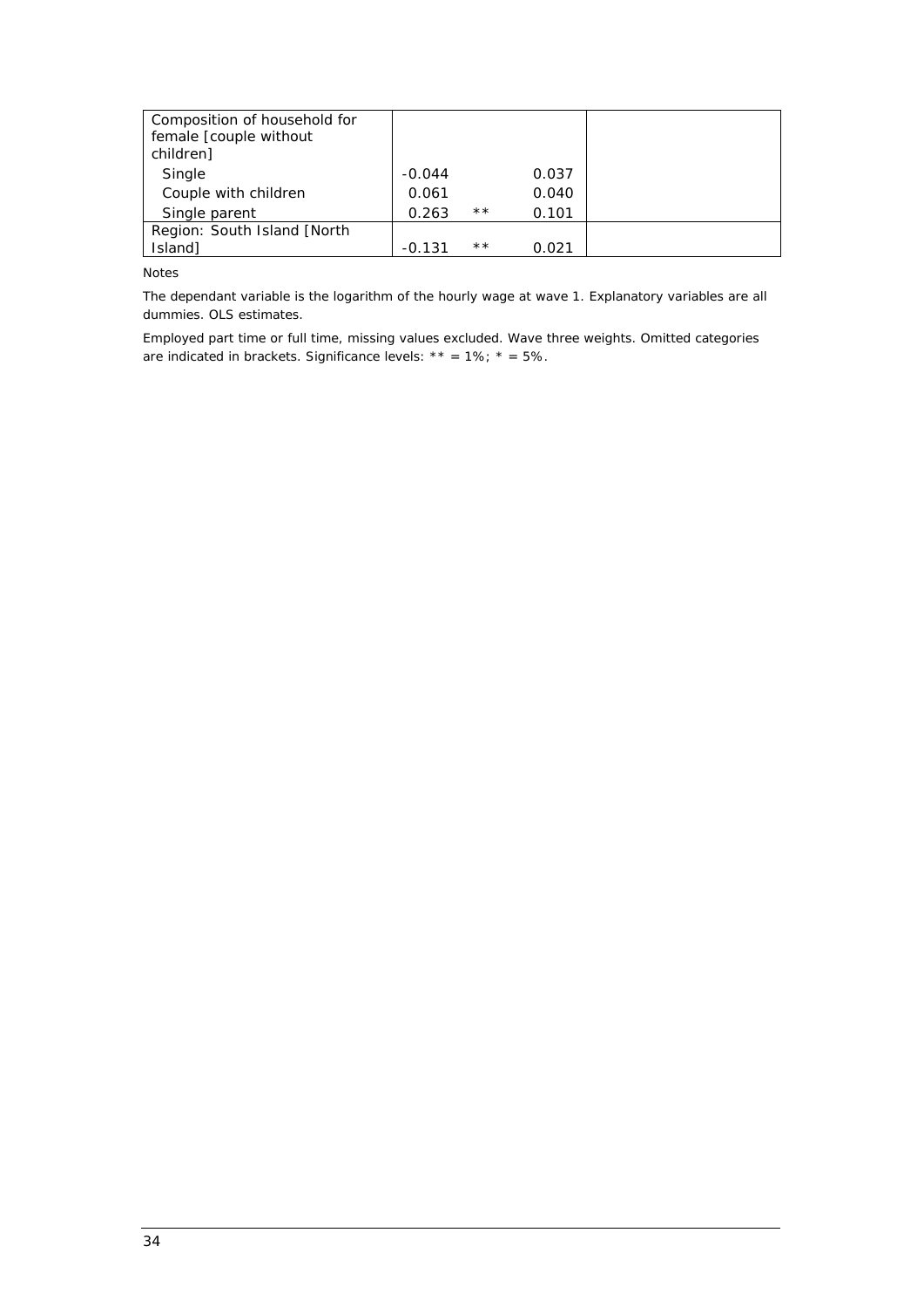|                                   | <b>SMC</b> | <b>Allocation</b><br>1 | <b>Allocation</b><br>$\overline{2}$ | <b>Allocation</b><br>3 |
|-----------------------------------|------------|------------------------|-------------------------------------|------------------------|
| <b>Skilled employment</b>         |            |                        |                                     |                        |
| Job offer                         | 50         | 50                     | 5                                   | 50                     |
| Current, for fewer than 12        |            |                        |                                     |                        |
| months                            | 50         | 50                     | 5                                   | 50                     |
| Current, for 12 months or         |            |                        | 5                                   |                        |
| more                              | 60         | 50                     |                                     | 50                     |
| Relevant work experience          |            |                        |                                     |                        |
| $2-3$ years                       | 10         | 10                     | $\mathbf{O}$<br>$\Omega$            | 10                     |
| 4-5 years                         | 15         | 10                     |                                     | 10                     |
| 6-7 years                         | 20         | 20                     | 15                                  | 30                     |
| 8-9 years                         | 25         | 20                     | 15                                  | 30                     |
| 10 or more years                  | 30         | 30                     | 20                                  | 50                     |
| Relevant work experience<br>in NZ |            |                        |                                     |                        |
| 1 year                            | 5          | 5                      | 5                                   | 10                     |
| 2 years                           | 10         | 5                      | 5                                   | 10                     |
| 3 years                           | 15         | 5                      | 5                                   | 10                     |
| Qualification                     |            |                        |                                     |                        |
| Vocational                        | 40         | 20                     | 10                                  | 25                     |
| <b>Bachelor</b>                   | 50         | 50                     | 20                                  | 50                     |
| Master or higher                  | 60         | 60                     | 25                                  | 60                     |
| <b>New Zealand qualification</b>  |            |                        |                                     |                        |
| <b>Bachelor</b>                   | 5          | 10                     | $\mathbf{O}$                        | 5                      |
| Master or higher                  | 10         | 10                     | $\mathbf{O}$                        | 10                     |
| <b>Close family support</b>       | 10         | 10                     | $\Omega$                            | $\Omega$               |
| Most recent skill level           |            |                        |                                     |                        |
| Level 2                           | 0          | $\mathbf 0$            | 5                                   | 5                      |
| Level 1                           | $\Omega$   | $\Omega$               | 10                                  | 10                     |
| English language ability          |            |                        |                                     |                        |
| Very good                         | 0          | 0                      | 10                                  | 0                      |
| Main language                     | $\Omega$   | $\mathbf{O}$           | 15                                  | $\Omega$               |

# <span id="page-40-0"></span>**Appendix D: Simulated allocations of points**

**Note:** The alternative allocations are not scaled; for example, the maximum amount of points varies. They are used to illustrative the effect of change in the relative weights of each factor.

Allocation 1 combines categories of the Skilled Migrant Category (SMC).

Allocation 2 is based on the linear regression coefficients (Model 4) in order to best predict wages.

Allocation 3 illustrates the changes in the policy that do not conflict with other objectives.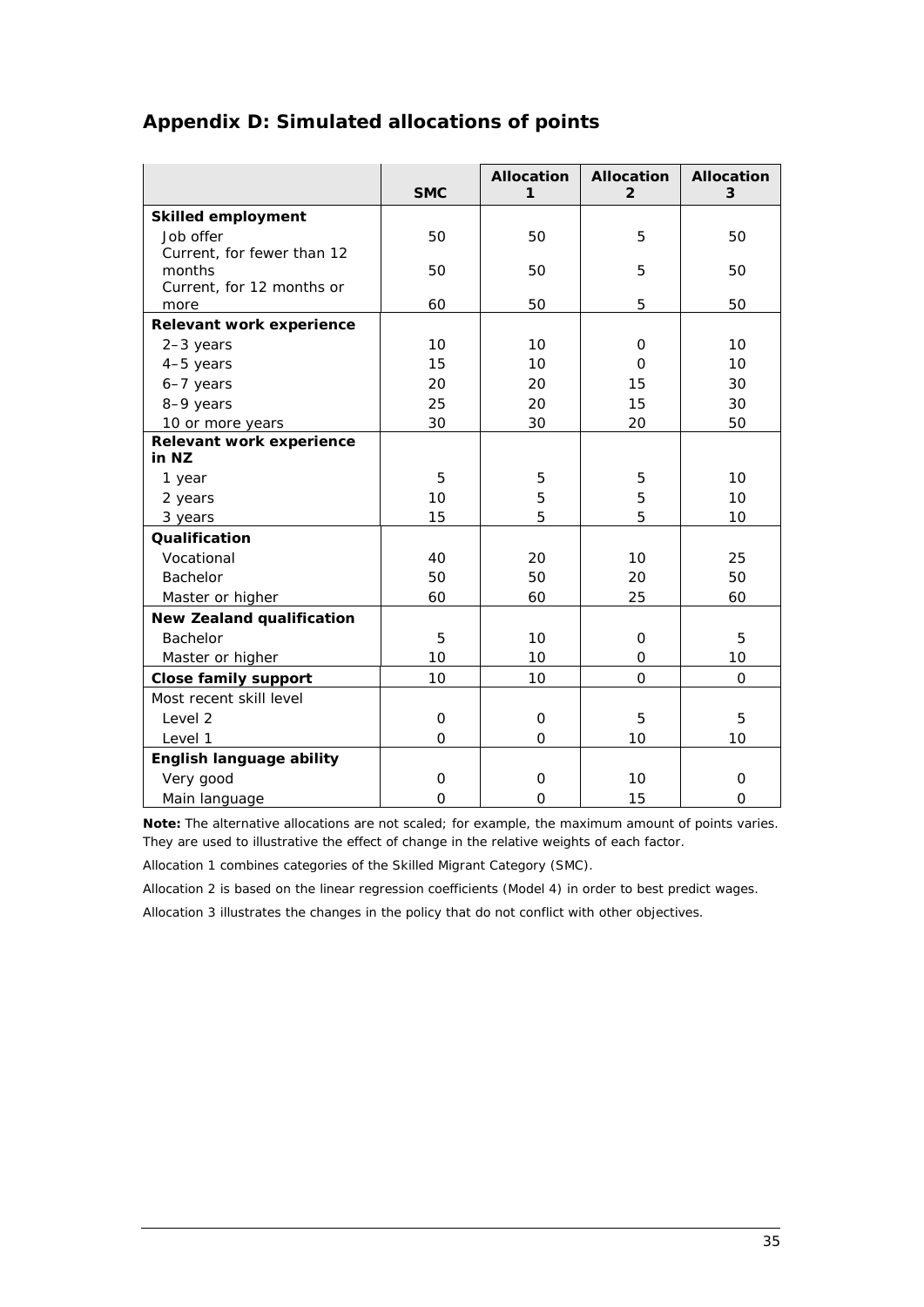# <span id="page-41-0"></span>**Appendix E: Glossary of variables**

The variables identified in this appendix are grouped into four thematic categories:

- education
- experience
- skilled employment
- demographics.

#### *Education*

#### *Qualification*

The highest post-secondary qualification of the person, grouped in four categories:

- No qualification: no degree or high school degree
- Basic: basic, skilled, intermediate, and advanced vocational degrees
- Bachelor: bachelors and honours
- Postgraduate: masters and doctorate.

#### *New Zealand qualification*

The highest qualification gained in New Zealand. No degree or high school degree and basic qualifications are aggregated.

#### *Spouse qualification*

Whether the respondent's partner has a post-secondary school qualification and speaks English best, for respondents who included a partner in their residence application. Bachelors and postgraduate degrees are aggregated.

#### *Experience*

#### *Years of potential work experience*

The age at wave 1 less the number of years of education

#### *Previous skill level*

The Australian and New Zealand Standard Classification of Occupations skill level of the most recent working spell in New Zealand that started before the residence approval date, if the person has worked in New Zealand within 2 years before the residence approval date; otherwise the skill level in the person's source country, if the person has worked in his or her source country within 2 years before the residence approval date; otherwise undefined. Skill level is derived from the occupation and ranks from 1 to 5, 1 being the best skill level.

#### *Years of relevant work experience*

The sum of the years of relevant work experience in New Zealand and of the years of relevant work experience abroad.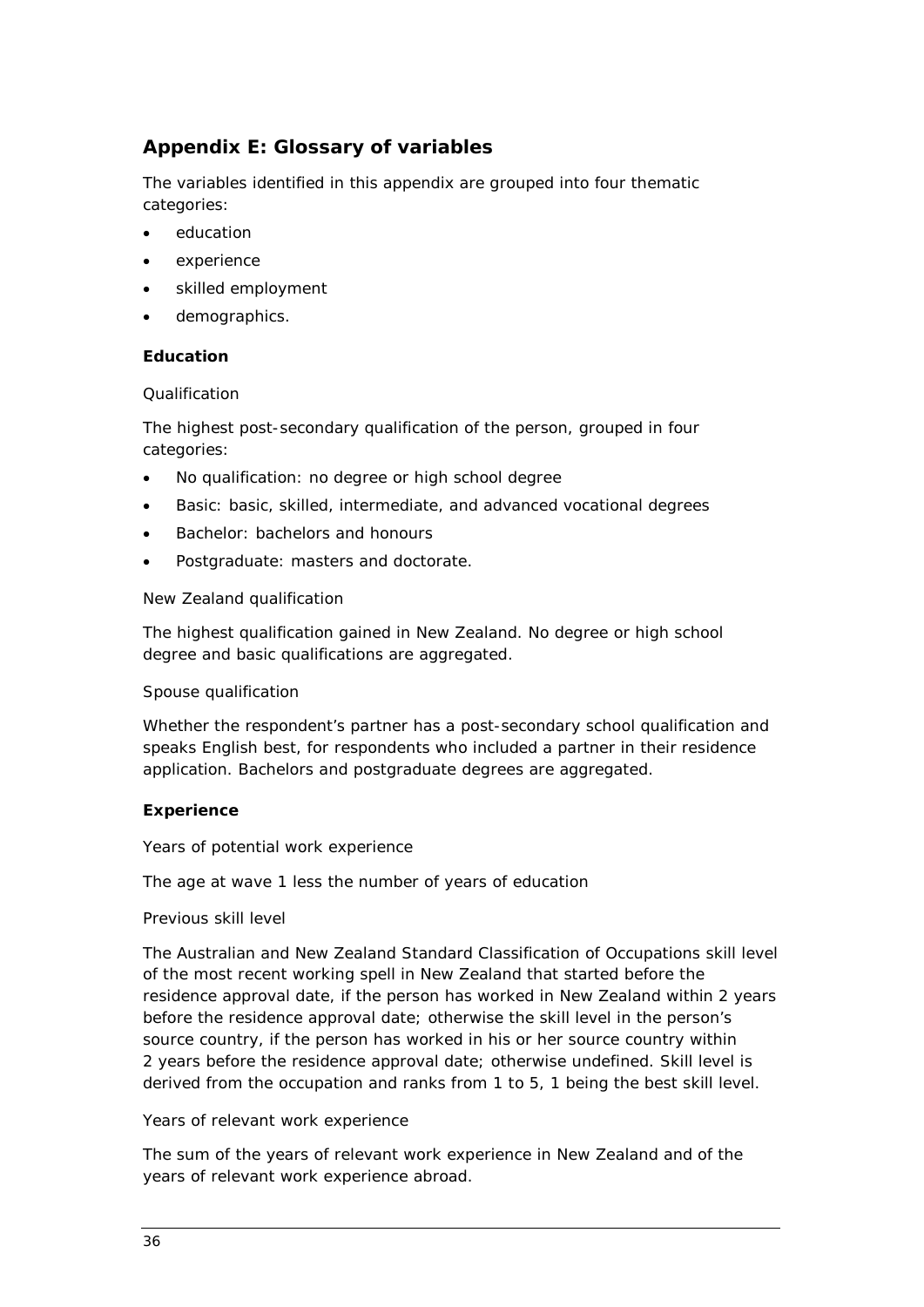### *Years of relevant work experience in New Zealand*

The number of years the respondent has spent working in New Zealand before residence approval date, with a skill level of 1, 2, or 3, if the most recent period of work in New Zealand ends later than 2 years before the residence approval date. Working spells that end before 2 years before the residency approval date are not accounted for.

### *Years of relevant work experience abroad*

The relevant work experience abroad is equal to the difference between potential work experience and work experience in New Zealand, if the two following conditions are respected.

- The respondent has worked in his or her source country with a skill level of 1, 2, or 3 within the last 2 years.
- The respondent has a job offer or a current skilled employment, or has lived more than 12 months in a country corresponding to a 'comparable labour market', else than New Zealand, after turning 18.

Otherwise, the relevant work experience abroad is set to 0.

### *Skilled employment*

#### *Job offer*

Onshore applicants are considered to have a job offer if they are in employment at the residence approval date, with a skill level of 1, 2, or 3, but have had this job for less than 3 months.

Offshore applicants are considered to have a job offer if they declared that their job was arranged before they came to New Zealand, or if they start to work at a skill level of 1, 2, or 3 less than 1 month after arriving in New Zealand.

### *Current skilled employment*

Onshore applicants are considered to have a current skilled employment if they are employed at the residence approval date, with a skill level of 1, 2, or 3, and have been for at least 4 months. Respondents who have a current skilled employment are grouped in two categories:

- current skilled employment for less than 12 months
- current skilled employment for more than 12 months.

The duration of different jobs are summed providing that the skill level is always 3 or less and that any interruption of work lasts less than a month.

### *Spouse job offer*

Whether the respondent's partner works at wave 1, with a skill level of 1, 2, or 3, and speaks English best, for respondent who included a partner in their residence application.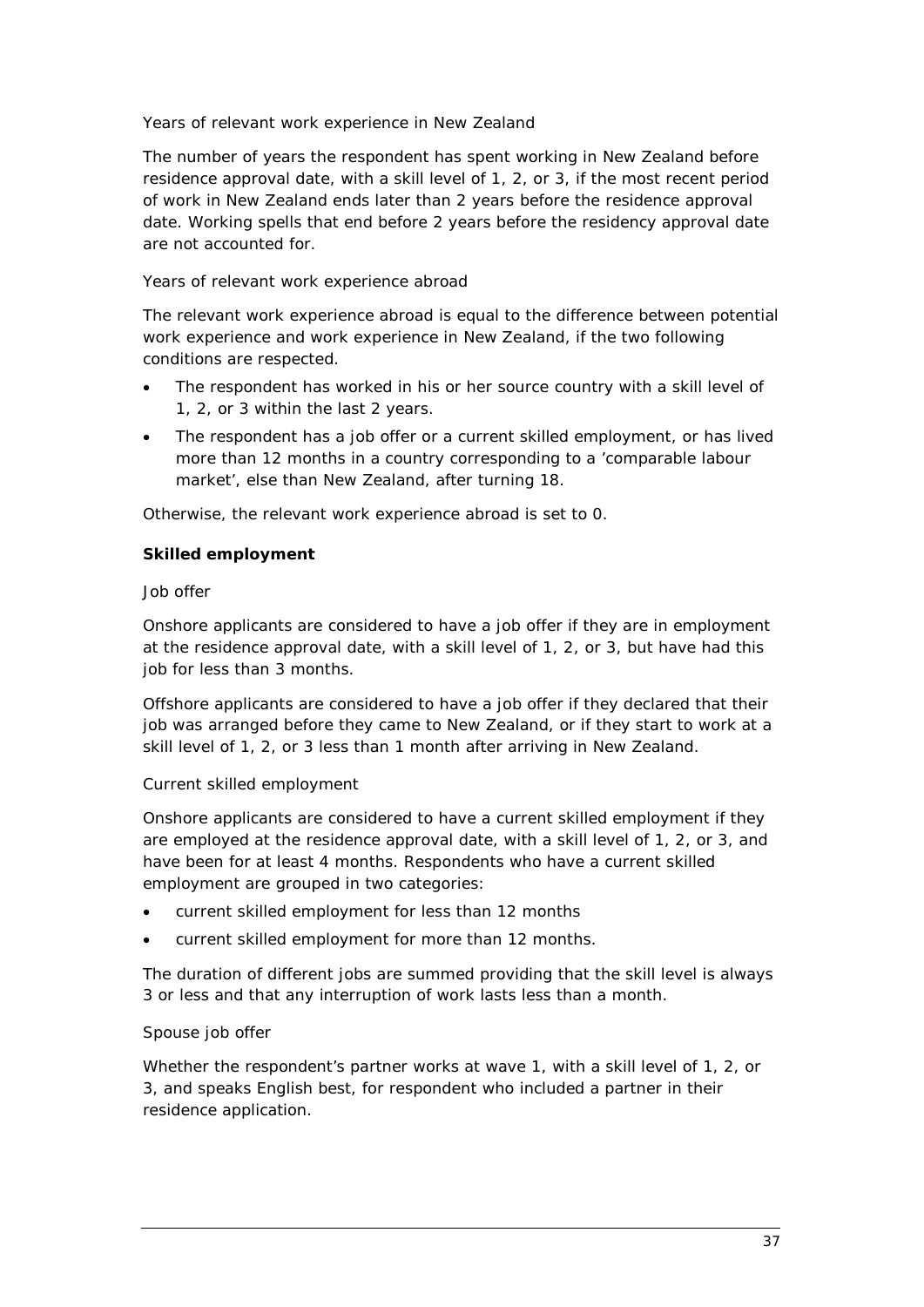#### *Job or job offer outside Auckland*

Whether the first place the respondent lived after the residence approval date is outside Auckland region, for respondent who have a job offer or a current skilled employment.

### *Demographics*

#### *Region of origin*

The nationality of the person, aggregated by region.

### *English ability*

If the respondent speaks only English or declares English as one of his or her best spoken languages, then English is considered as the main language. Otherwise, the modalities 'moderate or poor', 'very good' and 'good' are derived from questions assessing the respondent's ability to read, write, speak and understand English. English ability is observed at wave 1.

#### *Composition of household*

The composition of the household interacted with gender, at wave 1.

#### *Region*

The region in New Zealand where the respondent lives (either North Island or South Island) at wave 1.

#### *Close family in New Zealand*

Whether the respondent has parents, siblings or adult children living in New Zealand (at wave 1).

*Age*

Age at wave 1.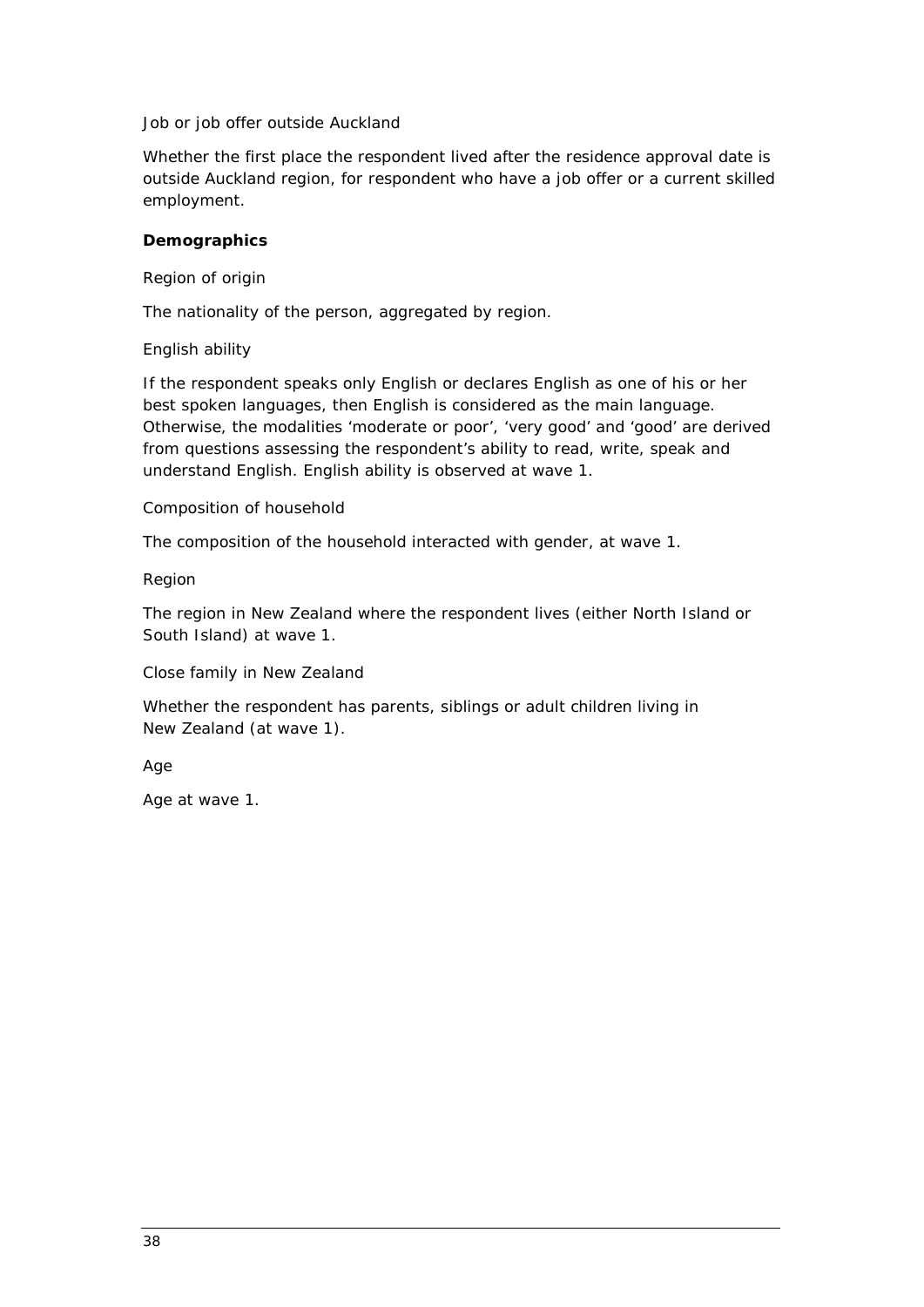# <span id="page-44-0"></span>**REFERENCES**

- Australian Bureau of Statistics, cat No 1220.0. Australian and New Zealand Standard Classification of Occupations, First Edition, Revision 1. <http://www.abs.gov.au/ausstats/abs@.nsf/mf/1220.0>
- Aydemir, A (2010) *Immigrant Selection and Short-term Labour Market Outcomes by Visa Category*. Discussion paper 4966. Bonn: Institute for the Study of Labor (IZA).
- Boyd, S (2003) *Migrants in New Zealand: An analysis of labour market outcomes for working aged migrants using 1996 and 2001 census data*. Wellington: Department of Labour.
- Bryant, J, and Krsinich, F (2009) 'Attrition in the Longitudinal Immigration Survey: New Zealand.' Paper presented at New Zealand Association of Economists Conference in Wellington, 2009.
- Cobb-Clark, D (2000) 'Do selection criteria make a difference? Visa category and the labour market status of immigrants to Australia.' *Economic Record*  76(232): 15–31.
- Cobb-Clark, D (2004) *Selection Policy and the Labour Market Outcomes of New Immigrants.* Discussion paper 1380. Bonn: Institute for the Study of Labor  $(IZA)$ .
- Duleep, HO, and Regets, MC (1996) Admission criteria and immigrant earnings profiles.' *International Migration Review* 30(2): 571–590.
- Immigration New Zealand *Operational Manual*. www.immigration.govt.nz/opsmanual (accessed at August 12 2011).
- IMSED Research (2009) *New Faces, New Futures: New Zealand*. Wellington: Department of Labour.
- IMSED Research (2010) *Migration Trends and Outlook 2009/10*. Wellington: Department of Labour.
- Jasso, G, and Rosenzweig, MR (1995) 'Do immigrants screened for skills do better than family reunification immigrants?' *International Migration Review*  29(1): 85–111.
- Luo, J (2011) *Attrition in the Longitudinal Immigration Survey: New Zealand wave 1 to wave 3)*. Wellington: Statistics New Zealand.
- Maré, D, and Stillman, S (2009) *The Labour Market Adjust of Immigrants in New Zealand*. Wellington: Department of Labour.
- McHale, J, and Rogers, K (2009) *Selecting Economic Immigrants: An actuarial approach.* Working Paper 49. Canadian Labour Market and Skills Researcher Network.
- Mincer, J (1974) *Schooling, Experience and Earnings*. New York: Columbia University Press.